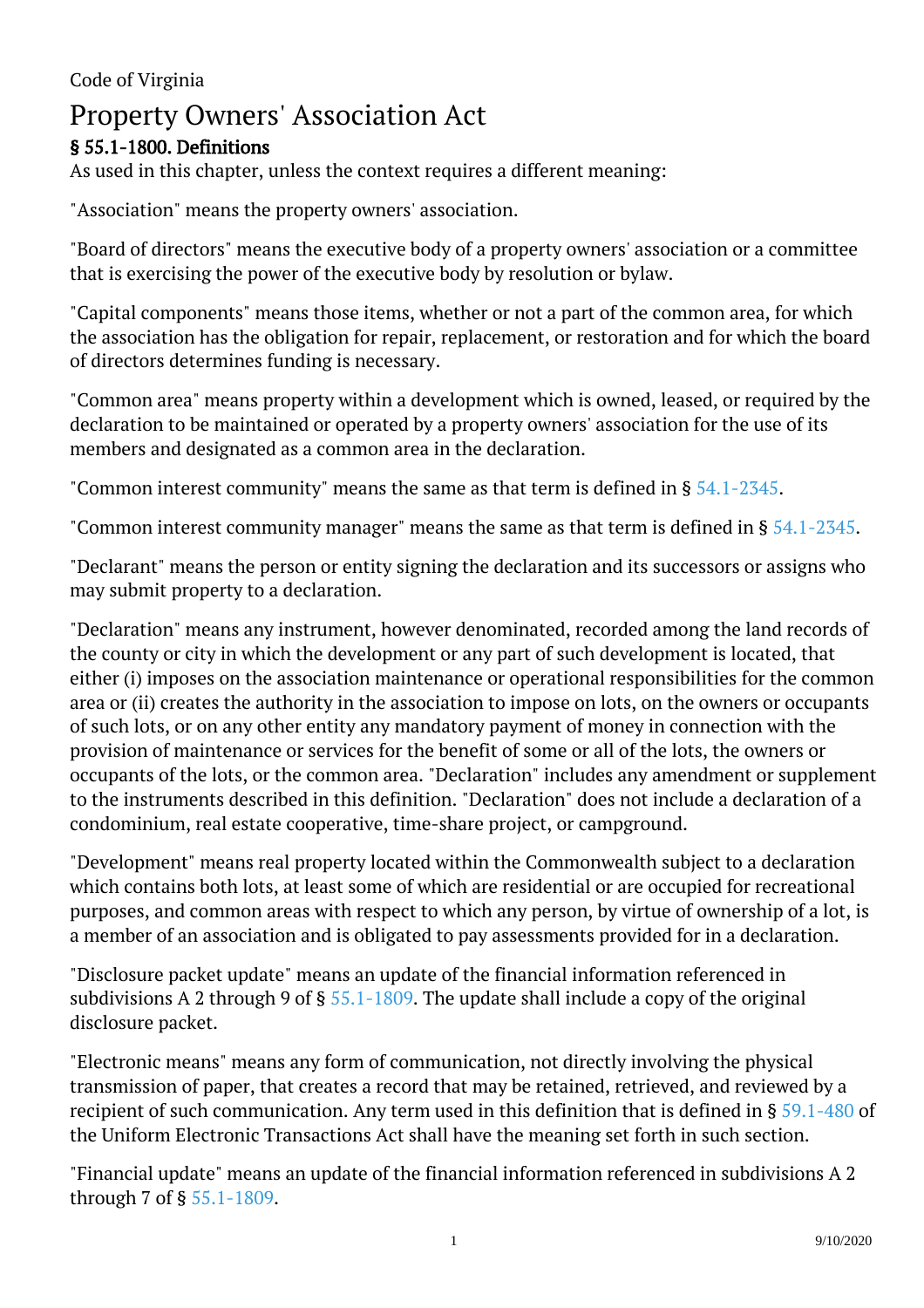"Lot" means (i) any plot or parcel of land designated for separate ownership or occupancy shown on a recorded subdivision plat for a development or the boundaries of which are described in the declaration or in a recorded instrument referred to or expressly contemplated by the declaration, other than a common area, and (ii) a unit in a condominium association or a unit in a real estate cooperative if the condominium or cooperative is a part of a development.

"Lot owner" means one or more persons who own a lot, including any purchaser of a lot at a foreclosure sale, regardless of whether the deed is recorded in the land records where the lot is located. "Lot owner" does not include any person holding an interest in a lot solely as security for a debt.

"Professionally managed" means a common interest community that has engaged (i) a common interest community manager to provide management services to the community or (ii) a person as an employee for compensation to provide management services to the community, other than a resident of the community who provides bookkeeping, billing, or recordkeeping services for that community.

"Property owners' association" or "association" means an incorporated or unincorporated entity upon which responsibilities are imposed and to which authority is granted in the declaration.

"Settlement agent" means the same as that term is defined in § [55.1-1000](/vacode/55.1-1000/).

1989, c. 679, § 55-509; 1991, c. 667; 1996, c. [618;](http://lis.virginia.gov/cgi-bin/legp604.exe?961+ful+CHAP0618)1998, c. [623;](http://lis.virginia.gov/cgi-bin/legp604.exe?981+ful+CHAP0623)2001, c. [715;](http://lis.virginia.gov/cgi-bin/legp604.exe?011+ful+CHAP0715)2002, c. [459;](http://lis.virginia.gov/cgi-bin/legp604.exe?021+ful+CHAP0459)2003, c. [422;](http://lis.virginia.gov/cgi-bin/legp604.exe?031+ful+CHAP0422)2008, cc. [851,](http://lis.virginia.gov/cgi-bin/legp604.exe?081+ful+CHAP0851) [871;](http://lis.virginia.gov/cgi-bin/legp604.exe?081+ful+CHAP0871)2011, c. [334;](http://lis.virginia.gov/cgi-bin/legp604.exe?111+ful+CHAP0334)2015, cc. [93](http://lis.virginia.gov/cgi-bin/legp604.exe?151+ful+CHAP0093), [410;2](http://lis.virginia.gov/cgi-bin/legp604.exe?151+ful+CHAP0410)019, c. [712.](http://lis.virginia.gov/cgi-bin/legp604.exe?191+ful+CHAP0712)

## § 55.1-1801. Applicability

A. This chapter applies to developments subject to a declaration initially recorded after January 1, 1959, associations incorporated or otherwise organized after such date, and all subdivisions created under the Subdivided Land Sales Act (§ [55.1-2300](/vacode/55.1-2300/) et seq.). For the purposes of this chapter, as used in the Subdivided Land Sales Act, the terms:

"Covenants," "deed restrictions," or "other recorded instruments" for the management, regulation, and control of a development are deemed to correspond with the term "declaration."

"Developer" is deemed to correspond with the term "declarant."

"Subdivision" is deemed to correspond with the term "development."

B. This chapter supersedes the Subdivided Land Sales Act (§ [55.1-2300](/vacode/55.1-2300/) et seq.), and no development shall be subject to the Subdivided Land Sales Act on or after July 1, 1998.

This chapter shall not be construed to affect the validity of any provision of any declaration recorded prior to July 1, 1998, provided, however, that this chapter shall be applicable to any development established prior to the enactment of the Subdivided Land Sales Act (§ [55.1-2300](/vacode/55.1-2300/) et seq.)(i) located in a county with an urban county executive form of government, (ii) containing 500 or more lots, (iii) each lot of which is located within the boundaries of a watershed improvement district established pursuant to Article 3 (§ [10.1-614](/vacode/10.1-614/) et seq.) of Chapter 6 of Title 10.1, and (iv) each lot of which is subject to substantially similar deed restrictions, which shall be considered a declaration under this chapter.

In addition, any development established prior to July 1, 1978, may specifically provide for the applicability of the provisions of this chapter.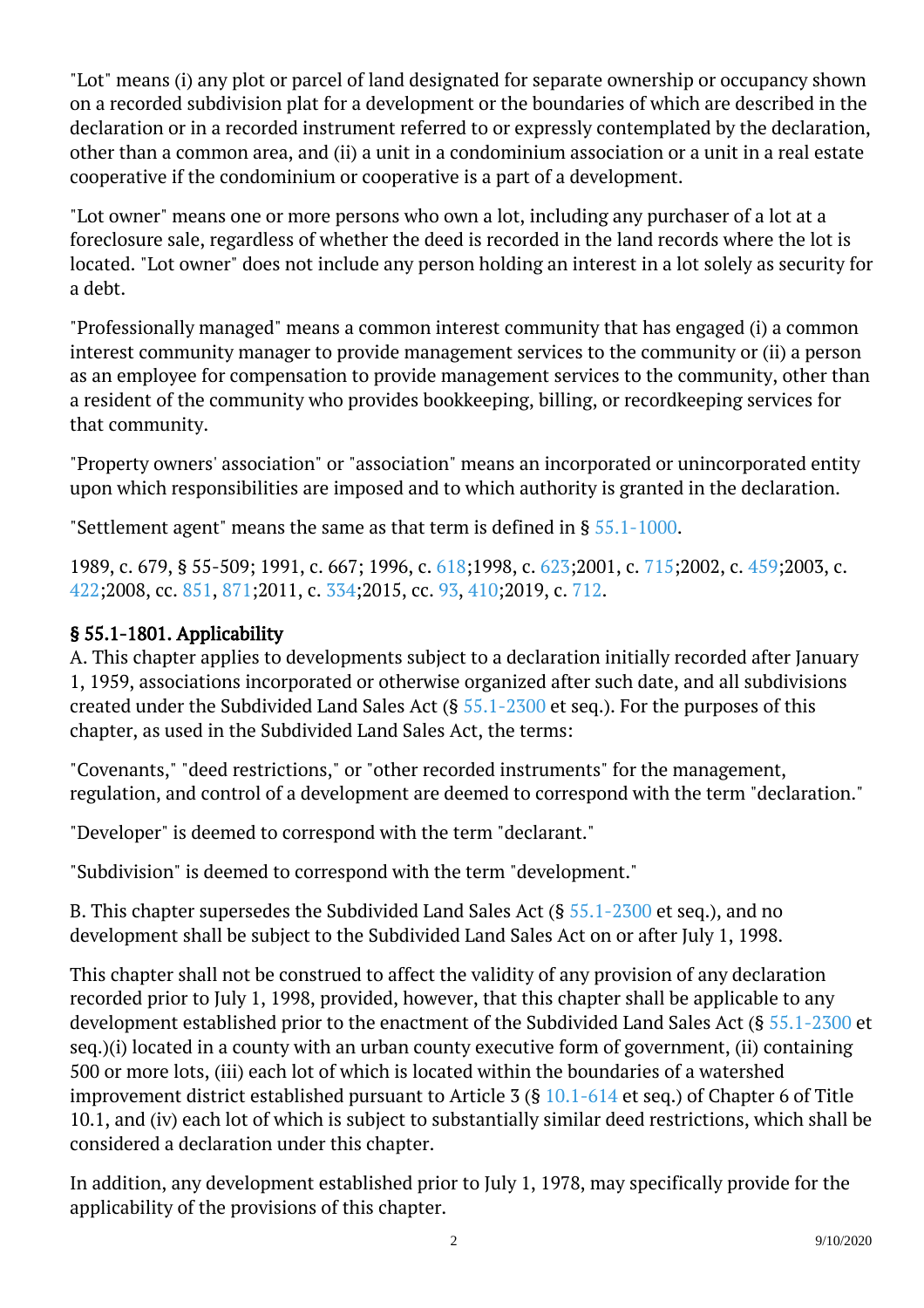C. This chapter shall not be construed to affect the validity of any provision of any prior declaration; however, to the extent that the declaration is silent, the provisions of this chapter shall apply. If any one lot in a development is subject to the provisions of this chapter, all lots in the development shall be subject to the provisions of this chapter notwithstanding the fact that such lots would otherwise be excluded from the provisions of this chapter. Notwithstanding any provisions of this chapter, a declaration may specifically provide for the applicability of the provisions of this chapter. The granting of rights in this chapter shall not be construed to imply that such rights did not exist with respect to any development created in the Commonwealth before July 1, 1989.

D. This chapter shall not apply to the (i) provisions of documents of, (ii) operations of any association governing, or (iii) relationship of a member to any association governing condominiums created pursuant to the Condominium Act ( $\S$  [55.1-1900](/vacode/55.1-1900/) et seq.), cooperatives created pursuant to the Virginia Real Estate Cooperative Act (§ [55.1-2100](/vacode/55.1-2100/) et seq.), time-shares created pursuant to the Virginia Real Estate Time-Share Act (§ [55.1-2200](/vacode/55.1-2200/) et seq.), or membership campgrounds created pursuant to the Virginia Membership Camping Act (§ [59.1-311](/vacode/59.1-311/) et seq.). This chapter shall not apply to any nonstock, nonprofit, taxable corporation with nonmandatory membership which, as its primary function, makes available golf, ski, and other recreational facilities both to its members and to the general public.

1989, c. 679, § 55-508; 1991, c. 667; 1992, c. 677; 1998, cc. [32](http://lis.virginia.gov/cgi-bin/legp604.exe?981+ful+CHAP0032), [623;2](http://lis.virginia.gov/cgi-bin/legp604.exe?981+ful+CHAP0623)003, c. [422;2](http://lis.virginia.gov/cgi-bin/legp604.exe?031+ful+CHAP0422)005, c. [668;2](http://lis.virginia.gov/cgi-bin/legp604.exe?051+ful+CHAP0668)008, cc. [851,](http://lis.virginia.gov/cgi-bin/legp604.exe?081+ful+CHAP0851) [871;](http://lis.virginia.gov/cgi-bin/legp604.exe?081+ful+CHAP0871)2018, c. [645;](http://lis.virginia.gov/cgi-bin/legp604.exe?181+ful+CHAP0645)2019, c. [712.](http://lis.virginia.gov/cgi-bin/legp604.exe?191+ful+CHAP0712)

## § 55.1-1802. Developer to register and file annual report; payment of real estate taxes attributable to the common area

A. Unless control of the association has been transferred to the members, the developer shall register the association with the Common Interest Community Board within 30 days after recordation of the declaration and thereafter shall ensure that the report required pursuant to § [55.1-1835](/vacode/55.1-1835/) has been filed.

B. Upon the transfer of the common area to the association, the developer shall pay all real estate taxes attributable to the open or common space as defined in  $\S 58.1-5284.1$  through the date of the transfer to the association.

1993, c. 956, § 55-509.1; 2018, c. [733;](http://lis.virginia.gov/cgi-bin/legp604.exe?181+ful+CHAP0733)2019, c. [712](http://lis.virginia.gov/cgi-bin/legp604.exe?191+ful+CHAP0712).

## § 55.1-1803. Limitation on certain contracts and leases by declarant

A. If entered into any time prior to the expiration of the period of declarant control contemplated by the declaration, no contract or lease entered into with the declarant or any entity controlled by the declarant, management contract, or employment contract that is directly or indirectly made by or on behalf of the association, its board of directors, or the lot owners as a group shall be entered into for a period in excess of five years. Any such contract or agreement may be terminated without penalty by the association or its board of directors upon not less than 90 days' written notice to the other party given no later than 60 days after the expiration of the period of declarant control contemplated by the declaration. <sup>"</sup>

B. If entered into any time prior to the expiration of the period of declarant control contemplated by the declaration, any contract or lease entered into with the declarant or any entity controlled by the declarant, management contract, or employment contract that is directly or indirectly made by or on behalf of the association, its board of directors, or the lot owners as a group may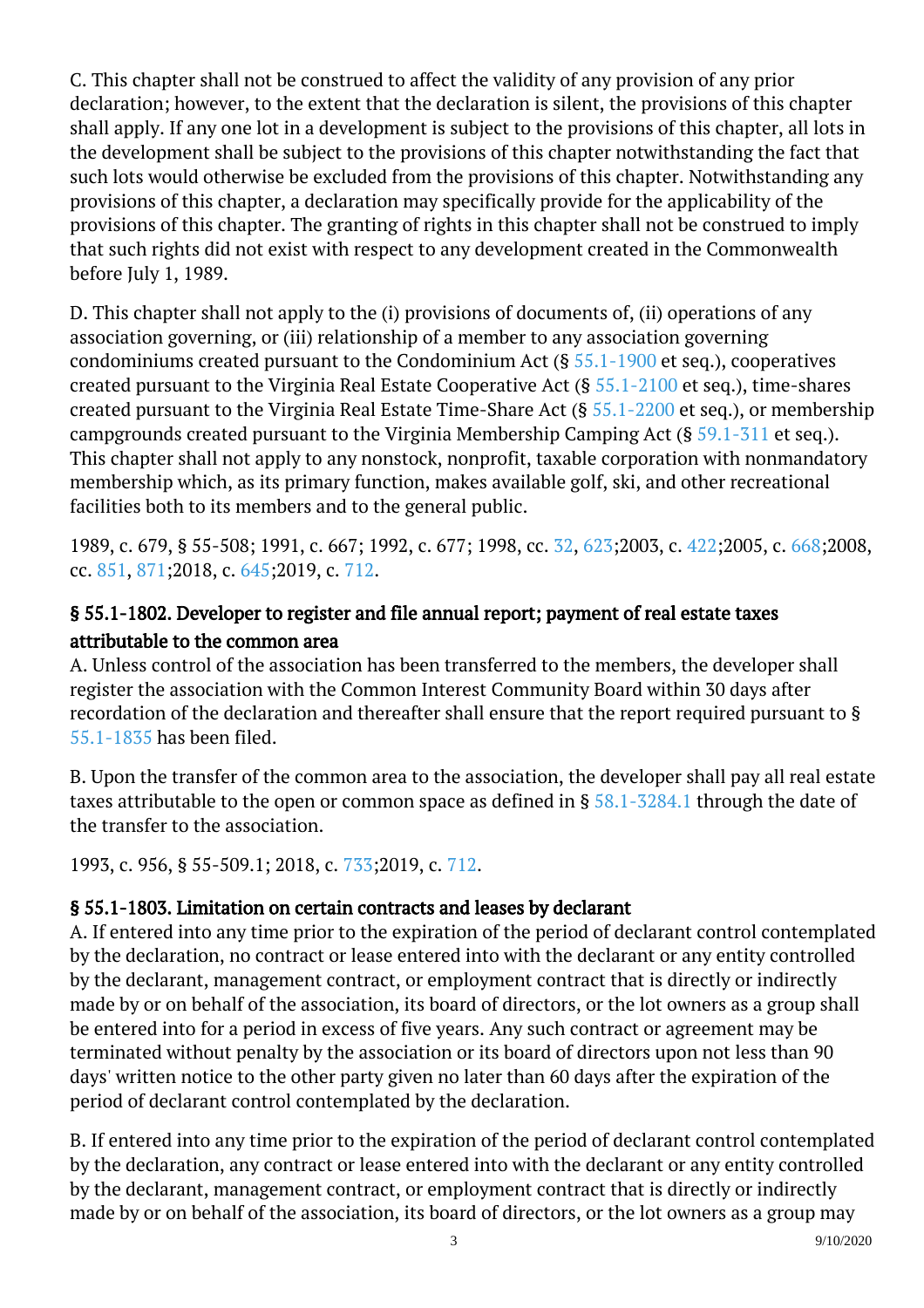be renewed for periods not in excess of five years; however, at the end of any five-year period, the association or its board of directors may terminate any further renewals or extensions of such contract or lease.

C. If entered into at any time prior to the expiration of the period of declarant control contemplated by the declaration, any contract, lease, or agreement, other than those subject to the provisions of subsection A or B, may be entered into by or on behalf of the association, its board of directors, or the lot owners as a group if such contract, lease, or agreement is bona fide and is commercially reasonable to the association at the time entered into under the circumstances.

D. This section shall be strictly construed to protect the rights of the lot owners.

2012, c. [671,](http://lis.virginia.gov/cgi-bin/legp604.exe?121+ful+CHAP0671) § 55-509.1:1; 2019, c. [712](http://lis.virginia.gov/cgi-bin/legp604.exe?191+ful+CHAP0712).

## § 55.1-1804. Documents to be provided by declarant upon transfer of control

Unless previously provided to the board of directors of the association, once the majority of the members of the board of directors other than the declarant are owners of improved lots in the association and the declarant no longer holds a majority of the votes in the association, the declarant shall provide to the board of directors or its designated agent the following: (i) all association books and records held by or controlled by the declarant, including minute books and rules and regulations and all amendments to such rules and regulations that may have been promulgated; (ii) a statement of receipts and expenditures from the date of the recording of the association documents to the end of the regular accounting period immediately succeeding the first election of the board of directors by the lot owners, not to exceed 60 days after the date of the election, such statement being prepared in an accurate and complete manner, utilizing the accrual method of accounting; (iii) the number of lots subject to the declaration; (iv) the number of lots that may be subject to the declaration upon completion of development; (v) a copy of the latest available approved plans and specifications for all improvements in the project or as-built plans if available; (vi) all association insurance policies that are currently in force; (vii) written unexpired warranties of the contractors, subcontractors, suppliers, and manufacturers, if any, relative to all common area improvements, including stormwater facilities; (viii) any contracts in which the association is a contracting party; (ix) a list of manufacturers of paints, roofing materials, and other similar materials if specified for use on the association property; (x) the number of members of the board of directors and number of such directors appointed by the declarant together with names and contact information of members of the board of directors; and (xi) an inventory and description of stormwater facilities located on the common area or which otherwise serve the development and for which the association has, or subsequently may have, maintenance, repair, or replacement responsibility, together with the requirements for maintenance thereof.

The requirement for delivery of stormwater facility information required by clause (xi) shall be deemed satisfied by delivery to the association of a final site plan or final construction drawings showing stormwater facilities as approved by a local government jurisdiction and applicable recorded easements or agreements, if any, containing requirements for the maintenance, repair, or replacement of the stormwater facilities.

If the association is managed by a common interest community manager in which the declarant, or its principals, has no pecuniary interest or management role, then such common interest community manager shall have the responsibility to provide the documents and information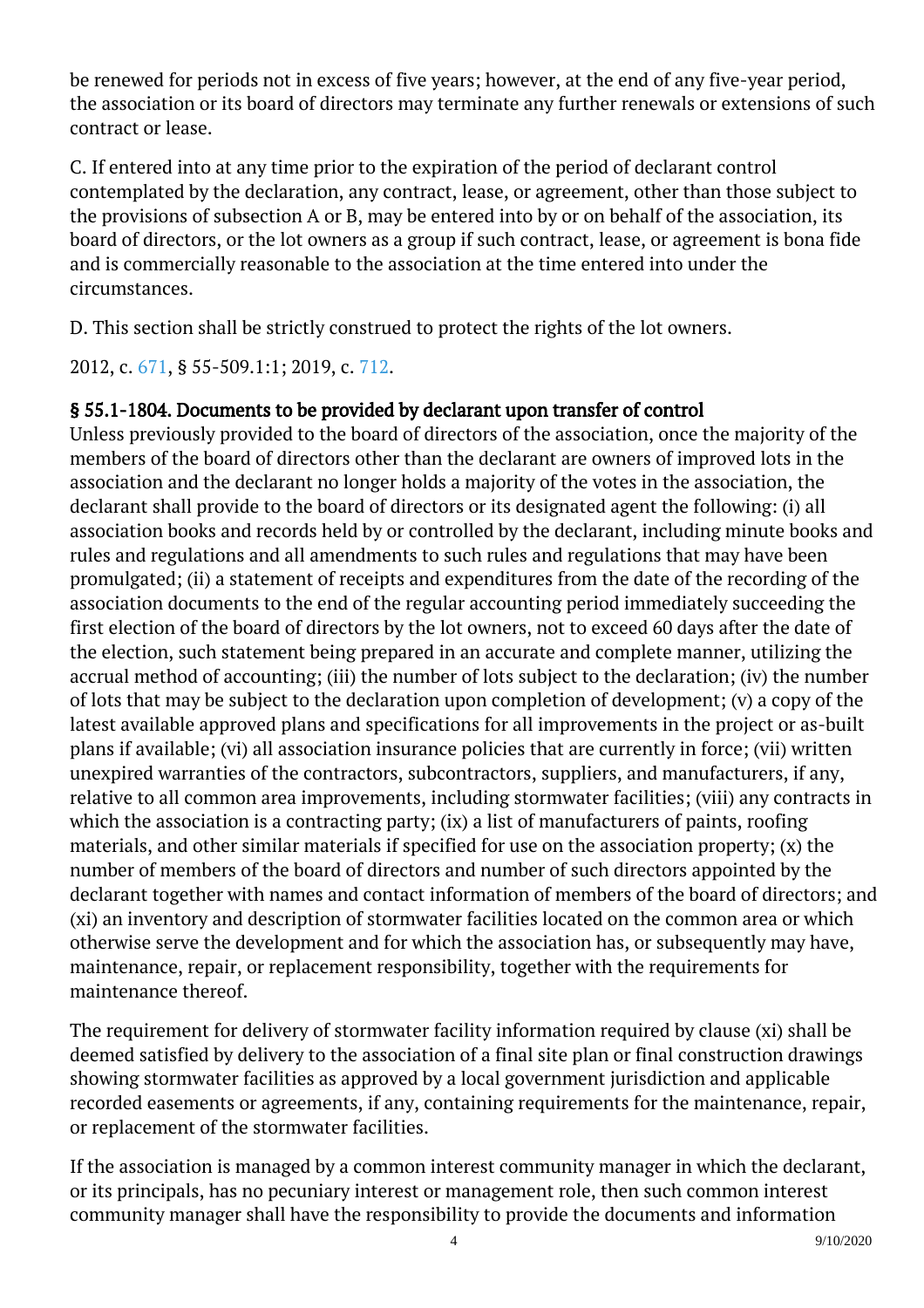required by clauses (i), (ii), (vi), and (viii).

1996, c. [618,](http://lis.virginia.gov/cgi-bin/legp604.exe?961+ful+CHAP0618) § 55-509.2; 2008, cc. [851,](http://lis.virginia.gov/cgi-bin/legp604.exe?081+ful+CHAP0851) [871;](http://lis.virginia.gov/cgi-bin/legp604.exe?081+ful+CHAP0871)2012, c. [671;](http://lis.virginia.gov/cgi-bin/legp604.exe?121+ful+CHAP0671)2019, cc. [712,](http://lis.virginia.gov/cgi-bin/legp604.exe?191+ful+CHAP0712) [724](http://lis.virginia.gov/cgi-bin/legp604.exe?191+ful+CHAP0724).

#### § 55.1-1805. Association charges

Except as expressly authorized in this chapter, in the declaration, or otherwise provided by law, no association shall (i) make an assessment or impose a charge against a lot or a lot owner unless the charge is a fee for services provided or related to use of the common area or (ii) charge a fee related to the provisions set out in §  $55.1-1810$  or  $55.1-1811$  that is not expressly authorized in those sections. Nothing in this chapter shall be construed to authorize an association or common interest community manager to charge an inspection fee for an unimproved or improved lot except as provided in § [55.1-1810](/vacode/55.1-1810/) or [55.1-1811.](/vacode/55.1-1811/) The Common Interest Community Board may assess a monetary penalty for a violation of this section against any (a) association pursuant to § [54.1-2351](/vacode/54.1-2351/) or (b) common interest community manager pursuant to  $\S$  [54.1-2349,](/vacode/54.1-2349/) and may issue a cease and desist order pursuant to § [54.1-2352.](/vacode/54.1-2352/)

2008, cc. [851,](http://lis.virginia.gov/cgi-bin/legp604.exe?081+ful+CHAP0851) § 55-509.3, [871;](http://lis.virginia.gov/cgi-bin/legp604.exe?081+ful+CHAP0871)2011, c. [334;](http://lis.virginia.gov/cgi-bin/legp604.exe?111+ful+CHAP0334)2014, c. [216;](http://lis.virginia.gov/cgi-bin/legp604.exe?141+ful+CHAP0216)2015, c. [277;](http://lis.virginia.gov/cgi-bin/legp604.exe?151+ful+CHAP0277)2019, c. [712;](http://lis.virginia.gov/cgi-bin/legp604.exe?191+ful+CHAP0712)2020, c. [592](http://lis.virginia.gov/cgi-bin/legp604.exe?201+ful+CHAP0592).

### § 55.1-1806. Rental of lots

A. Except as expressly authorized in this chapter, in the declaration, or as otherwise provided by law, no association shall:

1. Condition or prohibit the rental to a tenant of a lot by a lot owner or make an assessment or impose a charge except as provided in §  $55.1$ - $1805;$ 

2. Charge a rental fee, application fee, or other processing fee of any kind in excess of \$50 during the term of any lease;

3. Charge an annual or monthly rental fee or any other fee not expressly authorized in § [55.1-](/vacode/55.1-1805/) [1805;](/vacode/55.1-1805/)

4. Require the lot owner to use a lease or an addendum to the lease prepared by the association;

5. Charge any deposit from the lot owner or the tenant of the lot owner; or I

6. Have the authority to evict a tenant of any lot owner or to require any lot owner to execute a power of attorney authorizing the association to evict such a tenant. However, if the lot owner designates a person licensed under the provisions of § [54.1-2106.1](/vacode/54.1-2106.1/) as the lot owner's authorized representative with respect to any lease, the association shall recognize such representation without a formal power of attorney, provided that the association is given a written authorization signed by the lot owner designating such representative. Notwithstanding the foregoing, the requirements of § [55.1-1828](/vacode/55.1-1828/) and the declaration shall be satisfied before any such representative may exercise a vote on behalf of a lot owner as a proxy.

B. The association may require the lot owner to provide the association with (i) the names and contact information of and vehicle information for the tenants and authorized occupants under such lease and (ii) the name and contact information of any authorized agent of the lot owner. The association may require the lot owner to provide the association with the tenant's acknowledgment of and consent to any rules and regulations of the association. Ĩ

C. The provisions of this section shall not apply to lots owned by the association.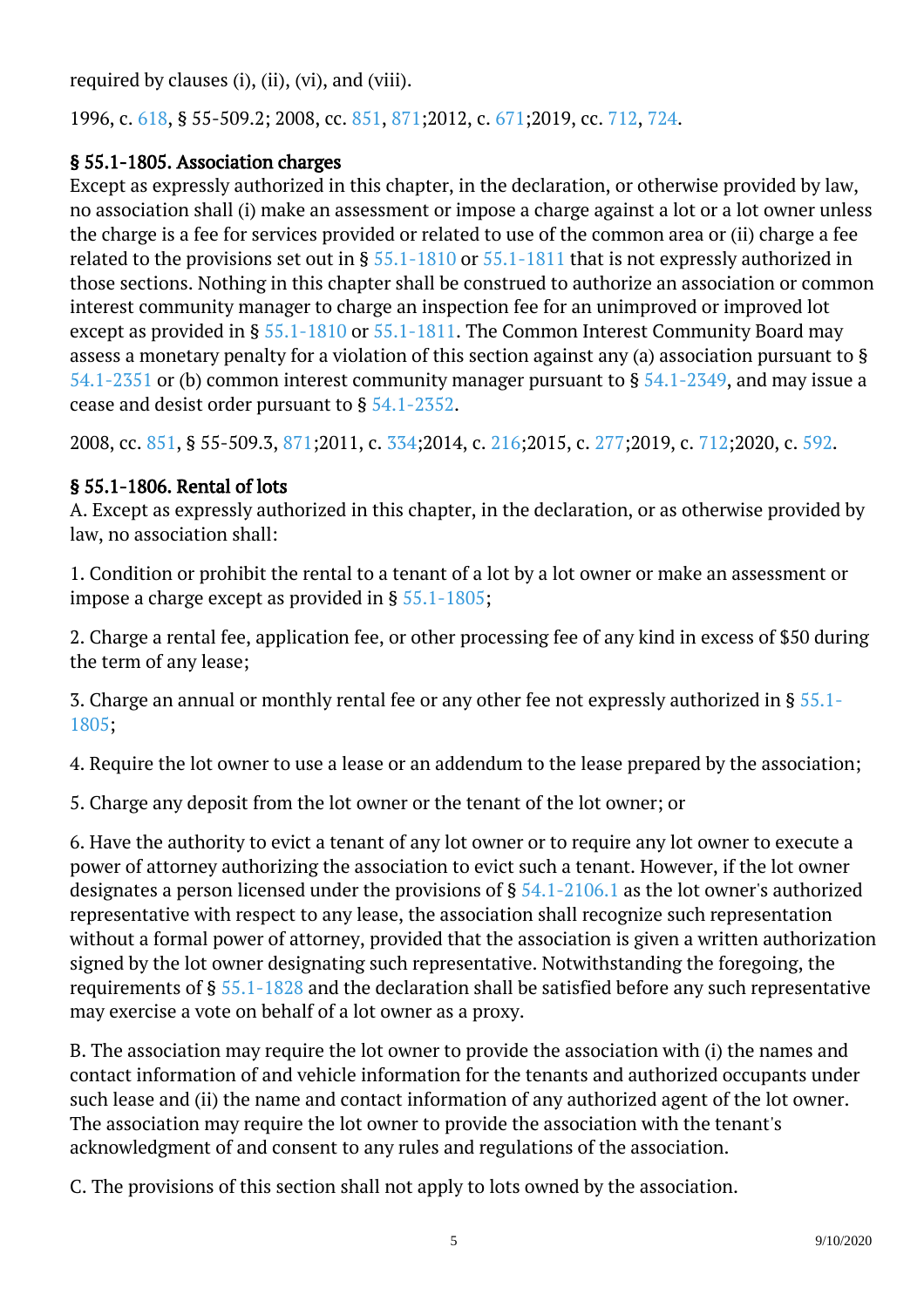#### 2015, c. [277,](http://lis.virginia.gov/cgi-bin/legp604.exe?151+ful+CHAP0277) § 55-509.3:1; 2016, c. [471;](http://lis.virginia.gov/cgi-bin/legp604.exe?161+ful+CHAP0471)2019, c. [712](http://lis.virginia.gov/cgi-bin/legp604.exe?191+ful+CHAP0712).

### § 55.1-1807. Statement of lot owner rights

Every lot owner who is a member in good standing of a property owners' association shall have the following rights:

1. The right of access to all books and records kept by or on behalf of the association according to and subject to the provisions of  $\S$  [55.1-1815,](/vacode/55.1-1815/) including records of all financial transactions; Ĩ

2. The right to cast a vote on any matter requiring a vote by the association's membership in proportion to the lot owner's ownership interest, unless the declaration provides otherwise; <sup>"</sup>

3. The right to have notice of any meeting of the board of directors, to make a record of any such meeting by audio or visual means, and to participate in any such meeting in accordance with the provisions of subsection G of § [55.1-1815](/vacode/55.1-1815/) and § [55.1-1816;](/vacode/55.1-1816/) <sup>"</sup>

4. The right to have (i) notice of any proceeding conducted by the board of directors or other tribunal specified in the declaration against the lot owner to enforce any rule or regulation of the association and (ii) the opportunity to be heard and represented by counsel at such proceeding, as provided in § [55.1-1819](/vacode/55.1-1819/), and the right of due process in the conduct of that hearing; and Ĩ

5. The right to serve on the board of directors if duly elected and a member in good standing of the association, unless the declaration provides otherwise.

The rights enumerated in this section shall be enforceable by any such lot owner pursuant to the provisions of § [55.1-1828.](/vacode/55.1-1828/) <sup>"</sup>

2015, c. [286,](http://lis.virginia.gov/cgi-bin/legp604.exe?151+ful+CHAP0286) § 55-509.3:2; 2018, c. [663;](http://lis.virginia.gov/cgi-bin/legp604.exe?181+ful+CHAP0663)2019, c. [712](http://lis.virginia.gov/cgi-bin/legp604.exe?191+ful+CHAP0712).

#### § 55.1-1808. Contract disclosure statement; right of cancellation

A. For purposes of this article, unless the context requires a different meaning:

"Delivery" means that the disclosure packet is delivered to the purchaser or purchaser's authorized agent by one of the methods specified in this section. Ĩ

"Purchaser's authorized agent" means any person designated by such purchaser in a ratified real estate contract for purchase and sale of residential real property or other writing designating such agent.

"Ratified real estate contract" includes any addendum to such contract.

"Receives," "received," or "receiving" the disclosure packet means that the purchaser or purchaser's authorized agent has received the disclosure packet by one of the methods specified in this section.

"Seller's authorized agent" means a person designated by such seller in a ratified real estate contract for purchase and sale of residential real property or other writing designating such agent.

B. Subject to the provisions of subsection A of § [55.1-1814,](/vacode/55.1-1814/) an owner selling a lot shall disclose in the contract that (i) the lot is located within a development that is subject to the Property Owners' Association Act (§ [55.1-1800](/vacode/55.1-1800/) et seq.); (ii) the Property Owners' Association Act (§ [55.1-](/vacode/55.1-1800/) [1800](/vacode/55.1-1800/) et seq.) requires the seller to obtain from the property owners' association an association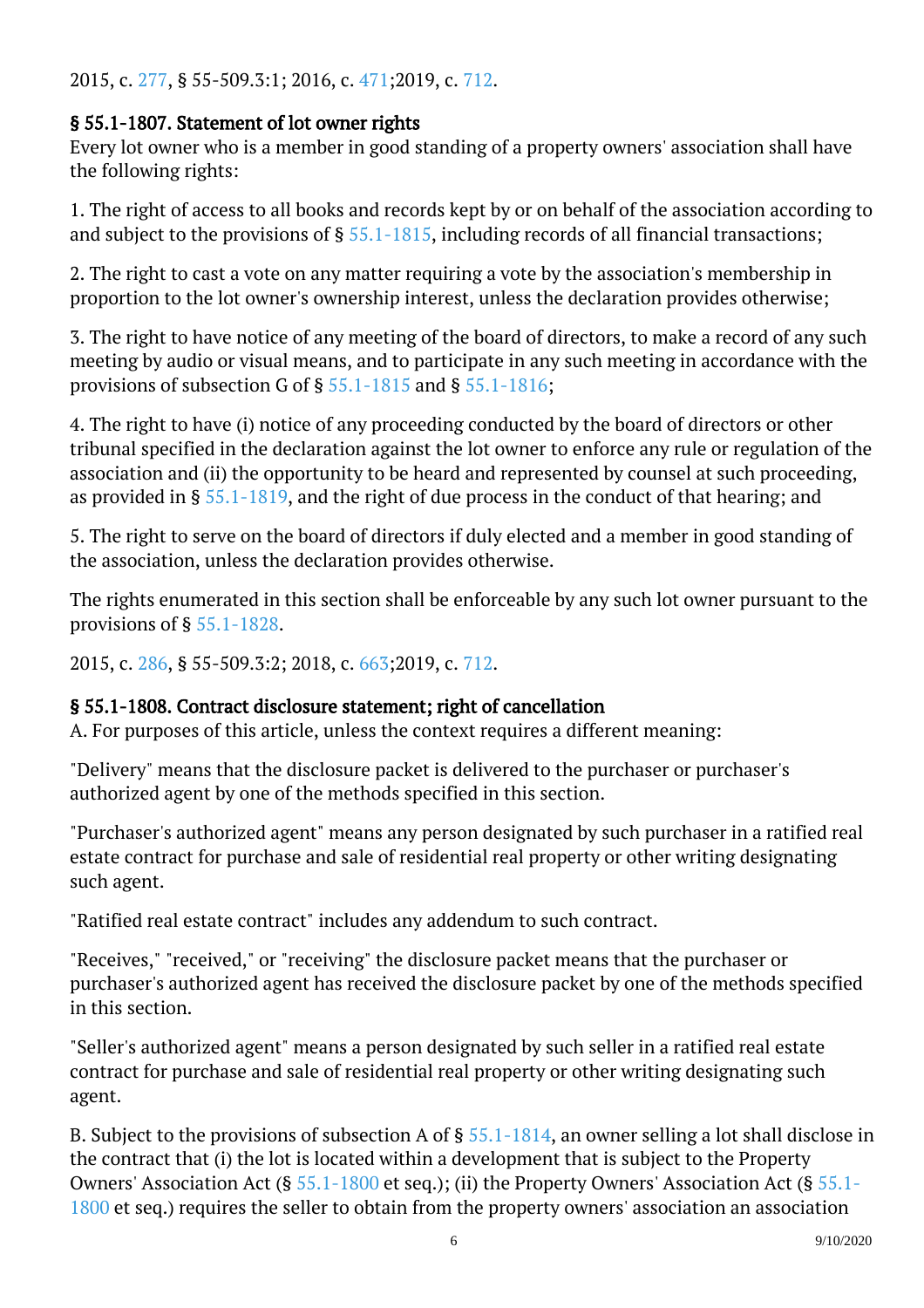disclosure packet and provide it to the purchaser; (iii) the purchaser may cancel the contract within three days, or up to seven days if extended by the ratified real estate contract, after receiving the association disclosure packet or being notified that the association disclosure packet will not be available; (iv) if the purchaser has received the association disclosure packet, the purchaser has a right to request an update of such disclosure packet in accordance with subsection G of §  $55.1-1810$  or subsection D of §  $55.1-1811$ , as appropriate; and (v) the right to receive the association disclosure packet and the right to cancel the contract are waived conclusively if not exercised before settlement.

For purposes of clause (iii), the association disclosure packet shall be deemed not to be available if (a) a current annual report has not been filed by the association with either the State Corporation Commission pursuant to § [13.1-936](/vacode/13.1-936/) or the Common Interest Community Board pursuant to § [55.1-1835](/vacode/55.1-1835/), (b) the seller has made a written request to the association that the packet be provided and no such packet has been received within 14 days in accordance with subsection A of §  $55.1-1809$ , or (c) written notice has been provided by the association that a packet is not available. <u>i</u>

C. If the contract does not contain the disclosure required by subsection B, the purchaser's sole remedy is to cancel the contract prior to settlement.

D. The information contained in the association disclosure packet shall be current as of a date specified on the association disclosure packet prepared in accordance with this section; however, a disclosure packet update or financial update may be requested in accordance with subsection G or H of § [55.1-1810](/vacode/55.1-1810/) or subsection D or E of § [55.1-1811,](/vacode/55.1-1811/) as appropriate. The purchaser may cancel the contract (i) within three days, or up to seven days if extended by the ratified real estate contract, after the date of the contract if, on or before the date that the purchaser signs the contract, the purchaser receives the association disclosure packet, is notified that the association disclosure packet will not be available, or receives an association disclosure packet that is not in conformity with the provisions of  $\S 55.1-1809$ ;(ii) within three days, or up to seven days if extended by the ratified real estate contract, after receiving the association disclosure packet if the association disclosure packet, notice that the association disclosure packet will not be available, or an association disclosure packet that is not in conformity with the provisions of § [55.1-1809](/vacode/55.1-1809/) is hand delivered, delivered by electronic means, or delivered by a commercial overnight delivery service or the United States Postal Service, and a receipt is obtained; or (iii) within six days, or up to 10 days if extended by the ratified real estate contract, after the postmark date if the association disclosure packet, notice that the association disclosure packet will not be available, or an association disclosure packet that is not in conformity with the provisions of § [55.1-1809](/vacode/55.1-1809/) is sent to the purchaser by United States mail. The purchaser also may cancel the contract at any time prior to settlement if the purchaser has not been notified that the association disclosure packet will not be available and the association disclosure packet is not delivered to the purchaser.

Notice of cancellation shall be provided to the lot owner or his agent by one of the following methods:

1. Hand delivery;

2. United States mail, postage prepaid, provided that the sender retains sufficient proof of mailing in the form of a certificate of service prepared by the sender confirming such mailing;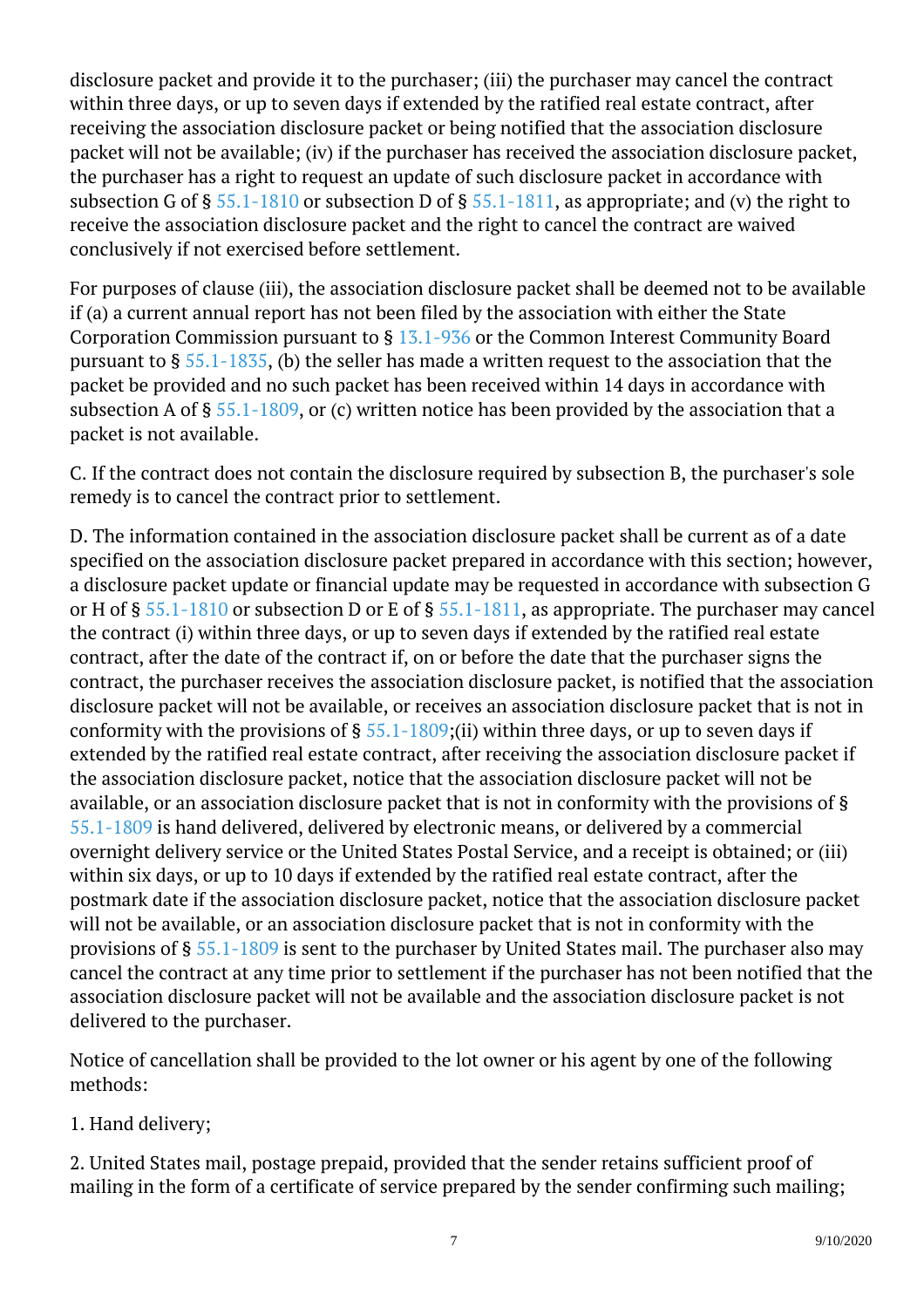3. Electronic means, provided that the sender retains sufficient proof of the electronic delivery, which may be in the form of an electronic receipt of delivery, a confirmation that the notice was sent by facsimile, or a certificate of service prepared by the sender confirming the electronic delivery; or

4. Overnight delivery using a commercial service or the United States Postal Service.

In the event of a dispute, the sender shall have the burden to demonstrate delivery of the notice of cancellation. Such cancellation shall be without penalty, and the seller shall cause any deposit to be returned promptly to the purchaser.

E. Whenever any contract is canceled based on a failure to comply with subsection B or D or pursuant to subsection C, any deposit or escrowed funds shall be returned within 30 days of the cancellation, unless the parties to the contract specify in writing a shorter period.

F. Any rights of the purchaser to cancel the contract provided by this chapter are waived if not exercised prior to settlement.

G. Except as expressly provided in this chapter, the provisions of this section and § [55.1-1809](/vacode/55.1-1809/) may not be varied by agreement, and the rights conferred by this section and § [55.1-1809](/vacode/55.1-1809/) may not be waived.

H. Unless otherwise provided in the ratified real estate contract or other writing, delivery to the purchaser's authorized agent shall require delivery to such agent and not to a person other than such agent. Delivery of the disclosure packet may be made by the lot owner or the lot owner's authorized agent.

I. If the lot is governed by more than one association, the purchaser's right of cancellation may be exercised within the required time frames following delivery of the last disclosure packet or resale certificate.

2008, cc. [851,](http://lis.virginia.gov/cgi-bin/legp604.exe?081+ful+CHAP0851) [871](http://lis.virginia.gov/cgi-bin/legp604.exe?081+ful+CHAP0871), § 55-509.4; 2010, c. [165;](http://lis.virginia.gov/cgi-bin/legp604.exe?101+ful+CHAP0165)2014, c. [216;](http://lis.virginia.gov/cgi-bin/legp604.exe?141+ful+CHAP0216)2016, c. [471;](http://lis.virginia.gov/cgi-bin/legp604.exe?161+ful+CHAP0471)2017, cc. [387,](http://lis.virginia.gov/cgi-bin/legp604.exe?171+ful+CHAP0387) [405;](http://lis.virginia.gov/cgi-bin/legp604.exe?171+ful+CHAP0405)2018, c. [226;](http://lis.virginia.gov/cgi-bin/legp604.exe?181+ful+CHAP0226)2019, cc. [364,](http://lis.virginia.gov/cgi-bin/legp604.exe?191+ful+CHAP0364) [513](http://lis.virginia.gov/cgi-bin/legp604.exe?191+ful+CHAP0513), [712;2](http://lis.virginia.gov/cgi-bin/legp604.exe?191+ful+CHAP0712)020, cc. [121](http://lis.virginia.gov/cgi-bin/legp604.exe?201+ful+CHAP0121), [592,](http://lis.virginia.gov/cgi-bin/legp604.exe?201+ful+CHAP0592) [605](http://lis.virginia.gov/cgi-bin/legp604.exe?201+ful+CHAP0605).

## § 55.1-1809. Contents of association disclosure packet; delivery of packet

A. Within 14 days after receipt of a written request and instructions by a seller or the seller's authorized agent, the association shall deliver an association disclosure packet as directed in the written request. The information contained in the association disclosure packet shall be current as of a date specified on the association disclosure packet. If hand or electronically delivered, the written request is deemed received on the date of delivery. If sent by United States mail, the request is deemed received six days after the postmark date. An association disclosure packet shall contain the following:

1. The name of the association and, if incorporated, the state in which the association is incorporated and the name and address of its registered agent in the Commonwealth;

2. A statement of any expenditure of funds approved by the association or the board of directors that requires an assessment in addition to the regular assessment during the current year or the immediately succeeding fiscal year;

3. A statement, including the amount of all assessments and any other mandatory fees or charges currently imposed by the association, together with any post-closing fee charged by the common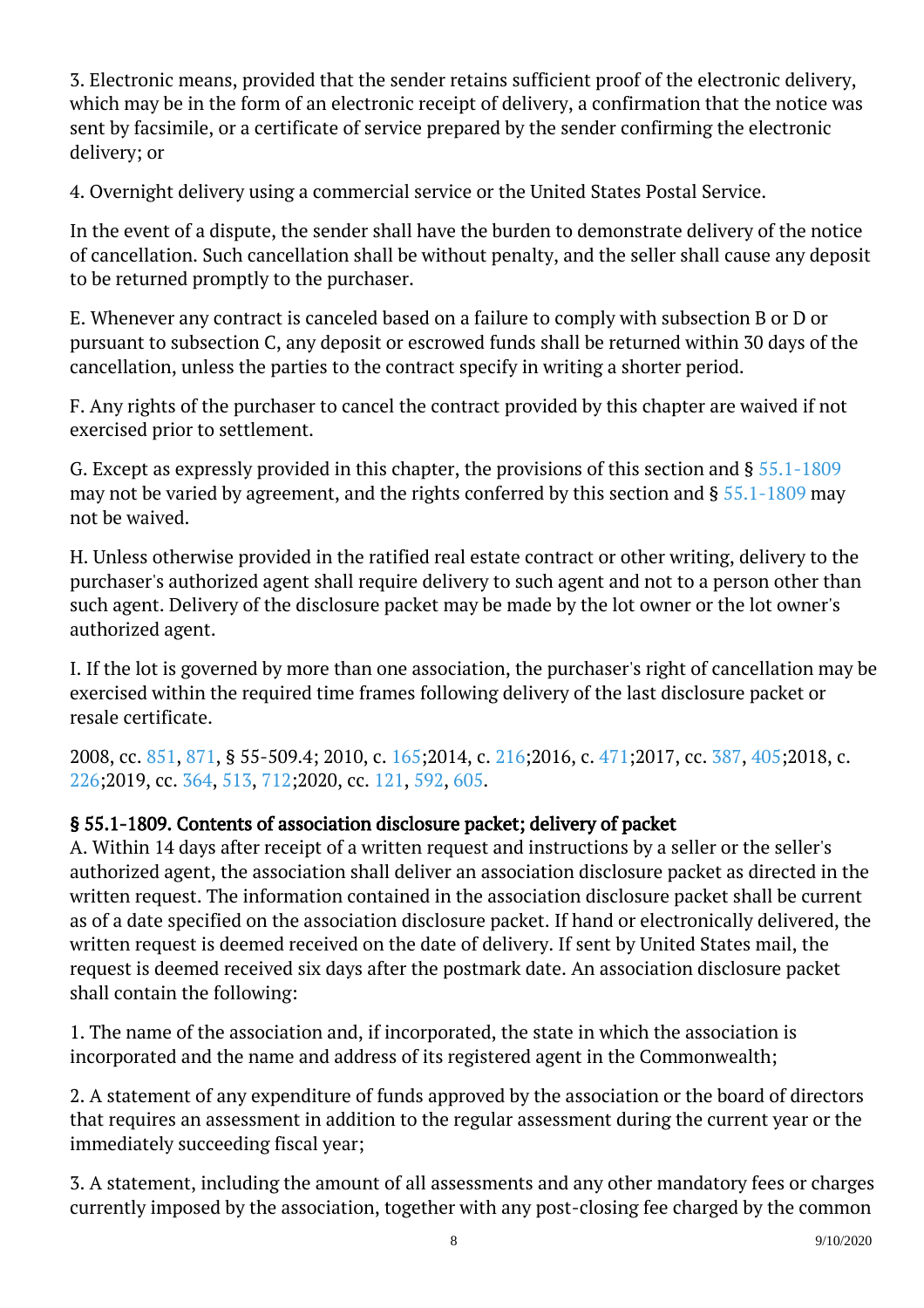interest community manager, if any, and associated with the purchase, disposition, and maintenance of the lot and to the right of use of common areas, and the status of the account;

4. A statement of whether there is any other entity or facility to which the lot owner may be liable for fees or other charges;

5. The current reserve study report or summary of such report, a statement of the status and amount of any reserve or replacement fund, and any portion of the fund allocated by the board of directors for a specified project;

6. A copy of the association's current budget or a summary of such budget, prepared by the association, and a copy of its statement of income and expenses or statement of its financial position (balance sheet) for the last fiscal year for which such statement is available, including a statement of the balance due of any outstanding loans of the association; Ĩ

7. A statement of the nature and status of any pending action or unpaid judgment (i) to which the association is a party and (ii) that could or would have a material impact on the association or its members or that relates to the lot being purchased;

8. A statement setting forth the insurance coverage that is provided for all lot owners by the association, including the fidelity coverage maintained by the association, and any additional insurance that is required or recommended for each lot owner;

9. A statement that any improvement or alteration made to the lot, or uses made of the lot or common area assigned to such lot, is or is not in violation of the declaration, bylaws, rules and regulations, architectural guidelines, and articles of incorporation, if any, of the association;

10. A statement setting forth any restriction, limitation, or prohibition on the right of a lot owner to place a sign on the owner's lot advertising the lot for sale;

11. A statement setting forth any restriction, limitation, or prohibition on the right of a lot owner to display any flag on the owner's lot, including reasonable restrictions as to the size, place, and manner of placement or display of such flag and the installation of any flagpole or similar structure necessary to display such flag; Ĩ

12. A statement setting forth any restrictions as to the size, place, duration, or manner of placement or display of political signs by a lot owner on his lot; <sup>"</sup>

13. A statement setting forth any restriction, limitation, or prohibition on the right of a lot owner to install or use solar energy collection devices on the owner's property;

14. A copy of the current declaration, the association's articles of incorporation and bylaws, and any rules and regulations or architectural guidelines adopted by the association; Ĩ

15. A copy of any approved minutes of the board of directors and association meetings for the six calendar months preceding the request for the disclosure packet;

16. A copy of the notice given to the lot owner by the association of any current or pending rule or architectural violation;

17. A copy of the fully completed form developed by the Common Interest Community Board pursuant to § [54.1-2350](/vacode/54.1-2350/); <sup>"</sup>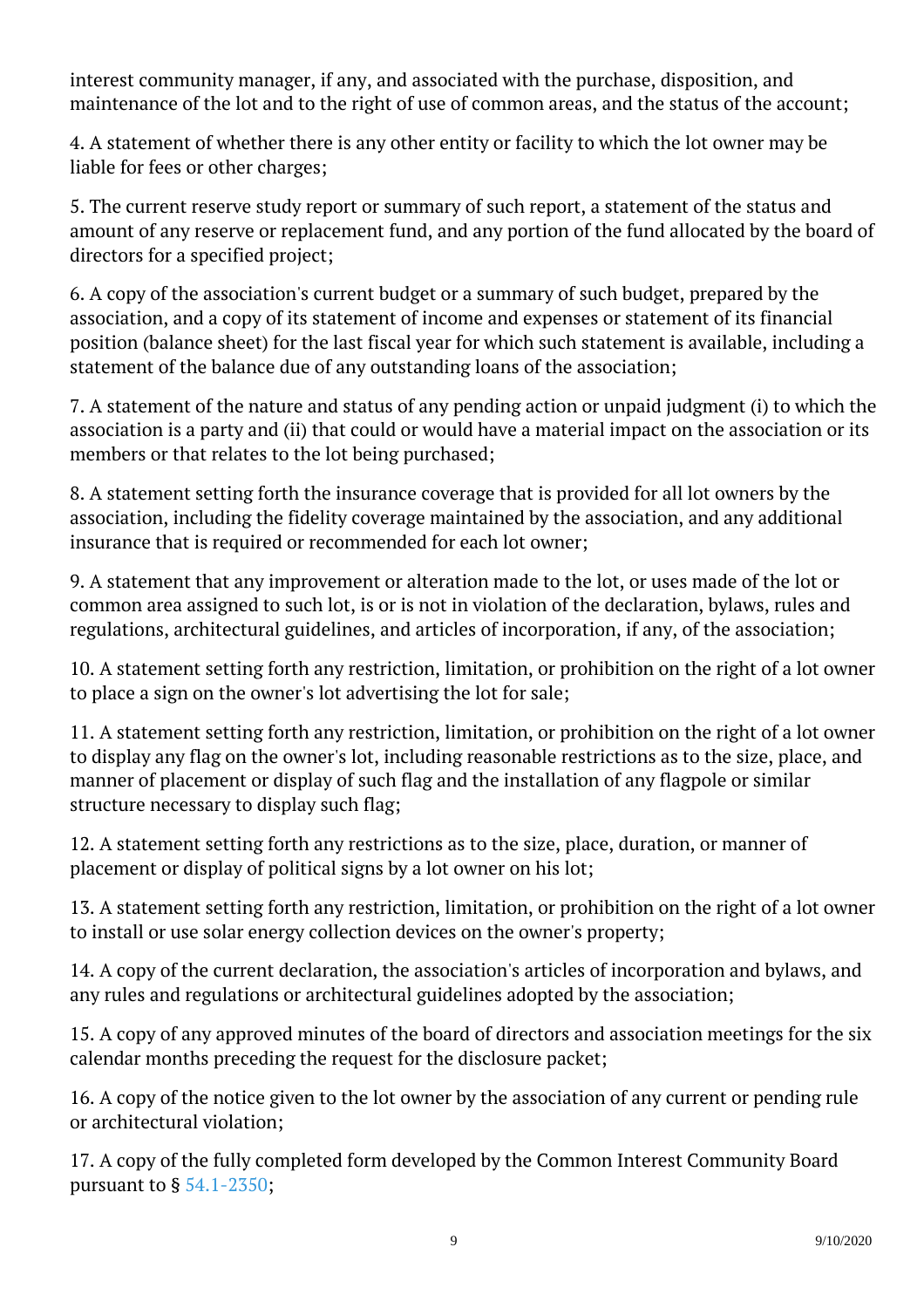18. Certification that the association has filed with the Common Interest Community Board the annual report required by  $\S$  [55.1-1835.](/vacode/55.1-1835/) Such certification shall indicate the filing number assigned by the Common Interest Community Board and the expiration date of such filing; and Ĩ

19. A statement indicating any known project approvals currently in effect issued by secondary mortgage market agencies.

B. Failure to receive copies of an association disclosure packet shall not excuse any failure to comply with the provisions of the declaration, articles of incorporation, bylaws, or rules or regulations.

C. The disclosure packet shall be delivered in accordance with the written request and instructions of the seller or the seller's authorized agent, including whether the disclosure packet shall be delivered electronically or in hard copy, and shall specify the complete contact information for the parties to whom the disclosure packet shall be delivered. The disclosure packet required by this section shall not, in and of itself, be deemed a security as defined in § [13.1-501.](/vacode/13.1-501/)

D. The seller or the seller's authorized agent may request that the disclosure packet be provided in hard copy or in electronic form. An association or common interest community manager may provide the disclosure packet electronically; however, the seller or the seller's authorized agent shall have the right to request that the association disclosure packet be provided in hard copy. The seller or the seller's authorized agent shall continue to have the right to request a hard copy of the disclosure packet in person at the principal place of business of the association. If the seller or the seller's authorized agent requests that the disclosure packet be provided in electronic format, neither the association nor its common interest community manager may require the seller or the seller's authorized agent to pay any fees to use the provider's electronic network or system. The disclosure packet shall not be delivered in hard copy if the requester has requested delivery of such disclosure packet electronically. If the disclosure packet is provided electronically by a website link, the preparer shall not cause the website link to expire within the subsequent 90-day period. The preparer shall not charge another fee during the subsequent 12 month period, except that the preparer may charge an update fee for a financial update or for an inspection as provided in § [55.1-1810](/vacode/55.1-1810/). If the seller or the seller's authorized agent asks that the disclosure packet be provided in electronic format, the seller or the seller's authorized agent may request that an electronic copy be provided to each of the following named in the request: the seller, the seller's authorized agent, the purchaser, the purchaser's authorized agent, and not more than one other person designated by the requester. If so requested, the property owners' association or its common interest community manager may require the seller or the seller's authorized agent to pay the fee specified in § [55.1-1810.](/vacode/55.1-1810/) Regardless of whether the disclosure packet is delivered in paper form or electronically, the preparer of the disclosure packet shall provide such disclosure packet directly to the persons designated by the requester to the addresses or, if applicable, the email addresses provided by the requester. Ĩ

2008, cc. [851,](http://lis.virginia.gov/cgi-bin/legp604.exe?081+ful+CHAP0851) [871](http://lis.virginia.gov/cgi-bin/legp604.exe?081+ful+CHAP0871), § 55-509.5; 2013, cc. [357,](http://lis.virginia.gov/cgi-bin/legp604.exe?131+ful+CHAP0357) [492;](http://lis.virginia.gov/cgi-bin/legp604.exe?131+ful+CHAP0492)2015, c. [277;](http://lis.virginia.gov/cgi-bin/legp604.exe?151+ful+CHAP0277)2016, c. [471;](http://lis.virginia.gov/cgi-bin/legp604.exe?161+ful+CHAP0471)2018, c. [70;2](http://lis.virginia.gov/cgi-bin/legp604.exe?181+ful+CHAP0070)019, c. [712](http://lis.virginia.gov/cgi-bin/legp604.exe?191+ful+CHAP0712) [;2](http://lis.virginia.gov/cgi-bin/legp604.exe?191+ful+CHAP0712)020, c. [441.](http://lis.virginia.gov/cgi-bin/legp604.exe?201+ful+CHAP0441)  $\overline{a}$ 

#### § 55.1-1810. Fees for disclosure packet; professionally managed associations

A. A professionally managed association or its common interest community manager may charge certain fees as authorized by this section for the inspection of the property, the preparation and issuance of the disclosure packet required by § [55.1-1809,](/vacode/55.1-1809/) and for such other services as set out in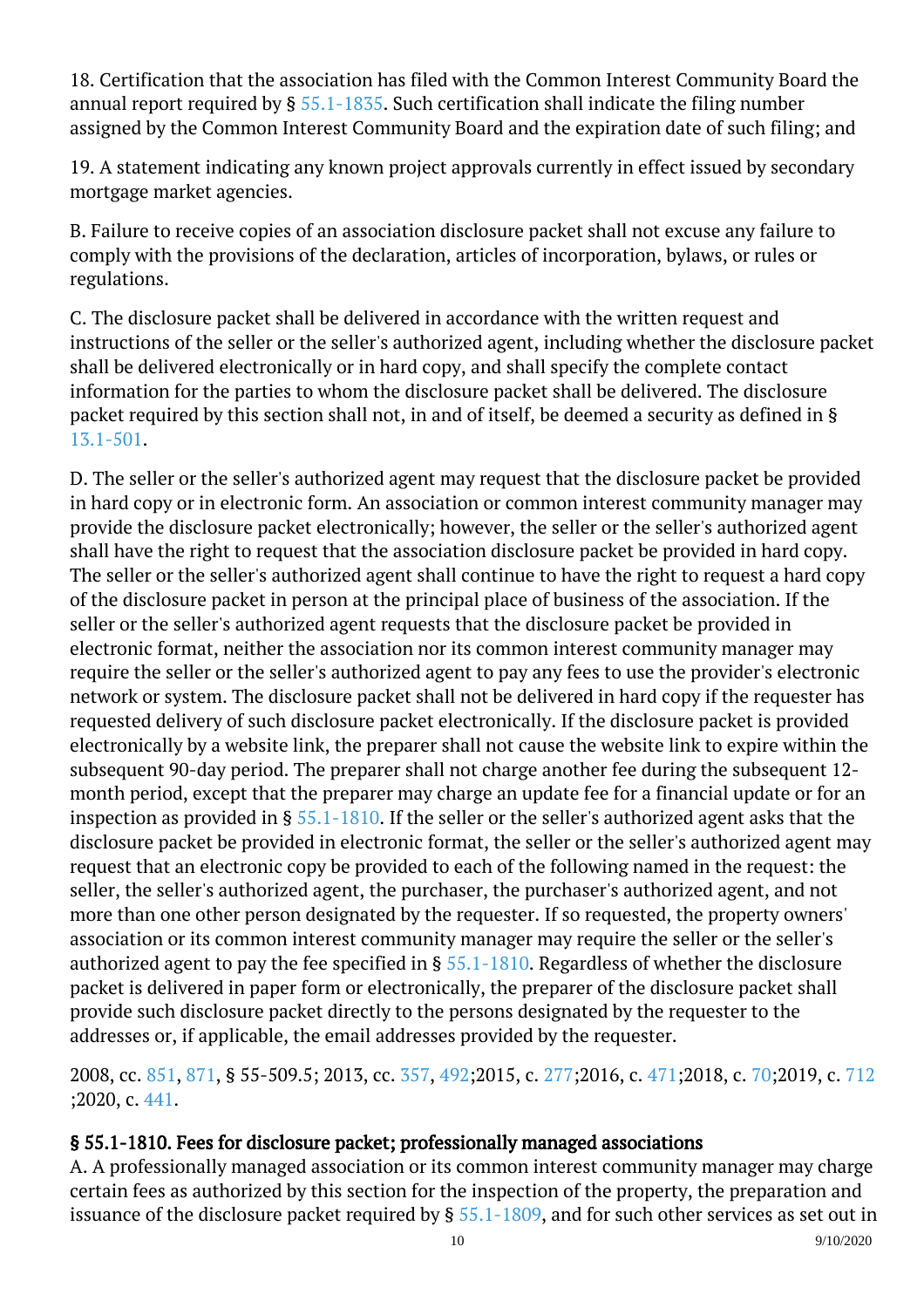this section. The seller or the seller's authorized agent shall specify in writing whether the disclosure packet shall be delivered electronically or in hard copy, at the option of the seller or the seller's authorized agent, and shall specify the complete contact information for the parties to whom the disclosure packet shall be delivered.

B. A reasonable fee may be charged by the preparer as follows:

1. For the inspection of the exterior of the dwelling unit and the lot, as authorized in the declaration and as required to prepare the association disclosure packet, a fee not to exceed \$100;

2. For the preparation and delivery of the disclosure packet in (i) paper format, a fee not to exceed \$150 for no more than two hard copies or (ii) electronic format, a fee not to exceed a total of \$125 for an electronic copy to each of the following named in the request: the seller, the seller's authorized agent, the purchaser, the purchaser's authorized agent, and not more than one other person designated by the requester. The preparer of the disclosure packet shall provide the disclosure packet directly to the designated persons. Only one fee shall be charged for the preparation and delivery of the disclosure packet; <sup>"</sup>

3. At the option of the seller or the seller's authorized agent, with the consent of the association or the common interest community manager, for expediting the inspection, preparation, and delivery of the disclosure packet, an additional expedite fee not to exceed \$50;

4. At the option of the seller or the seller's authorized agent, for an additional hard copy of the disclosure packet, a fee not to exceed \$25 per hard copy;

5. At the option of the seller or the seller's authorized agent, for hand delivery or overnight delivery of the overnight disclosure packet, a fee not to exceed an amount equal to the actual cost paid to a third-party commercial delivery service; and

6. A post-closing fee to the purchaser of the property, collected at settlement, for the purpose of establishing the purchaser as the owner of the property in the records of the association, a fee not to exceed \$50.

Except as otherwise provided in subsection E, neither the association nor its common interest community manager shall require cash, check, certified funds, or credit card payments at the time the request for the disclosure packet is made. The disclosure packet shall state that all fees and costs for the disclosure packet shall be the personal obligation of the lot owner and shall be an assessment against the lot and collectible as any other assessment in accordance with the provisions of the declaration and § [55.1-1833](/vacode/55.1-1833/), if not paid at settlement or within 60 days of the delivery of the disclosure packet, whichever occurs first.

For purposes of this section, an expedite fee shall be charged only if the inspection and preparation of delivery of the disclosure packet are completed within five business days of the request for a disclosure packet.

C. No fees other than those specified in this section, and as limited by this section, shall be charged by the association or its common interest community manager for compliance with the duties and responsibilities of the association under this chapter. No additional fee shall be charged for access to the association's or common interest community manager's website. The association or its common interest community manager shall publish and make available in paper or electronic format, or both, a schedule of the applicable fees so the seller or the seller's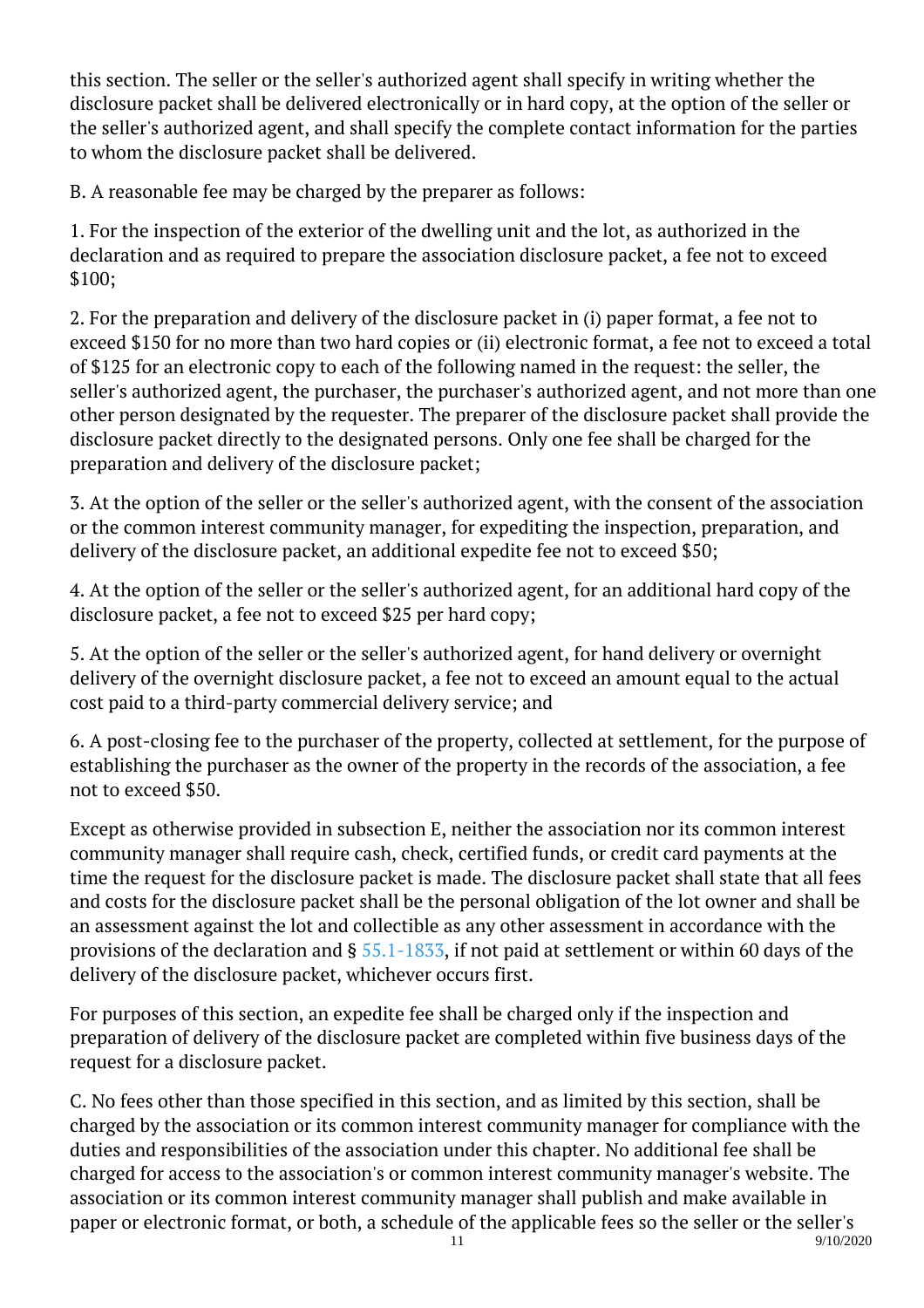authorized agent will know such fees at the time of requesting the packet. Ĩ

D. Any fees charged pursuant to this section shall be collected at the time of settlement on the sale of the lot and shall be due and payable out of the settlement proceeds in accordance with this section. The settlement agent shall escrow a sum sufficient to pay such costs of the seller at settlement. The seller shall be responsible for all costs associated with the preparation and delivery of the association disclosure packet, except for the costs of any disclosure packet update or financial update, which costs shall be the responsibility of the requester, payable at settlement. Neither the association nor its common interest community manager shall require cash, check, certified funds, or credit card payments at the time the request is made for the association disclosure packet. Ĩ

E. If settlement does not occur within 60 days of the delivery of the disclosure packet, or funds are not collected at settlement and disbursed to the association or the common interest community manager, all fees, including those costs that would have otherwise been the responsibility of the purchaser or settlement agent, shall be (i) assessed within one year after delivery of the disclosure packet against the lot owner, (ii) the personal obligation of the lot owner, and (iii) an assessment against the lot and collectible as any other assessment in accordance with the provisions of the declaration and  $\S$  [55.1-1834](/vacode/55.1-1834/). The seller may pay the association by cash, check, certified funds, or credit card, if credit card payment is an option offered by the association. The association shall pay the common interest community manager the amount due from the lot owner within 30 days after invoice.

F. The maximum allowable fees charged in accordance with this section shall adjust every five years, as of January 1 of that year, in an amount equal to the annual increases for that five-year period in the United States Average Consumer Price Index for all items, all urban consumers (CPI-U), as published by the Bureau of Labor Statistics of the U.S. Department of Labor. Ì

G. If an association disclosure packet has been issued for a lot within the preceding 12-month period, a person specified in the written instructions of the seller or the seller's authorized agent, including the seller or the seller's authorized agent, or the purchaser or his authorized agent may request a disclosure packet update. The requester shall specify whether the disclosure packet update shall be delivered electronically or in hard copy and shall specify the complete contact information of the parties to whom the update shall be delivered. The disclosure packet update shall be delivered within 10 days of the written request. Ĩ

H. The settlement agent may request a financial update. The requester shall specify whether the financial update shall be delivered electronically or in hard copy and shall specify the complete contact information of the parties to whom the update shall be delivered. The financial update shall be delivered within three business days of the written request. Ĩ

I. A reasonable fee for the disclosure packet update or financial update may be charged by the preparer not to exceed \$50. At the option of the purchaser or the purchaser's authorized agent, the requester may request that the association or the common interest community manager perform an additional inspection of the exterior of the dwelling unit and the lot, as authorized in the declaration, for a fee not to exceed \$100. Any fees charged for the specified update shall be collected at the time settlement occurs on the sale of the property. The settlement agent shall escrow a sum sufficient to pay such costs of the seller at settlement. Neither the association nor its common interest community manager, if any, shall require cash, check, certified funds, or credit card payments at the time the request is made for the disclosure packet update. The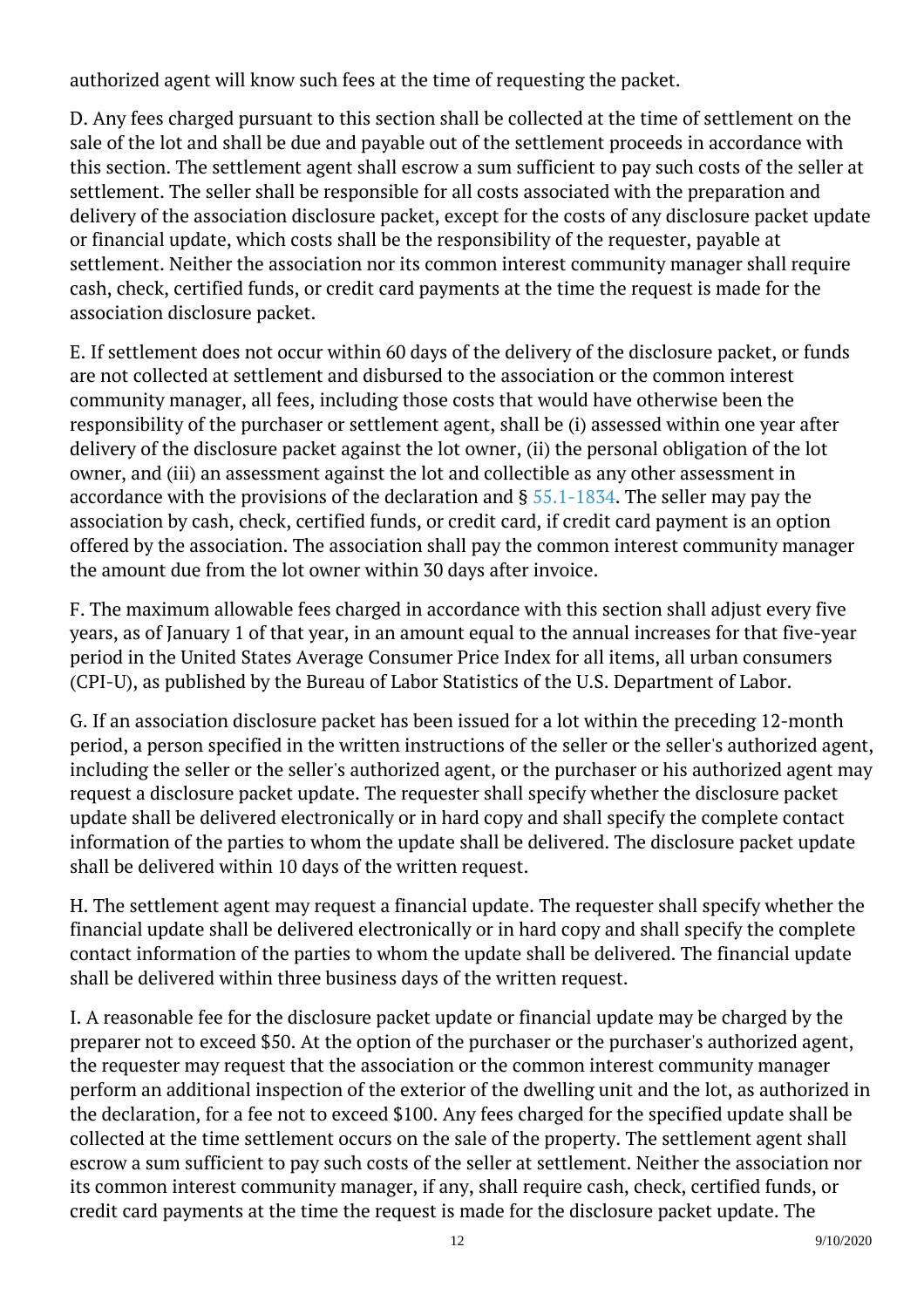requester may request that the specified update be provided in hard copy or in electronic form.

J. No association or common interest community manager may require the requester to request the specified update electronically. The seller or the seller's authorized agent shall continue to have the right to request a hard copy of the specified update in person at the principal place of business of the association. If the requester asks that the specified update be provided in electronic format, neither the association nor its common interest community manager may require the requester to pay any fees to use the provider's electronic network or system. A copy of the specified update shall be provided to the seller or the seller's authorized agent.

K. When an association disclosure packet has been delivered as required by  $\S$  [55.1-1809,](/vacode/55.1-1809/) the association shall, as to the purchaser, be bound by the statements set forth in the disclosure packet as to the status of the assessment account and the status of the lot with respect to any violation of the declaration, bylaws, rules and regulations, architectural guidelines, and articles of incorporation, if any, of the association as of the date of the statement unless the purchaser had actual knowledge that the contents of the disclosure packet were in error.

L. If the association or its common interest community manager has been requested in writing to furnish the association disclosure packet required by § [55.1-1809,](/vacode/55.1-1809/) failure to provide the association disclosure packet substantially in the form provided in this section shall be deemed a waiver of any claim for delinquent assessments or of any violation of the declaration, bylaws, rules and regulations, or architectural guidelines existing as of the date of the request with respect to the subject lot. The preparer of the association disclosure packet shall be liable to the seller in an amount equal to the actual damages sustained by the seller in an amount not to exceed \$1,000. The purchaser shall nevertheless be obligated to abide by the declaration, bylaws, rules and regulations, and architectural guidelines of the association as to all matters arising after the date of the settlement of the sale. Ĩ

M. The Common Interest Community Board may assess a monetary penalty for failure to deliver the association disclosure packet within 14 days against any (i) property owners' association pursuant to  $\S$  [54.1-2351](/vacode/54.1-2351/) or (ii) common interest community manager pursuant to  $\S$  [54.1-2349](/vacode/54.1-2349/) and regulations promulgated thereto, and may issue a cease and desist order pursuant to § [54.1-](/vacode/54.1-2352/) [2352.](/vacode/54.1-2352/)

N. No association may collect fees authorized by this section unless the association (i) is registered with the Common Interest Community Board, (ii) is current in filing the most recent annual report and fee with the Common Interest Community Board pursuant to § [55.1-1835](/vacode/55.1-1835/), (iii) is current in paying any assessment made by the Common Interest Community Board pursuant to § [54.1-2354.5](/vacode/54.1-2354.5/), and (iv) provides the disclosure packet electronically if so requested by the requester.

2008, cc. [851,](http://lis.virginia.gov/cgi-bin/legp604.exe?081+ful+CHAP0851) [871](http://lis.virginia.gov/cgi-bin/legp604.exe?081+ful+CHAP0871), § 55-509.6; 2009, c. [557;](http://lis.virginia.gov/cgi-bin/legp604.exe?091+ful+CHAP0557)2011, cc. [334,](http://lis.virginia.gov/cgi-bin/legp604.exe?111+ful+CHAP0334) [577](http://lis.virginia.gov/cgi-bin/legp604.exe?111+ful+CHAP0577), [585;2](http://lis.virginia.gov/cgi-bin/legp604.exe?111+ful+CHAP0585)014, c. [216;2](http://lis.virginia.gov/cgi-bin/legp604.exe?141+ful+CHAP0216)015, c. [277;2](http://lis.virginia.gov/cgi-bin/legp604.exe?151+ful+CHAP0277)016, c. [471;](http://lis.virginia.gov/cgi-bin/legp604.exe?161+ful+CHAP0471)2017, cc. [387,](http://lis.virginia.gov/cgi-bin/legp604.exe?171+ful+CHAP0387) [405;](http://lis.virginia.gov/cgi-bin/legp604.exe?171+ful+CHAP0405)2018, c. [226;2](http://lis.virginia.gov/cgi-bin/legp604.exe?181+ful+CHAP0226)019, cc. [391,](http://lis.virginia.gov/cgi-bin/legp604.exe?191+ful+CHAP0391) [712;2](http://lis.virginia.gov/cgi-bin/legp604.exe?191+ful+CHAP0712)020, c. [592.](http://lis.virginia.gov/cgi-bin/legp604.exe?201+ful+CHAP0592)

#### § 55.1-1811. Fees for disclosure packet; associations not professionally managed

A. An association that is not professionally managed may charge a fee for the preparation and issuance of the association disclosure packet required by § [55.1-1809.](/vacode/55.1-1809/) Any fee shall reflect the actual cost of the preparation of the association disclosure packet, but shall not exceed \$0.10 per page of copying costs or a total of \$100 for all costs incurred in preparing the association disclosure packet. The seller or his authorized agent shall specify whether the association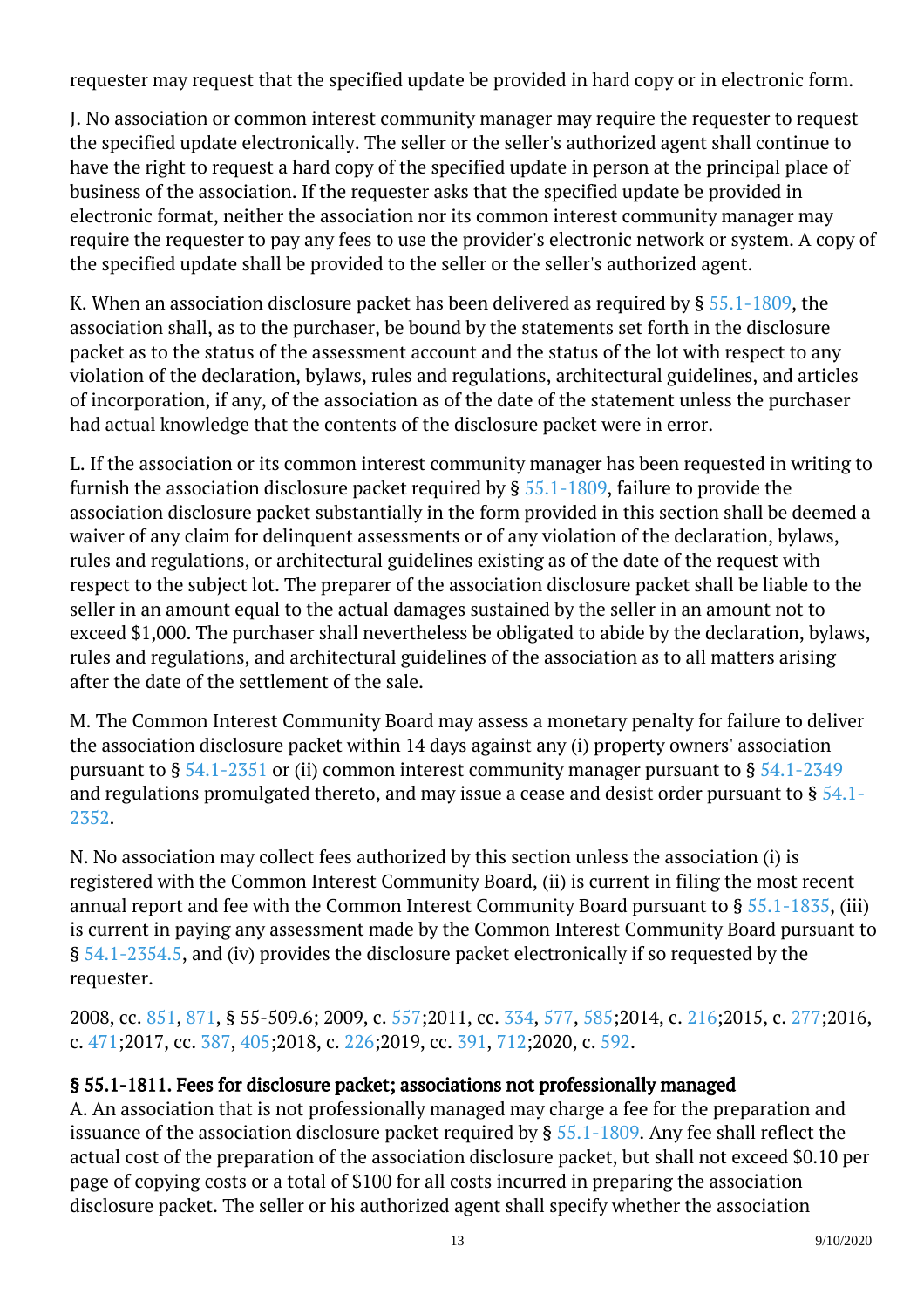disclosure packet shall be delivered electronically or in hard copy and shall specify the complete contact information of the parties to whom the disclosure packet shall be delivered. If the seller or his authorized agent specifies that delivery shall be made to the purchaser or his authorized agent, the preparer shall provide the disclosure packet directly to the designated persons at the same time it is delivered to the seller or his authorized agent. The association shall advise the requester if electronic delivery of the disclosure packet or the disclosure packet update or financial update is not available, if electronic delivery has been requested by the seller or his authorized agent. Ĩ

B. At the option of the seller or the seller's authorized agent, with the consent of the association, a reasonable fee may be charged for (i) expediting the inspection, preparation, and delivery of the disclosure packet, if completed within five business days of the request, not to exceed \$50; (ii) an additional hard copy of the disclosure packet not to exceed \$25 per hard copy; and (iii) thirdparty commercial delivery service for hand delivery or overnight delivery of the association disclosure packet not to exceed an amount equal to the actual cost paid.

C. No fees other than those specified in this section shall be charged by the association for compliance with duties and responsibilities under this section. Any fees charged pursuant to this section shall be collected at the time of delivery of the disclosure packet. If unpaid, any such fees shall be an assessment against the lot and collectible as any other assessment in accordance with the provisions of the declaration and § [55.1-1833.](/vacode/55.1-1833/) The seller may pay the association by cash, check, certified funds, or credit card, if credit card payment is an option offered by the association. Ĩ

D. If an association disclosure packet has been issued for a lot within the preceding 12-month period, a person specified in the written instructions of the seller or his authorized agent, including the seller or his authorized agent, or the purchaser or his authorized agent may request a disclosure packet update. The requester shall specify whether the disclosure packet update shall be delivered electronically or in hard copy and shall specify the complete contact information of the parties to whom the specified update shall be delivered. The disclosure packet update shall be delivered within 10 days of the written request for such disclosure packet update.

E. The settlement agent may request a financial update. The requester shall specify whether the financial update shall be delivered electronically or in hard copy, and shall specify the complete contact information of the parties to whom the update shall be delivered. The financial update shall be delivered within three business days of the written request for such financial update.

F. A reasonable fee for the disclosure packet update or a financial update may be charged by the preparer not to exceed \$50. At the option of the purchaser or his authorized agent, the requester may request that the association perform an additional inspection of the exterior of the dwelling unit and the lot, as authorized in the declaration, for a fee not to exceed \$50. Any fees charged for the specified update shall be collected at the time of delivery of the update. The association shall not require cash, check, certified funds, or credit card payments at the time the request is made for the disclosure packet update. The requester may request that the specified update be provided in hard copy or in electronic form. <sup>"</sup>

G. No association may require the requester to request the specified update electronically. The seller or his authorized agent shall continue to have the right to request a hard copy of the specified update in person at the association's principal place of business. If the requester asks that the specified update be provided in electronic format, the association shall not require the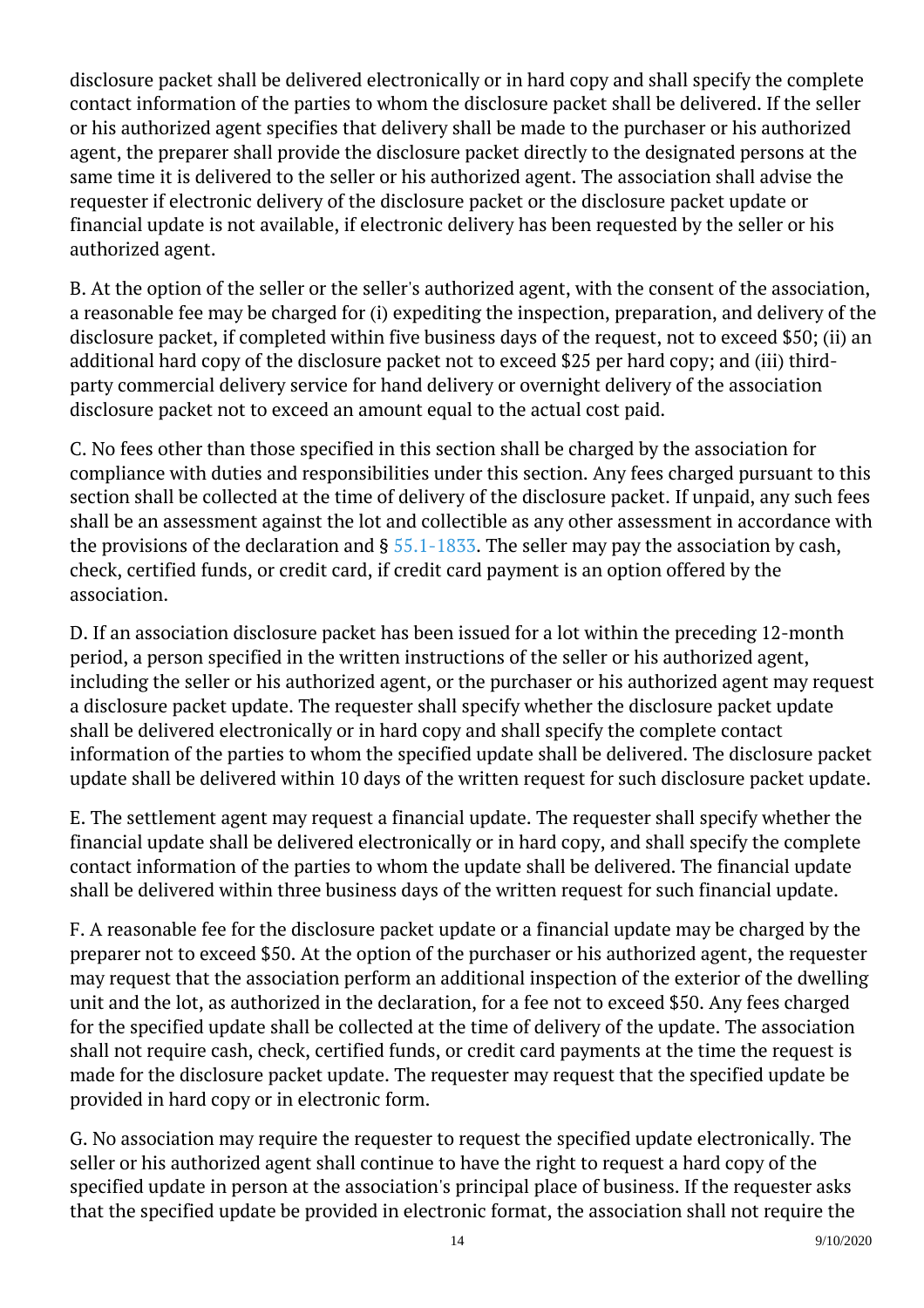requester to pay any fees to use the provider's electronic network or system. If the requester asks that the specified update be provided in electronic format, the requester may designate no more than two additional recipients to receive the specified update in electronic format at no additional charge. A copy of the specified update shall be provided to the seller or his authorized agent.

H. When a disclosure packet has been delivered as required by § [55.1-1809,](/vacode/55.1-1809/) the association shall, as to the purchaser, be bound by the statements set forth in the disclosure packet as to the status of the assessment account and the status of the lot with respect to any violation of the declaration, bylaws, rules and regulations, architectural guidelines, and articles of incorporation, if any, of the association as of the date of the statement unless the purchaser had actual knowledge that the contents of the disclosure packet were in error.

I. If the association has been requested to furnish the association disclosure packet required by this section, failure to provide the association disclosure packet substantially in the form provided in this section shall be deemed a waiver of any claim for delinquent assessments or of any violation of the declaration, bylaws, rules and regulations, or architectural guidelines existing as of the date of the request with respect to the subject lot. The association shall be liable to the seller in an amount equal to the actual damages sustained by the seller in an amount not to exceed \$500. The purchaser shall nevertheless be obligated to abide by the declaration, bylaws, rules and regulations, and architectural guidelines of the association as to all matters arising after the date of the settlement of the sale. Ĩ

J. No association may collect fees authorized by this section unless the association (i) is registered with the Common Interest Community Board, (ii) is current in filing the most recent annual report and fee with the Common Interest Community Board pursuant to § [55.1-1835](/vacode/55.1-1835/), and (iii) is current in paying any assessment made by the Common Interest Community Board pursuant to § [54.1-2354.5](/vacode/54.1-2354.5/). <sup>"</sup>

K. An association that is not professionally managed may charge and collect fees for inspection of the property, the preparation and issuance of an association disclosure packet, and such other services as set out in § [55.1-1810](/vacode/55.1-1810/), provided that the association provides the disclosure packet electronically if so requested by the requester and otherwise complies with §  $55.1$ -1810.

2008, cc. [851,](http://lis.virginia.gov/cgi-bin/legp604.exe?081+ful+CHAP0851) [871](http://lis.virginia.gov/cgi-bin/legp604.exe?081+ful+CHAP0871), § 55-509.7; 2010, c. [165;](http://lis.virginia.gov/cgi-bin/legp604.exe?101+ful+CHAP0165)2011, c. [334;](http://lis.virginia.gov/cgi-bin/legp604.exe?111+ful+CHAP0334)2018, c. [226;](http://lis.virginia.gov/cgi-bin/legp604.exe?181+ful+CHAP0226)2019, cc. [391,](http://lis.virginia.gov/cgi-bin/legp604.exe?191+ful+CHAP0391) [712](http://lis.virginia.gov/cgi-bin/legp604.exe?191+ful+CHAP0712).

## § 55.1-1812. Properties subject to more than one declaration

If the lot is subject to more than one declaration, the association or its common interest community manager may charge the fees authorized by § [55.1-1810](/vacode/55.1-1810/) or [55.1-1811](/vacode/55.1-1811/) for each of the applicable associations, provided, however, that no association shall charge inspection fees unless the association has architectural control over the lot.

2008, cc. [851,](http://lis.virginia.gov/cgi-bin/legp604.exe?081+ful+CHAP0851) [871](http://lis.virginia.gov/cgi-bin/legp604.exe?081+ful+CHAP0871), § 55-509.8; 2019, c. [712](http://lis.virginia.gov/cgi-bin/legp604.exe?191+ful+CHAP0712).

## § 55.1-1813. Requests by settlement agents

A. The settlement agent may request a financial update from the preparer of the disclosure packet. The preparer of the disclosure packet shall, upon request from the settlement agent, provide the settlement agent with written escrow instructions directing the amount of any funds to be paid from the settlement proceeds to the association or the common interest community manager. There shall be no fees charged for a response by the association or its common interest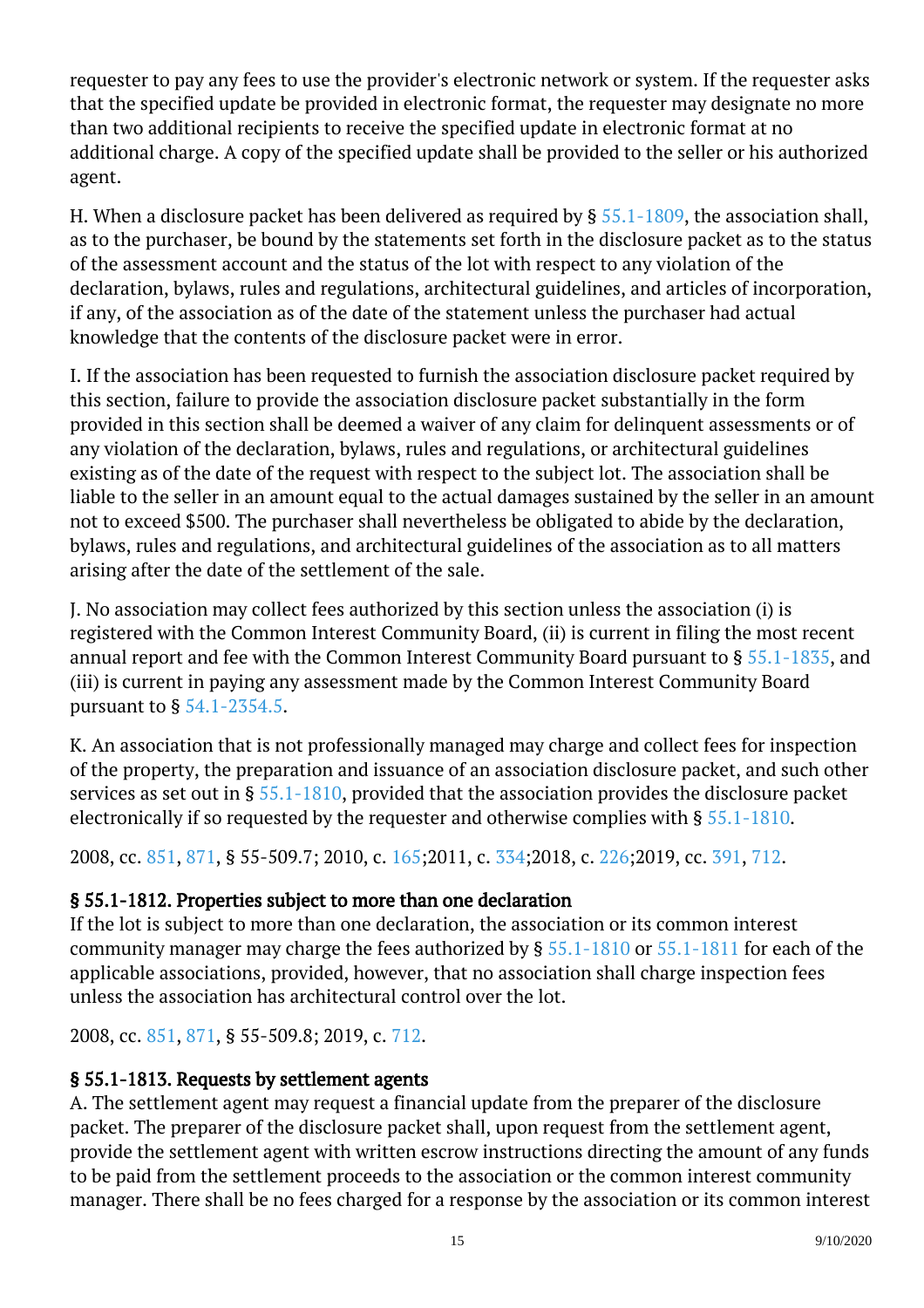community manager to a request from the settlement agent for written escrow instructions. However, a fee may be charged for a financial update pursuant to this chapter.

B. The settlement agent, when transmitting funds to the association or the common interest community manager, shall, unless otherwise directed in writing, provide the preparer of the disclosure packet with (i) the complete record name of the seller, (ii) the address of the subject lot, (iii) the complete name of the purchaser, (iv) the date of settlement, and (v) a brief explanation of the application of any funds transmitted or by providing a copy of a settlement statement, unless otherwise prohibited. Ĩ

2008, cc. [851,](http://lis.virginia.gov/cgi-bin/legp604.exe?081+ful+CHAP0851) [871](http://lis.virginia.gov/cgi-bin/legp604.exe?081+ful+CHAP0871), § 55-509.9; 2019, c. [712](http://lis.virginia.gov/cgi-bin/legp604.exe?191+ful+CHAP0712).

## § 55.1-1814. Exceptions to disclosure requirements

A. The contract disclosures required by § [55.1-1808](/vacode/55.1-1808/) and the association disclosure packet required by §  $55.1$ -1809 shall not be provided in the case of:

1. A disposition of a lot by gift;

2. A disposition of a lot pursuant to court order if the court so directs;

3. A disposition of a lot by foreclosure or deed in lieu of foreclosure;

4. A disposition of a lot by a sale at an auction, where the association disclosure packet was made available as part of an auction package for prospective purchasers prior to the auction sale; or Ĩ

5. A disposition of a lot to a person or entity who is not acquiring the lot for his own residence or for the construction thereon of a dwelling unit to be occupied as his own residence, unless requested by such person or entity. If such disclosures are not requested, a statement in the contract of sale that the purchaser is not acquiring the lot for such purpose shall be conclusive and may be relied upon by the seller of the lot. The person or entity acquiring the lot shall nevertheless be obligated to abide by the declaration, bylaws, rules and regulations, and architectural guidelines of the association as to all matters.

B. In any transaction in which an association disclosure packet is required and a trustee acts as the seller in the sale or resale of a lot, the trustee shall obtain the association disclosure packet from the association and provide the packet to the purchaser.

C. In the case of an initial disposition of a lot by the declarant, the association disclosure packet required by § [55.1-1809](/vacode/55.1-1809/) need not include the information referenced in subdivisions A 2, 3, 5, or 9 of § [55.1-1809](/vacode/55.1-1809/), and it shall include the information referenced in subdivision A 18 of § [55.1-](/vacode/55.1-1809/) [1809](/vacode/55.1-1809/) only if the association has filed an annual report prior to the date of such disclosure packet.

2008, cc. [851,](http://lis.virginia.gov/cgi-bin/legp604.exe?081+ful+CHAP0851) [871](http://lis.virginia.gov/cgi-bin/legp604.exe?081+ful+CHAP0871), § 55-509.10; 2009, c. [69;](http://lis.virginia.gov/cgi-bin/legp604.exe?091+ful+CHAP0069)2013, c. [357;](http://lis.virginia.gov/cgi-bin/legp604.exe?131+ful+CHAP0357)2019, c. [712;](http://lis.virginia.gov/cgi-bin/legp604.exe?191+ful+CHAP0712)2020, c. [441](http://lis.virginia.gov/cgi-bin/legp604.exe?201+ful+CHAP0441).

## § 55.1-1815. Access to association records; association meetings; notice

A. The association shall keep detailed records of receipts and expenditures affecting the operation and administration of the association. All financial books and records shall be kept in accordance with generally accepted accounting practices.

B. Subject to the provisions of subsection C and so long as the request is for a proper purpose related to his membership in the association, all books and records kept by or on behalf of the association shall be available for examination and copying by a member in good standing or his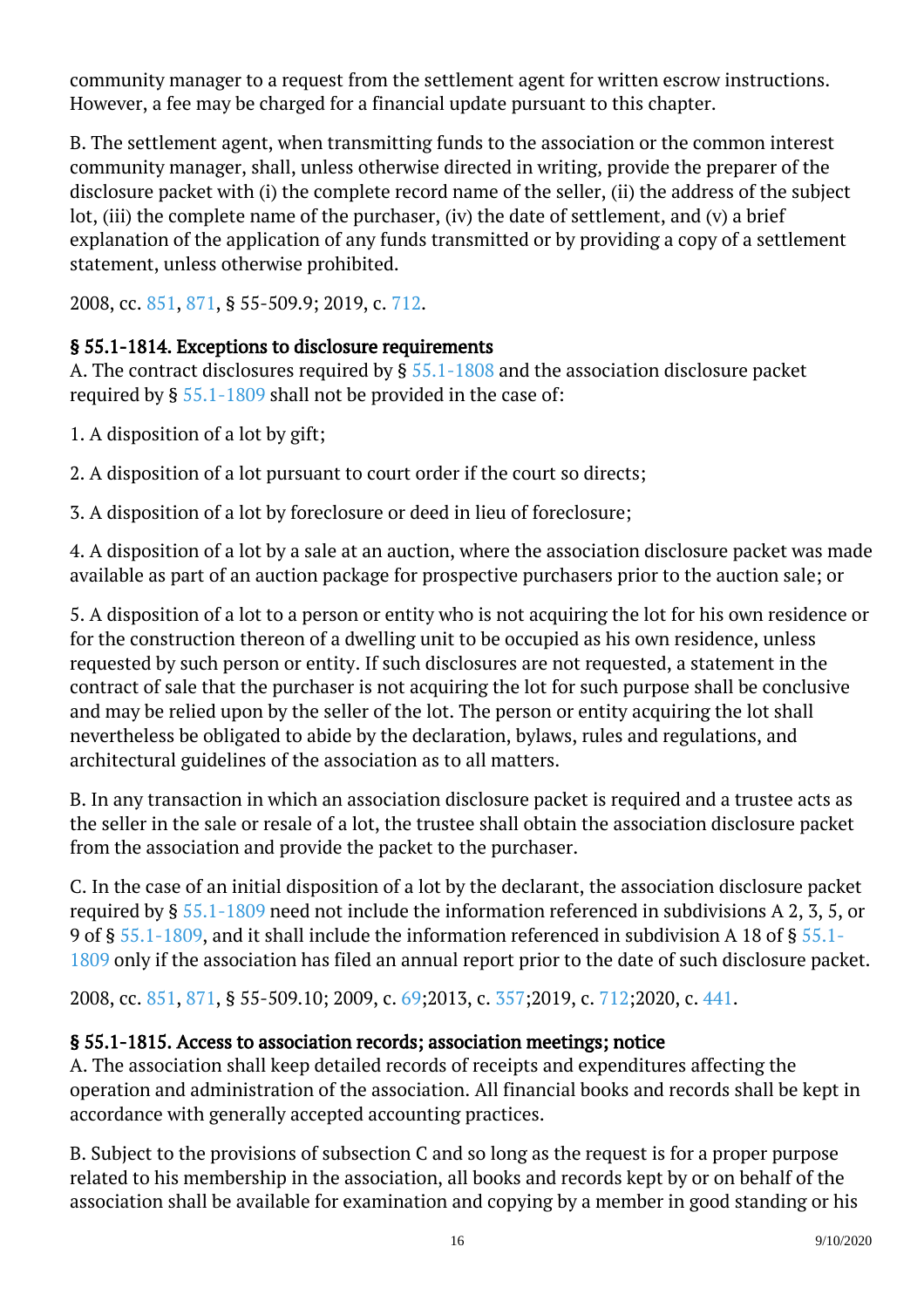authorized agent, including: Ĩ

1. The association's membership list and addresses, which shall not be used for purposes of pecuniary gain or commercial solicitation; and <sup>"</sup>

2. The actual salary of the six highest compensated employees of the association earning over \$75,000 and aggregate salary information of all other employees of the association; however, individual salary information shall not be available for examination and copying during the declarant control period.

Notwithstanding any provision of law to the contrary, this right of examination shall exist without reference to the duration of membership and may be exercised (i) only during reasonable business hours or at a mutually convenient time and location and (ii) upon five business days' written notice for an association managed by a common interest community manager and 10 business days' written notice for a self-managed association, which notice reasonably identifies the purpose for the request and the specific books and records of the association requested.

C. Books and records kept by or on behalf of an association may be withheld from inspection and copying to the extent that they concern:

1. Personnel matters relating to specific, identified persons or a person's medical records;

2. Contracts, leases, and other commercial transactions to purchase or provide goods or services, currently in or under negotiation;

3. Pending or probable litigation. For purposes of this subdivision, "probable litigation" means those instances where there has been a specific threat of litigation from a person or the legal counsel of such person;

4. Matters involving state or local administrative or other formal proceedings before a government tribunal for enforcement of the association documents or rules and regulations promulgated pursuant to § [55.1-1819;](/vacode/55.1-1819/) <sup>"</sup>

5. Communications with legal counsel that relate to subdivisions 1 through 4 or that are protected by the attorney-client privilege or the attorney work product doctrine; <sup>"</sup>

6. Disclosure of information in violation of law;

7. Meeting minutes or other confidential records of an executive session of the board of directors held in accordance with subsection C of §  $55.1$ - $1816;$ 

8. Documentation, correspondence, or management or board reports compiled for or on behalf of the association or the board by its agents or committees for consideration by the board in executive session; or

9. Individual lot owner or member files, other than those of the requesting lot owner, including any individual lot owner's or member's files kept by or on behalf of the association. Ĩ

D. Books and records kept by or on behalf of an association shall be withheld from inspection and copying in their entirety only to the extent that an exclusion from disclosure under subsection C applies to the entire content of such books and records. Otherwise, only those portions of the books and records containing information subject to an exclusion under subsection C may be withheld or redacted, and all portions of the books and records that are not so excluded shall be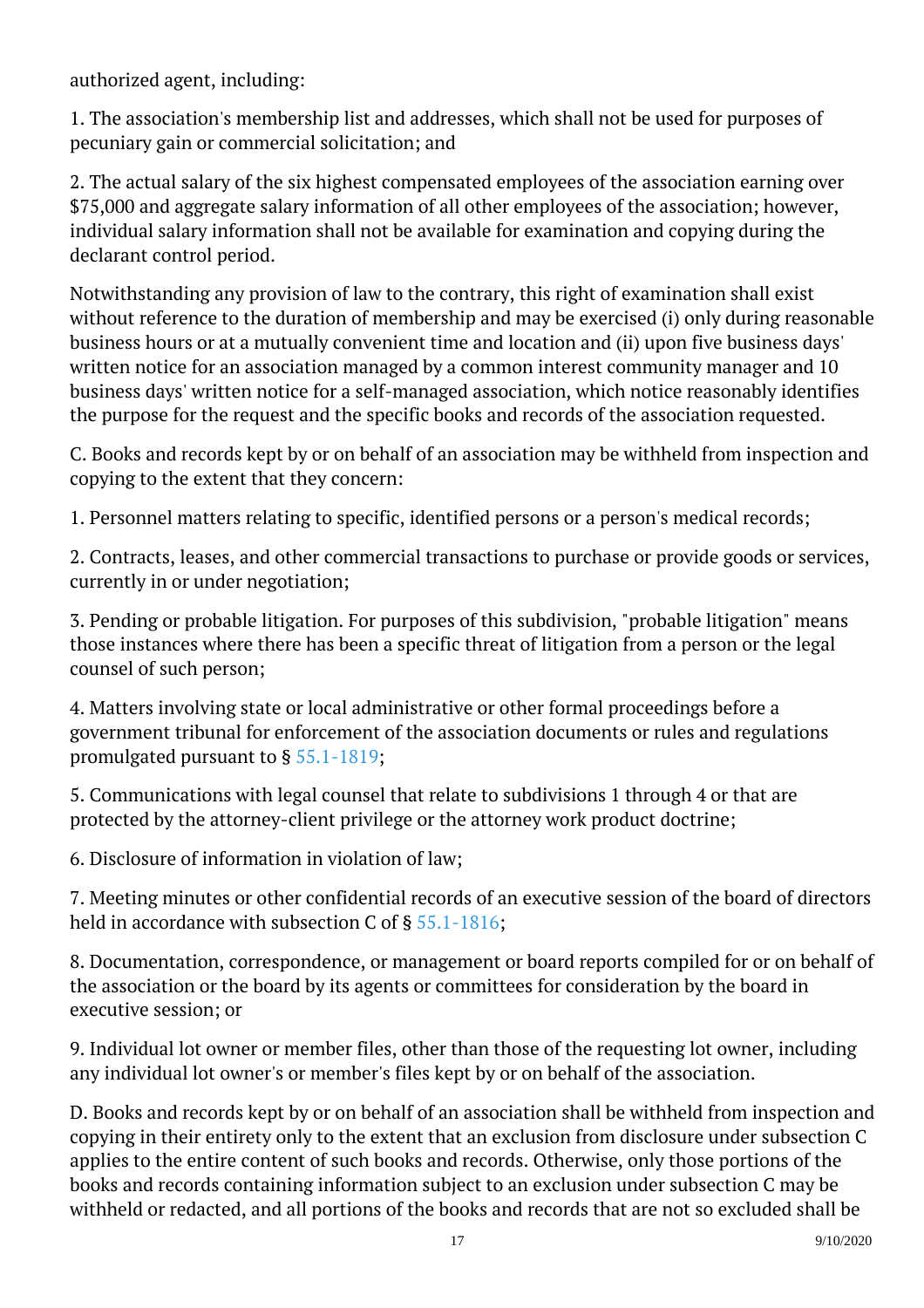available for examination and copying, provided that the requesting member shall be responsible to the association for paying or reimbursing the association for any reasonable costs incurred by the association in responding to the request for the books and records and review for redaction of the same.

E. Prior to providing copies of any books and records to a member in good standing under this section, the association may impose and collect a charge, reflecting the reasonable costs of materials and labor, not to exceed the actual costs of such materials and labor. Charges may be imposed only in accordance with a cost schedule adopted by the board of directors in accordance with this subsection. The cost schedule shall (i) specify the charges for materials and labor, (ii) apply equally to all members in good standing, and (iii) be provided to such requesting member at the time the request is made. Ĩ

F. Notwithstanding the provisions of subsections B and C, all books and records of the association, including individual salary information for all employees and payments to independent contractors, shall be available for examination and copying upon request by a member of the board of directors in the discharge of his duties as a director.

G. Meetings of the association shall be held in accordance with the provisions of the bylaws at least once each year after the formation of the association. The bylaws shall specify an officer or his agent who shall, at least 14 days in advance of any annual or regularly scheduled meeting and at least seven days in advance of any other meeting, send to each member notice of the time, place, and purposes of such meeting. In the event of cancellation of any annual meeting of the association at which directors are elected, the seven-day notice of any subsequent meeting scheduled to elect such directors shall include a statement that the meeting is scheduled for the purpose of the election of directors. <sup>"</sup>

Notice shall be sent by United States mail to all members at the address of their respective lots unless the member has provided to such officer or his agent an address other than the address of the member's lot. In lieu of sending such notice by United States mail, notice may instead be (i) hand delivered by the officer or his agent, provided that the officer or his agent certifies in writing that notice was delivered to the member, or (ii) sent to the member by electronic mail, provided that the member has elected to receive such notice by electronic mail and, in the event that such electronic mail is returned as undeliverable, notice is subsequently sent by United States mail. Except as provided in subdivision C 7, draft minutes of the board of directors shall be open for inspection and copying (a) within 60 days from the conclusion of the meeting to which such minutes appertain or (b) when such minutes are distributed to board members as part of an agenda package for the next meeting of the board of directors, whichever occurs first. Ĩ

1989, c. 679, § 55-510; 1991, c. 667; 1992, cc. 69, 71; 1993, cc. 365, 827; 1999, cc. [594,](http://lis.virginia.gov/cgi-bin/legp604.exe?991+ful+CHAP0594) [654](http://lis.virginia.gov/cgi-bin/legp604.exe?991+ful+CHAP0654), [1029;](http://lis.virginia.gov/cgi-bin/legp604.exe?991+ful+CHAP1029) 2000, cc. [905,](http://lis.virginia.gov/cgi-bin/legp604.exe?001+ful+CHAP0905) [1008;](http://lis.virginia.gov/cgi-bin/legp604.exe?001+ful+CHAP1008)2001, c. [419;](http://lis.virginia.gov/cgi-bin/legp604.exe?011+ful+CHAP0419)2003, c. [442;](http://lis.virginia.gov/cgi-bin/legp604.exe?031+ful+CHAP0442)2004, c. [193;](http://lis.virginia.gov/cgi-bin/legp604.exe?041+ful+CHAP0193)2007, c. [675;](http://lis.virginia.gov/cgi-bin/legp604.exe?071+ful+CHAP0675)2008, cc. [851,](http://lis.virginia.gov/cgi-bin/legp604.exe?081+ful+CHAP0851) [871;](http://lis.virginia.gov/cgi-bin/legp604.exe?081+ful+CHAP0871)2009, c. [665;](http://lis.virginia.gov/cgi-bin/legp604.exe?091+ful+CHAP0665)2011, c. [361;](http://lis.virginia.gov/cgi-bin/legp604.exe?111+ful+CHAP0361)2013, c. [275;](http://lis.virginia.gov/cgi-bin/legp604.exe?131+ful+CHAP0275)2014, c. [207;2](http://lis.virginia.gov/cgi-bin/legp604.exe?141+ful+CHAP0207)018, c. [663;2](http://lis.virginia.gov/cgi-bin/legp604.exe?181+ful+CHAP0663)019, cc. [368](http://lis.virginia.gov/cgi-bin/legp604.exe?191+ful+CHAP0368), [712;2](http://lis.virginia.gov/cgi-bin/legp604.exe?191+ful+CHAP0712)020, c. [592.](http://lis.virginia.gov/cgi-bin/legp604.exe?201+ful+CHAP0592)

## § 55.1-1816. Meetings of the board of directors

A. All meetings of the board of directors, including any subcommittee or other committee of the board of directors, where the business of the association is discussed or transacted shall be open to all members of record. The board of directors shall not use work sessions or other informal gatherings of the board of directors to circumvent the open meeting requirements of this section. Minutes of the meetings of the board of directors shall be recorded and shall be available as provided in subsection B of § [55.1-1815](/vacode/55.1-1815/).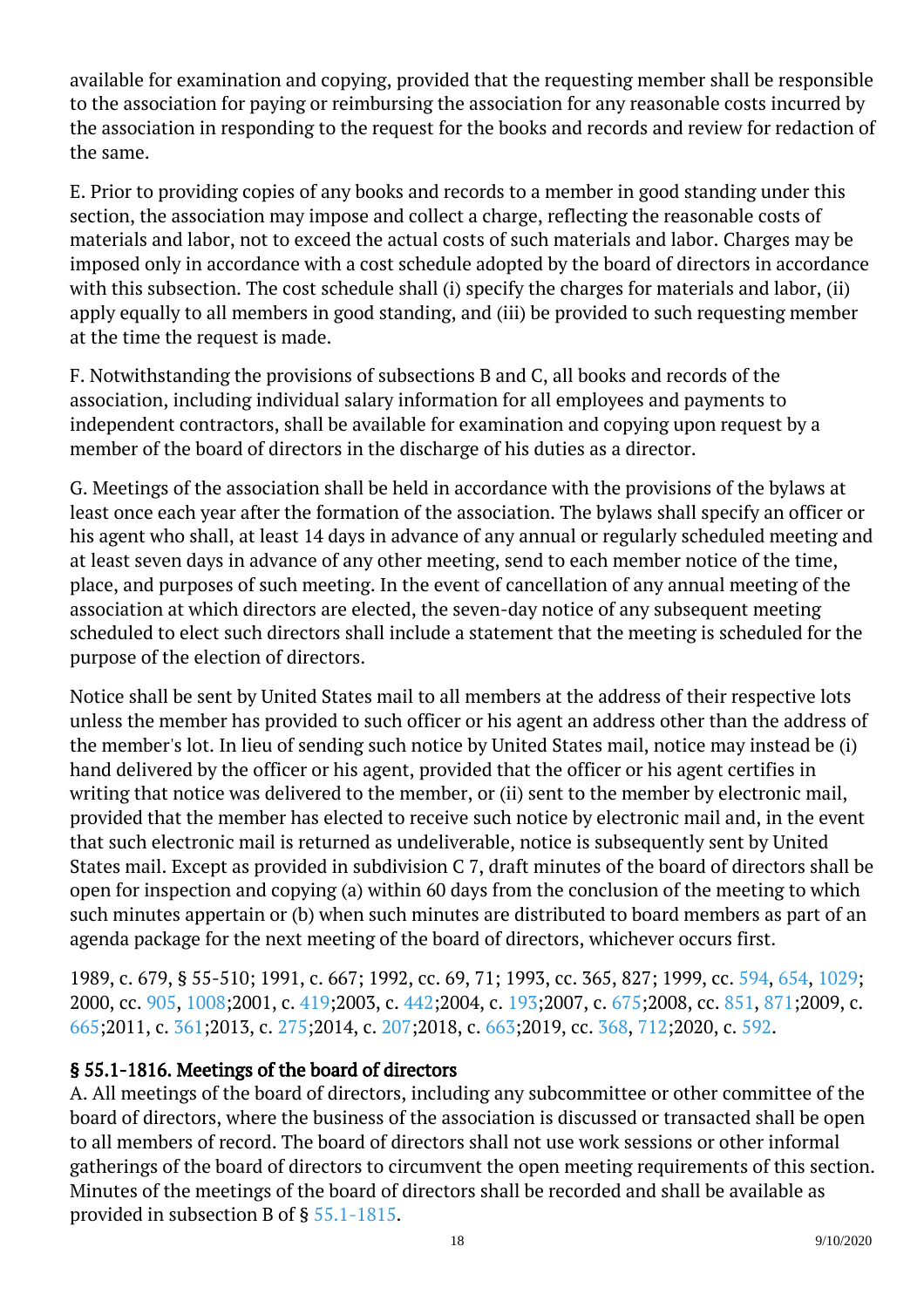B. Notice of the time, date, and place of each meeting of the board of directors or of any subcommittee or other committee of the board of directors shall be published where it is reasonably calculated to be available to a majority of the lot owners.

A lot owner may make a request to be notified on a continual basis of any such meetings. Such request shall be made at least once a year in writing and include the lot owner's name, address, zip code, and any email address as appropriate. Notice of the time, date, and place shall be sent to any lot owner requesting notice (i) by first-class mail or email in the case of meetings of the board of directors or (ii) by email in the case of meetings of any subcommittee or other committee of the board of directors.

Notice, reasonable under the circumstances, of special or emergency meetings shall be given contemporaneously with the notice provided to members of the association's board of directors or any subcommittee or other committee of the board of directors conducting the meeting.

Unless otherwise exempt as relating to an executive session pursuant to subsection C, at least one copy of all agenda packets and materials furnished to members of an association's board of directors or subcommittee or other committee of the board of directors for a meeting shall be made available for inspection by the membership of the association at the same time such documents are furnished to the members of the board of directors or any subcommittee or committee of the board of directors.

Any member may record any portion of a meeting that is required to be open. The board of directors or subcommittee or other committee of the board of directors conducting the meeting may adopt rules (a) governing the placement and use of equipment necessary for recording a meeting to prevent interference with the proceedings and (b) requiring the member recording the meeting to provide notice that the meeting is being recorded.

If a meeting is conducted by telephone conference or video conference or similar electronic means, at least two members of the board of directors shall be physically present at the meeting place included in the notice. The audio equipment shall be sufficient for any member in attendance to hear what is said by any member of the board of directors participating in the meeting who is not physically present.

Except for the election of officers, voting by secret or written ballot in an open meeting shall be a violation of this chapter.

C. The board of directors or any subcommittee or other committee of the board of directors may (i) convene in executive session to consider personnel matters; (ii) consult with legal counsel; (iii) discuss and consider contracts, pending or probable litigation, and matters involving violations of the declaration or rules and regulations adopted pursuant to such declaration for which a member or his family members, tenants, guests, or other invitees are responsible; or (iv) discuss and consider the personal liability of members to the association, upon the affirmative vote in an open meeting to assemble in executive session. The motion shall state specifically the purpose for the executive session. Reference to the motion and the stated purpose for the executive session shall be included in the minutes. The board of directors shall restrict the consideration of matters during such portions of meetings to only those purposes specifically exempted and stated in the motion. No contract, motion, or other action adopted, passed, or agreed to in executive session shall become effective unless the board of directors or subcommittee or other committee of the board of directors, following the executive session,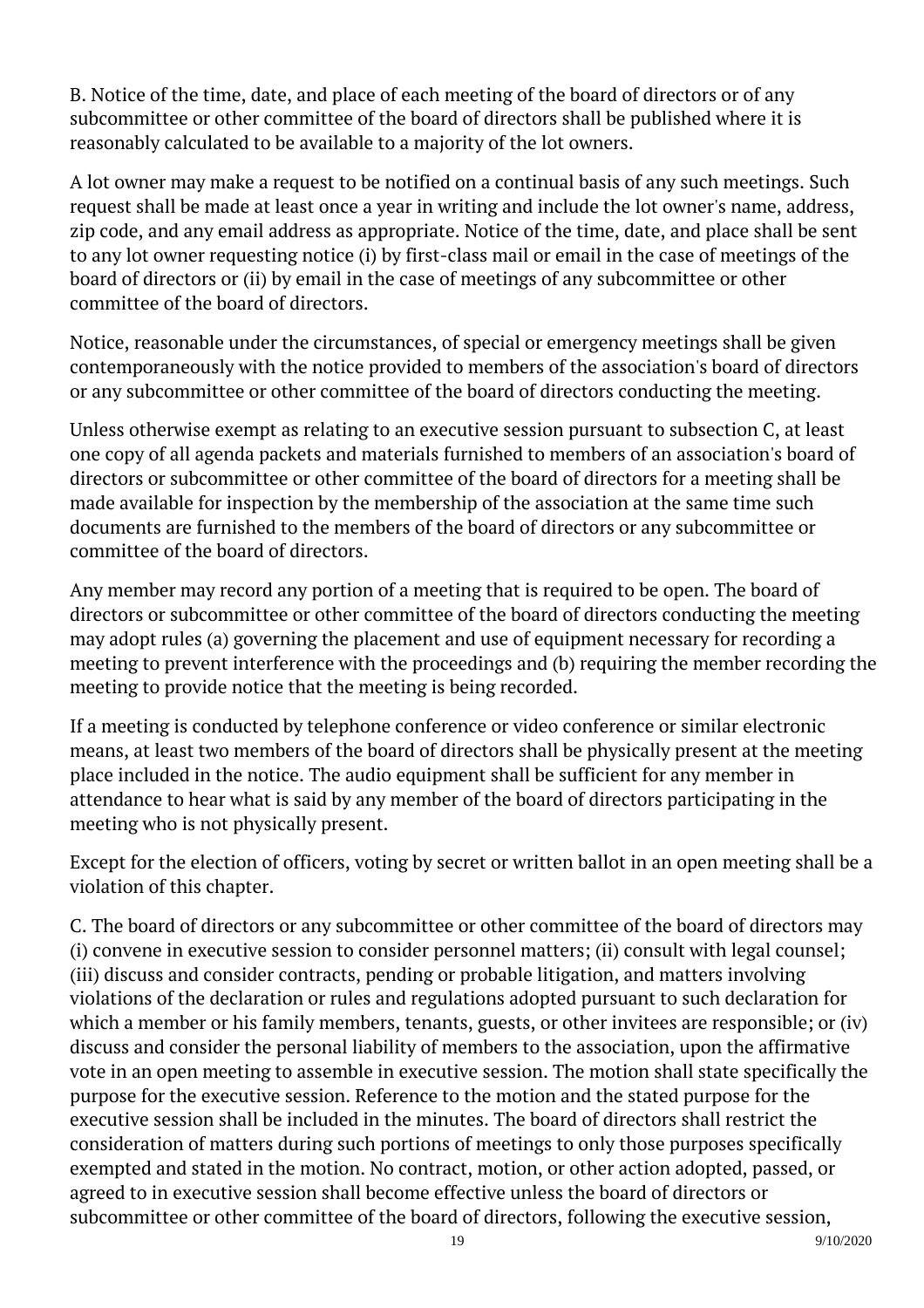reconvenes in open meeting and takes a vote on such contract, motion, or other action, which shall have its substance reasonably identified in the open meeting. The requirements of this section shall not require the disclosure of information in violation of law. Ĩ

D. Subject to reasonable rules adopted by the board of directors, the board of directors shall provide a designated period of time during a meeting to allow members an opportunity to comment on any matter relating to the association. During a meeting at which the agenda is limited to specific topics or at a special meeting, the board of directors may limit the comments of members to the topics listed on the meeting agenda.

1999, c. [1029](http://lis.virginia.gov/cgi-bin/legp604.exe?991+ful+CHAP1029), § 55-510.1; 2000, c. [905;2](http://lis.virginia.gov/cgi-bin/legp604.exe?001+ful+CHAP0905)001, c. [715;](http://lis.virginia.gov/cgi-bin/legp604.exe?011+ful+CHAP0715)2003, c. [404;](http://lis.virginia.gov/cgi-bin/legp604.exe?031+ful+CHAP0404)2004, c. [333;](http://lis.virginia.gov/cgi-bin/legp604.exe?041+ful+CHAP0333)2005, c. [353;](http://lis.virginia.gov/cgi-bin/legp604.exe?051+ful+CHAP0353)2019, c. [712](http://lis.virginia.gov/cgi-bin/legp604.exe?191+ful+CHAP0712).

## § 55.1-1817. Distribution of information by members

The board of directors shall establish a reasonable, effective, and free method, appropriate to the size and nature of the association, for lot owners to communicate among themselves and with the board of directors regarding any matter concerning the association.

2001, c. [715,](http://lis.virginia.gov/cgi-bin/legp604.exe?011+ful+CHAP0715) § 55-510.2; 2019, c. [712](http://lis.virginia.gov/cgi-bin/legp604.exe?191+ful+CHAP0712).

## § 55.1-1818. Common areas; notice of pesticide application

The association shall post notice of all pesticide applications in or upon the common areas. Such notice shall consist of conspicuous signs placed in or upon the common areas where the pesticide will be applied at least 48 hours prior to the application.

2011, c. [264,](http://lis.virginia.gov/cgi-bin/legp604.exe?111+ful+CHAP0264) § 55-510.3; 2019, c. [712](http://lis.virginia.gov/cgi-bin/legp604.exe?191+ful+CHAP0712).

## § 55.1-1819. Adoption and enforcement of rules

A. Except as otherwise provided in this chapter, the board of directors shall have the power to establish, adopt, and enforce rules and regulations with respect to use of the common areas and with respect to such other areas of responsibility assigned to the association by the declaration, except where expressly reserved by the declaration to the members. Rules and regulations may be adopted by resolution and shall be reasonably published or distributed throughout the development. A majority of votes cast, in person or by proxy, at a meeting convened in accordance with the provisions of the association's bylaws and called for that purpose shall repeal or amend any rule or regulation adopted by the board of directors. Rules and regulations may be enforced by any method normally available to the owner of private property in Virginia, including application for injunctive relief or actual damages, during which the court may award to the prevailing party court costs and reasonable attorney fees.

B. The board of directors shall also have the power, to the extent the declaration or rules and regulations duly adopted pursuant to such declaration expressly so provide, to (i) suspend a member's right to use facilities or services, including utility services, provided directly through the association for nonpayment of assessments that are more than 60 days past due, to the extent that access to the lot through the common areas is not precluded and provided that such suspension shall not endanger the health, safety, or property of any owner, tenant, or occupant, and (ii) assess charges against any member for any violation of the declaration or rules and regulations for which the member or his family members, tenants, guests, or other invitees are responsible.

C. Before any action authorized in this section is taken, the member shall be given a reasonable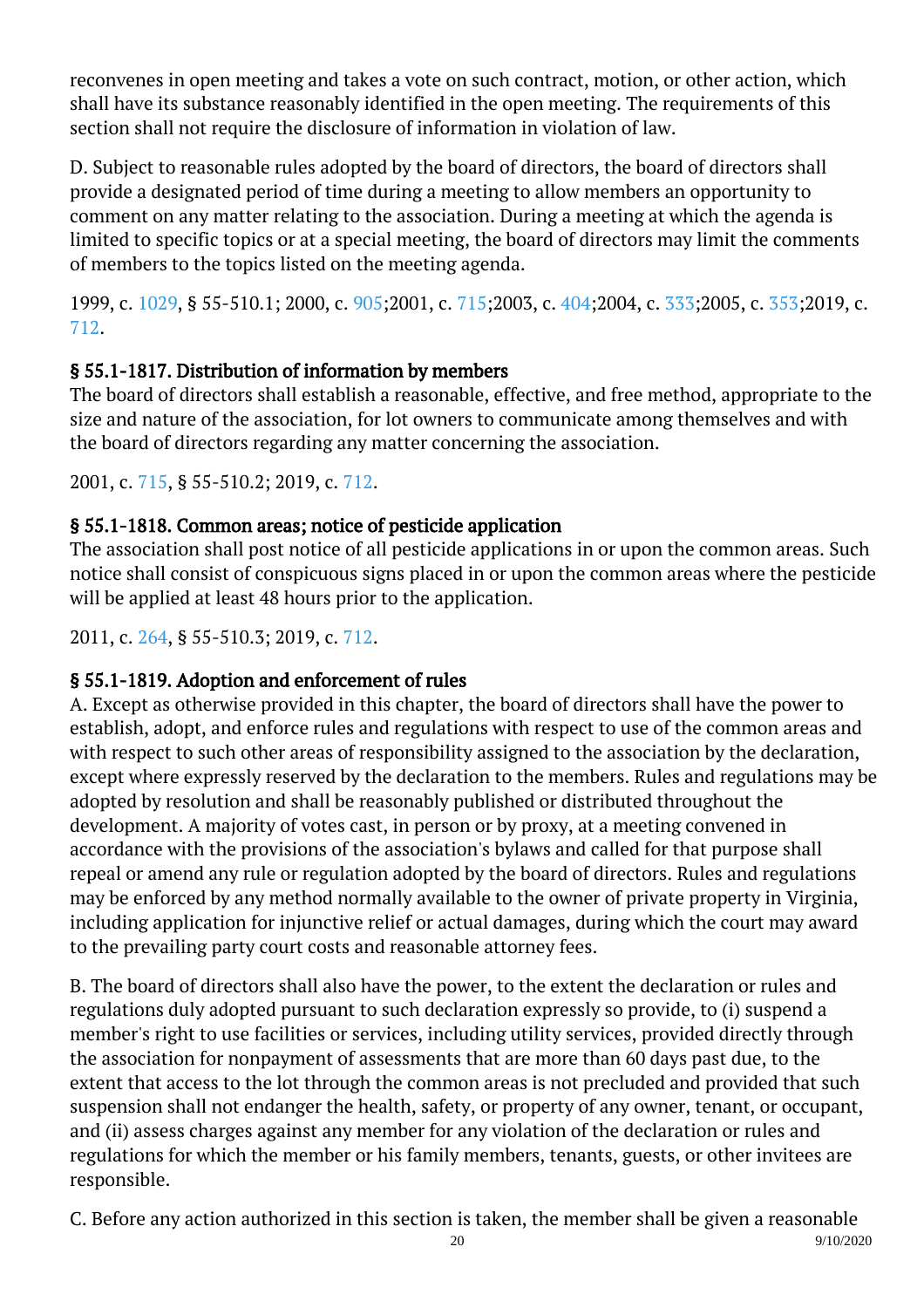opportunity to correct the alleged violation after written notice of the alleged violation to the member at the address required for notices of meetings pursuant to § [55.1-1815.](/vacode/55.1-1815/) If the violation remains uncorrected, the member shall be given an opportunity to be heard and to be represented by counsel before the board of directors or other tribunal specified in the documents.

Notice of a hearing, including the actions that may be taken by the association in accordance with this section, shall be hand delivered or mailed by registered or certified mail, return receipt requested, to the member at the address of record with the association at least 14 days prior to the hearing. Within seven days of the hearing, the hearing result shall be hand delivered or mailed by registered or certified mail, return receipt requested, to the member at the address of record with the association.

D. The amount of any charges so assessed shall not be limited to the expense or damage to the association caused by the violation, but shall not exceed \$50 for a single offense or \$10 per day for any offense of a continuing nature, and shall be treated as an assessment against the member's lot for the purposes of § [55.1-1833](/vacode/55.1-1833/). However, the total charges for any offense of a continuing nature shall not be assessed for a period exceeding 90 days.

E. The board of directors may file or defend legal action in general district or circuit court that seeks relief, including injunctive relief arising from any violation of the declaration or duly adopted rules and regulations.

F. After the date an action is filed in the general district or circuit court by (i) the association, by and through its counsel, to collect the charges or obtain injunctive relief and correct the violation or (ii) the lot owner challenging any such charges, no additional charges shall accrue. If the court rules in favor of the association, the association shall be entitled to collect such charges from the date the action was filed as well as all other charges assessed pursuant to this section against the lot owner prior to the action. In addition, if the court finds that the violation remains uncorrected, the court may order the lot owner to abate or remedy the violation.

G. In any action filed in general district court pursuant to this section, the court may enter default judgment against the lot owner on the association's sworn affidavit.

1989, c. 679, § 55-513; 1991, c. 667; 1993, c. 956; 1994, c. [368;](http://lis.virginia.gov/cgi-bin/legp604.exe?941+ful+CHAP0368)1997, cc. [173,](http://lis.virginia.gov/cgi-bin/legp604.exe?971+ful+CHAP0173) [417;](http://lis.virginia.gov/cgi-bin/legp604.exe?971+ful+CHAP0417)2000, cc. [846,](http://lis.virginia.gov/cgi-bin/legp604.exe?001+ful+CHAP0846) [905;](http://lis.virginia.gov/cgi-bin/legp604.exe?001+ful+CHAP0905)2002, c. [509;](http://lis.virginia.gov/cgi-bin/legp604.exe?021+ful+CHAP0509)2008, cc. [851,](http://lis.virginia.gov/cgi-bin/legp604.exe?081+ful+CHAP0851) [871;](http://lis.virginia.gov/cgi-bin/legp604.exe?081+ful+CHAP0871)2011, cc. [372,](http://lis.virginia.gov/cgi-bin/legp604.exe?111+ful+CHAP0372) [378;](http://lis.virginia.gov/cgi-bin/legp604.exe?111+ful+CHAP0378)2014, c. [784;](http://lis.virginia.gov/cgi-bin/legp604.exe?141+ful+CHAP0784)2019, c. [712.](http://lis.virginia.gov/cgi-bin/legp604.exe?191+ful+CHAP0712)

## § 55.1-1820. Display of the flag of the United States; necessary supporting structures; affirmative defense

A. In accordance with the federal Freedom to Display the American Flag Act of 2005 (P.L. 109- 243), no association shall prohibit any lot owner from displaying upon property to which the lot owner has a separate ownership interest or a right to exclusive possession or use the flag of the United States whenever such display is in compliance with Chapter 1 of Title 4 of the United States Code (4 U.S.C. § 1 et seq.), or any rule or custom pertaining to the proper display of the flag. The association may, however, establish reasonable restrictions as to the size, place, duration, and manner of placement or display of the flag on such property, provided that such restrictions are necessary to protect a substantial interest of the association.

B. The association may restrict the display of such flag in the common areas.

C. In any action brought by the association under § [55.1-1819](/vacode/55.1-1819/) for violation of a flag restriction, the association shall bear the burden of proof that the restrictions as to the size, place, duration,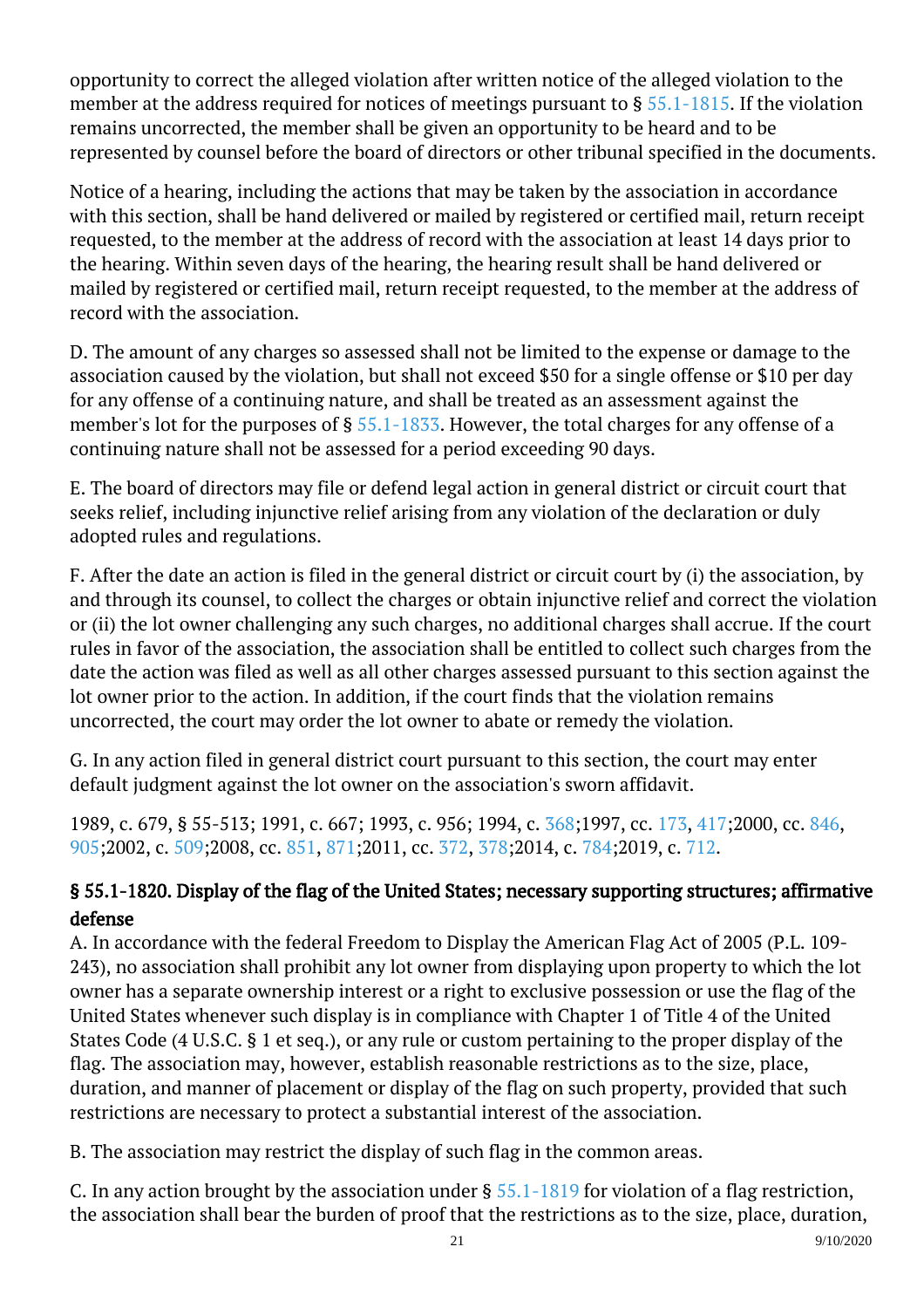and manner of placement or display of such flag are necessary to protect a substantial interest of the association.

D. In any action brought by the association under § [55.1-1819,](/vacode/55.1-1819/) the lot owner shall be entitled to assert as an affirmative defense that the required disclosure of any limitations pertaining to the display of flags or any flagpole or similar structure necessary to display such flags was not contained in the disclosure packet required pursuant to § [55.1-1809.](/vacode/55.1-1809/)

2000, c. [891,](http://lis.virginia.gov/cgi-bin/legp604.exe?001+ful+CHAP0891) § 55-513.1; 2007, cc. [854,](http://lis.virginia.gov/cgi-bin/legp604.exe?071+ful+CHAP0854) [910;](http://lis.virginia.gov/cgi-bin/legp604.exe?071+ful+CHAP0910)2008, cc. [851,](http://lis.virginia.gov/cgi-bin/legp604.exe?081+ful+CHAP0851) [871;](http://lis.virginia.gov/cgi-bin/legp604.exe?081+ful+CHAP0871)2010, cc. [166,](http://lis.virginia.gov/cgi-bin/legp604.exe?101+ful+CHAP0166) [453;](http://lis.virginia.gov/cgi-bin/legp604.exe?101+ful+CHAP0453)2019, c. [712](http://lis.virginia.gov/cgi-bin/legp604.exe?191+ful+CHAP0712).

## § 55.1-1821. Home-based businesses permitted; compliance with local ordinances

A. Except to the extent that the declaration provides otherwise, no association shall prohibit any lot owner from operating a home-based business within his personal residence. The association may, however, establish (i) reasonable restrictions as to the time, place, and manner of the operation of a home-based business and (ii) reasonable restrictions as to the size, place, duration, and manner of the placement or display of any signs on the owner's lot related to such home-based business. Any home-based business shall comply with all applicable local ordinances.

B. If a development is located in a locality that classifies home-based child care services as an accessory or ancillary residential use under the locality's zoning ordinance, the provision of home-based child care services in a personal residence shall be deemed a residential use unless expressly (i) prohibited or restricted by the declaration or (ii) restricted by the association's bylaws or rules as provided in subsection A.

2013, c. [310,](http://lis.virginia.gov/cgi-bin/legp604.exe?131+ful+CHAP0310) § 55-513.2; 2019, cc. [2,](http://lis.virginia.gov/cgi-bin/legp604.exe?191+ful+CHAP0002) [30](http://lis.virginia.gov/cgi-bin/legp604.exe?191+ful+CHAP0030), [712.](http://lis.virginia.gov/cgi-bin/legp604.exe?191+ful+CHAP0712)

## § 55.1-1822. Use of for sale signs in connection with sale

Except as expressly authorized in this chapter or in the declaration or as otherwise provided by law, no property owners' association shall require the use of any for sale sign that is (i) an association sign or (ii) a real estate sign that does not comply with the requirements of the Real Estate Board. An association may, however, prohibit the placement of signs in the common area and establish reasonable rules and regulations that regulate (a) the number of real estate signs to be located on real property upon which the owner has a separate ownership interest or a right of exclusive possession, so long as at least one real estate sign is permitted; (b) the geographical location of real estate signs on real property in which the owner has a separate ownership interest or a right of exclusive possession, so long as the location of the real estate signs complies with the requirements of the Real Estate Board; (c) the manner in which real estate signs are affixed to real property; and (d) the period of time after settlement when the real estate signs on such real property shall be removed. Ĩ

2008, cc. [851,](http://lis.virginia.gov/cgi-bin/legp604.exe?081+ful+CHAP0851) [871](http://lis.virginia.gov/cgi-bin/legp604.exe?081+ful+CHAP0871), § 55-509.4; 2010, c. [165;](http://lis.virginia.gov/cgi-bin/legp604.exe?101+ful+CHAP0165)2014, c. [216;](http://lis.virginia.gov/cgi-bin/legp604.exe?141+ful+CHAP0216)2016, c. [471;](http://lis.virginia.gov/cgi-bin/legp604.exe?161+ful+CHAP0471)2017, cc. [387,](http://lis.virginia.gov/cgi-bin/legp604.exe?171+ful+CHAP0387) [405;](http://lis.virginia.gov/cgi-bin/legp604.exe?171+ful+CHAP0405)2018, c. [226;](http://lis.virginia.gov/cgi-bin/legp604.exe?181+ful+CHAP0226)2019, c. [712](http://lis.virginia.gov/cgi-bin/legp604.exe?191+ful+CHAP0712).

## § 55.1-1823. Designation of authorized representative

Except as expressly authorized in this chapter or in the declaration or as otherwise provided by law, no property owners' association shall require any lot owner to execute a formal power of attorney if the lot owner designates a person licensed under the provisions of § [54.1-2106.1](/vacode/54.1-2106.1/) as the lot owner's authorized representative, and the association shall recognize such representation without a formal power of attorney, provided that the association is given a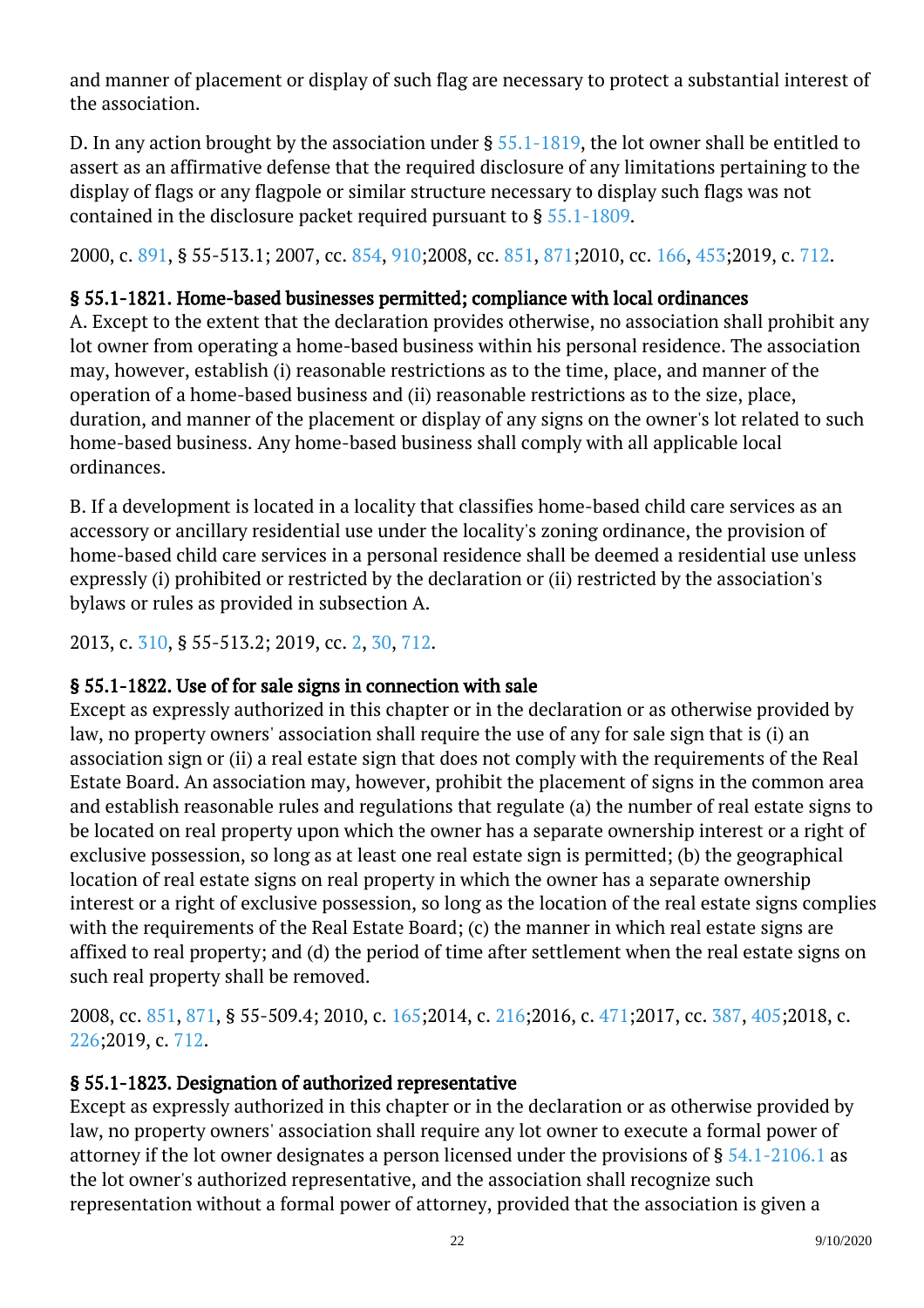written authorization signed by the lot owner designating such representative. Notwithstanding the foregoing, the requirements of §  $13.1-849$  $13.1-849$  of the Virginia Nonstock Corporation Act (§ 13.1-[801](/vacode/13.1-801/) et seq.) and the association's declaration, bylaws, and articles of incorporation shall be satisfied before any such representative may exercise a vote on behalf of a lot owner as a proxy. Ĩ

2008, cc. [851,](http://lis.virginia.gov/cgi-bin/legp604.exe?081+ful+CHAP0851) [871](http://lis.virginia.gov/cgi-bin/legp604.exe?081+ful+CHAP0871), § 55-509.4; 2010, c. [165;](http://lis.virginia.gov/cgi-bin/legp604.exe?101+ful+CHAP0165)2014, c. [216;](http://lis.virginia.gov/cgi-bin/legp604.exe?141+ful+CHAP0216)2016, c. [471;](http://lis.virginia.gov/cgi-bin/legp604.exe?161+ful+CHAP0471)2017, cc. [387,](http://lis.virginia.gov/cgi-bin/legp604.exe?171+ful+CHAP0387) [405;](http://lis.virginia.gov/cgi-bin/legp604.exe?171+ful+CHAP0405)2018, c. [226;](http://lis.virginia.gov/cgi-bin/legp604.exe?181+ful+CHAP0226)2019, c. [712](http://lis.virginia.gov/cgi-bin/legp604.exe?191+ful+CHAP0712).

## § 55.1-1823.1. Electric vehicle charging stations permitted

A. Except to the extent that the declaration or other recorded governing document provides otherwise, no association shall prohibit any lot owner from installing an electric vehicle charging station for the lot owner's personal use on property owned by the lot owner. An association may establish reasonable restrictions concerning the number, size, place, and manner of placement or installation of such electric vehicle charging station on the exterior of property owned by the lot owner.

B. An association may prohibit or restrict the installation of electric vehicle charging stations on the common area within the development served by the association and may establish reasonable restrictions as to the number, size, place, and manner of placement or installation of electric vehicle charging stations on the common area.

C. Any lot owner installing an electric vehicle charging station shall indemnify and hold the association harmless from all liability, including reasonable attorney fees incurred by the association resulting from a claim, arising out of the installation, maintenance, operation, or use of such electric charging station. An association may require the lot owner to obtain and maintain insurance covering claims and defenses of claims related to the installation, maintenance, operation, or use of the electric vehicle charging station and require the association to be included as a named insured on such policy. Ĩ

#### 2020, c. [1012](http://lis.virginia.gov/cgi-bin/legp604.exe?201+ful+CHAP1012).

## § 55.1-1824. Assessments; late fees

Except to the extent that the declaration or any rules or regulations promulgated pursuant to such declaration provide otherwise, the board may impose a late fee that does not exceed the penalty provided in § [58.1-3915](/vacode/58.1-3915/) for any assessment or installment that is not paid within 60 days of the due date for payment of such assessment.

2013, c. [256,](http://lis.virginia.gov/cgi-bin/legp604.exe?131+ful+CHAP0256) § 55-513.3; 2014, c. [239;](http://lis.virginia.gov/cgi-bin/legp604.exe?141+ful+CHAP0239)2019, c. [712](http://lis.virginia.gov/cgi-bin/legp604.exe?191+ful+CHAP0712).

## § 55.1-1825. Authority to levy special assessments

A. In addition to all other assessments that are authorized in the declaration, the board of directors shall have the power to levy a special assessment against its members if (i) the purpose in so doing is found by the board to be in the best interests of the association and (ii) the proceeds of the assessment are used primarily for the maintenance and upkeep of the common area and such other areas of association responsibility expressly provided for in the declaration, including capital expenditures. A majority of votes cast, in person or by proxy, at a meeting of the membership convened in accordance with the provisions of the association's bylaws within 60 days of promulgation of the notice of the assessment shall rescind or reduce the special assessment. No director or officer of the association shall be liable for failure to perform his fiduciary duty if a special assessment for the funds necessary for the director or officer to perform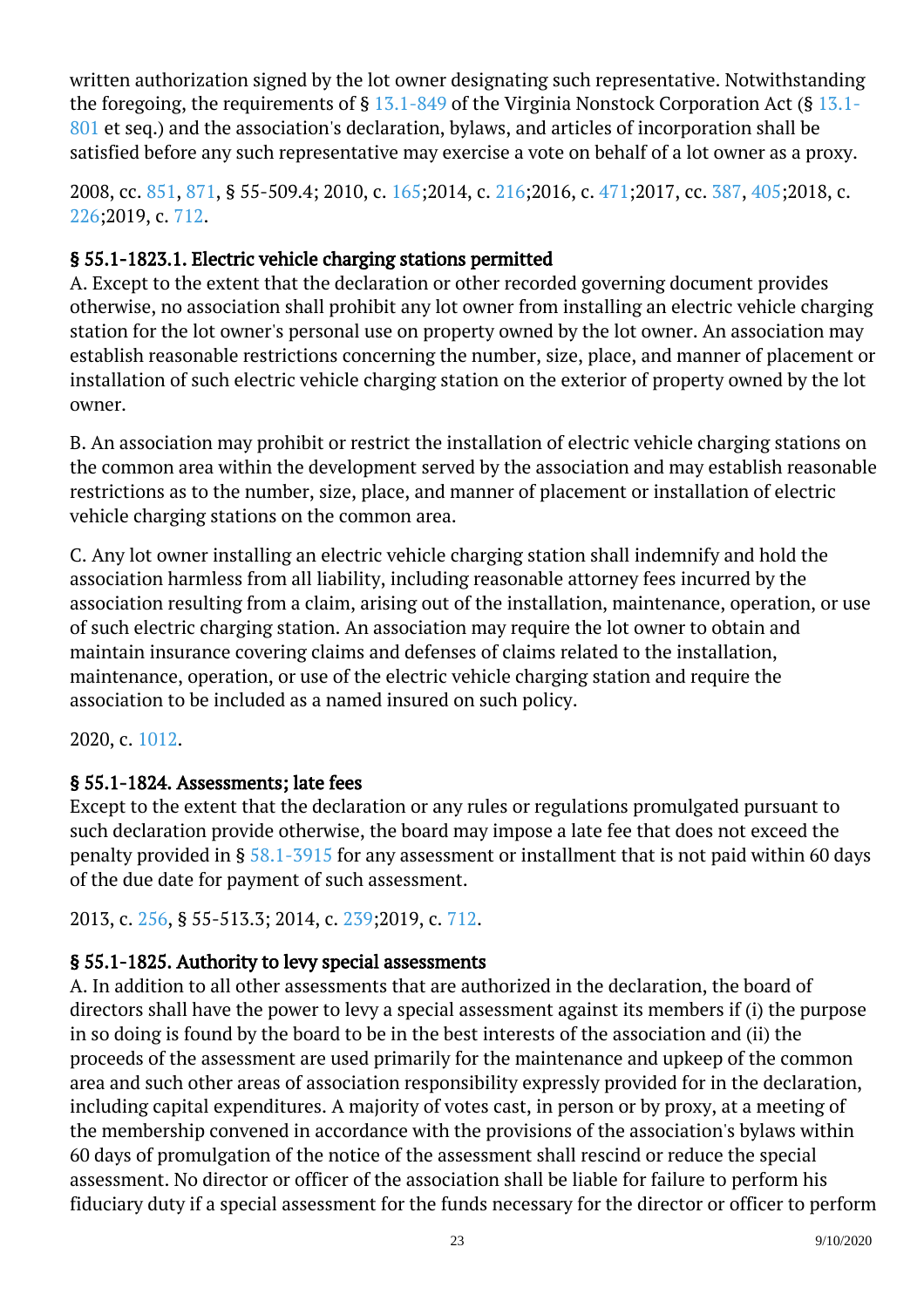his fiduciary duty is rescinded by the owners pursuant to this section, and the association shall indemnify such director or officer against any damage resulting from any such claimed breach of fiduciary duty.

B. The failure of a member to pay the special assessment allowed by subsection A shall entitle the association to the lien provided by § [55.1-1833](/vacode/55.1-1833/) as well as any other rights afforded a creditor under law.

C. The failure of a member to pay the special assessment allowed by subsection A will provide the association with the right to deny the member access to any or all of the common areas. However, the member shall not be denied direct access to the member's lot over any road within the development that is a common area.

1989, c. 679, § 55-514; 1991, c. 667; 1992, c. 450; 1998, cc. [32](http://lis.virginia.gov/cgi-bin/legp604.exe?981+ful+CHAP0032), [751;2](http://lis.virginia.gov/cgi-bin/legp604.exe?981+ful+CHAP0751)008, cc. [851](http://lis.virginia.gov/cgi-bin/legp604.exe?081+ful+CHAP0851), [871;2](http://lis.virginia.gov/cgi-bin/legp604.exe?081+ful+CHAP0871)019, c. [712.](http://lis.virginia.gov/cgi-bin/legp604.exe?191+ful+CHAP0712)

## § 55.1-1826. Annual budget; reserves for capital components

A. Except to the extent provided in the declaration, the board of directors shall, prior to the commencement of the fiscal year, make available to lot owners either (i) the annual budget of the association or (ii) a summary of such annual budget. Ĩ

B. Except to the extent otherwise provided in the declaration and unless the declaration imposes more stringent requirements, the board of directors shall:

1. Conduct at least once every five years a study to determine the necessity and amount of reserves required to repair, replace, and restore the capital components as defined in § [55.1-1800](/vacode/55.1-1800/) ;  $\overline{a}$ 

2. Review the results of that study at least annually to determine if reserves are sufficient; and

3. Make any adjustments the board of directors deems necessary to maintain reserves, as appropriate. Ĩ

C. To the extent that the reserve study conducted in accordance with this section indicates a need to budget for reserves, the association budget shall include:

1. The current estimated replacement cost, estimated remaining life, and estimated useful life of the capital components as defined in § [55.1-1800;](/vacode/55.1-1800/)

2. As of the beginning of the fiscal year for which the budget is prepared, the current amount of accumulated cash reserves set aside to repair, replace, or restore capital components and the amount of the expected contribution to the reserve fund for that year; Ĩ

3. A statement describing the procedures used for estimation and accumulation of cash reserves pursuant to this section; and <sup>"</sup>

4. A statement of the amount of reserves recommended in the study and the amount of current cash for replacement reserves.

2002, c. [459,](http://lis.virginia.gov/cgi-bin/legp604.exe?021+ful+CHAP0459) § 55-514.1; 2019, cc. [33](http://lis.virginia.gov/cgi-bin/legp604.exe?191+ful+CHAP0033), [44](http://lis.virginia.gov/cgi-bin/legp604.exe?191+ful+CHAP0044), [712.](http://lis.virginia.gov/cgi-bin/legp604.exe?191+ful+CHAP0712)

## § 55.1-1827. Deposit of funds; fidelity bond

A. All funds deposited with a managing agent shall be handled in a fiduciary capacity and shall be kept in a fiduciary trust account in a federally insured financial institution separate from other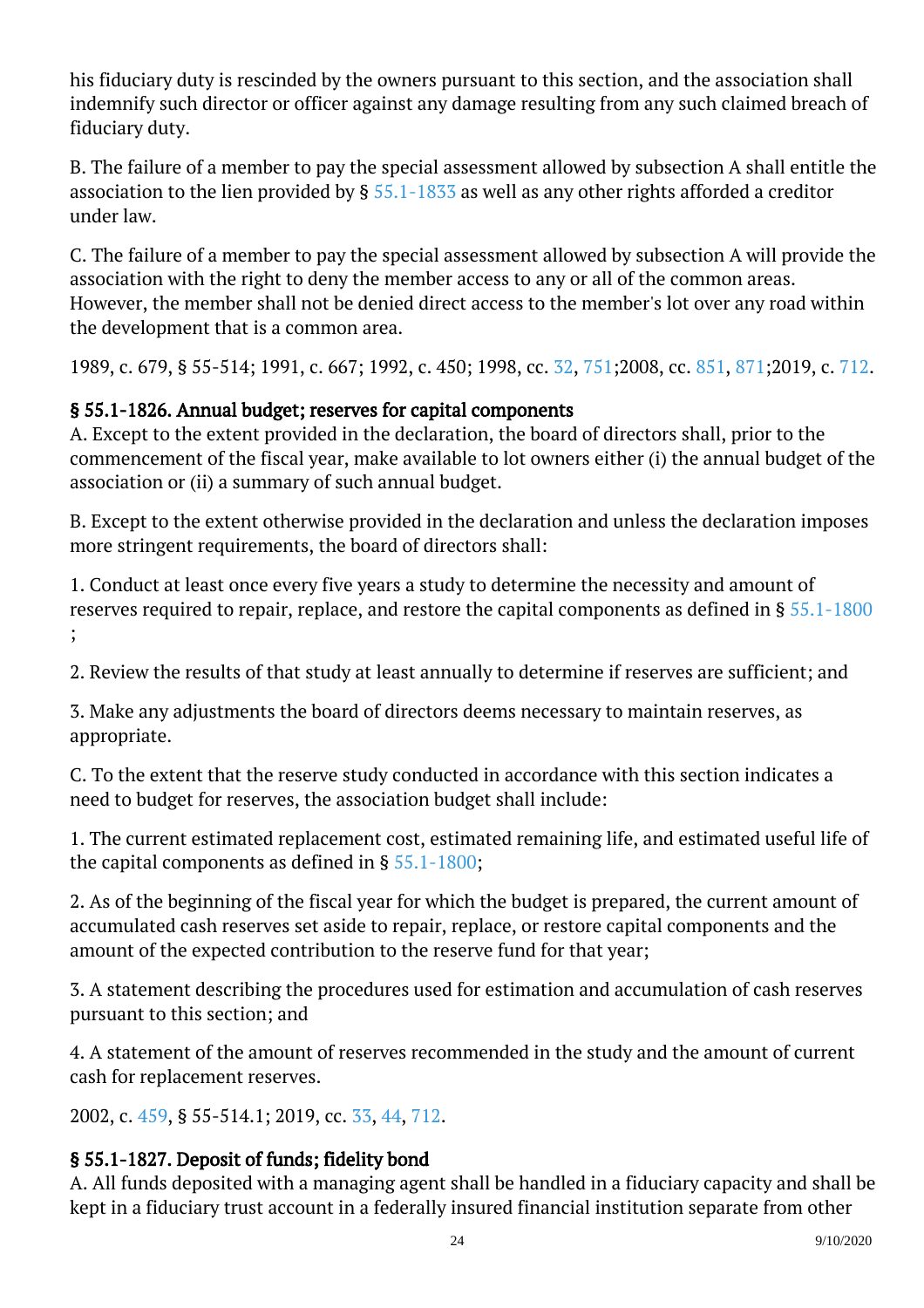assets of the managing agent. The funds shall be the property of the association and shall be segregated for each account in the managing agent's records in a manner that permits the funds to be identified on an individual association basis.

B. Any association collecting assessments for common expenses shall obtain and maintain a blanket fidelity bond or employee dishonesty insurance policy insuring the association against losses resulting from theft or dishonesty committed by the officers, directors, or persons employed by the association or committed by any managing agent or employees of the managing agent. Such bond or insurance policy shall provide coverage in an amount equal to the lesser of \$1 million or the amount of the reserve balances of the association plus one-fourth of the aggregate annual assessment income of such association. The minimum coverage amount shall be \$10,000. The board of directors or managing agent may obtain such bond or insurance on behalf of the association.

2007, cc. [696,](http://lis.virginia.gov/cgi-bin/legp604.exe?071+ful+CHAP0696) [712](http://lis.virginia.gov/cgi-bin/legp604.exe?071+ful+CHAP0712), § 55-514.2; 2008, cc. [851,](http://lis.virginia.gov/cgi-bin/legp604.exe?081+ful+CHAP0851) [871;](http://lis.virginia.gov/cgi-bin/legp604.exe?081+ful+CHAP0871)2019, c. [712](http://lis.virginia.gov/cgi-bin/legp604.exe?191+ful+CHAP0712).

## § 55.1-1828. Compliance with declaration

A. Every lot owner, and all those entitled to occupy a lot, shall comply with all lawful provisions of this chapter and all provisions of the declaration. Any lack of such compliance shall be grounds for an action to recover sums due, for damages or injunctive relief, or for any other remedy available at law or in equity, maintainable by the association or by its board of directors or any managing agent on behalf of such association or, in any proper case, by one or more aggrieved lot owners on their own behalf or as a class action. Except as provided in subsection B, the prevailing party shall be entitled to recover reasonable attorney fees, costs expended in the matter, and interest on the judgment as provided in § [8.01-382.](/vacode/8.01-382/) This section shall not preclude an action against the association and authorizes the recovery by the prevailing party in any such action of reasonable attorney fees, costs expended in the matter, and interest on the judgment as provided in § [8.01-382](/vacode/8.01-382/) in such actions. <sup>"</sup>

B. In actions against a lot owner for nonpayment of assessments in which the lot owner has failed to pay assessments levied by the association on more than one lot or in which such lot owner has had legal actions taken against him for nonpayment of any prior assessment, and the prevailing party is the association or its board of directors or any managing agent on behalf of the association, the prevailing party shall be awarded reasonable attorney fees, costs expended in the matter, and interest on the judgment as provided in subsection A, even if the proceeding is settled prior to judgment. The delinquent owner shall be personally responsible for reasonable attorney fees and costs expended in the matter by the association, whether any judicial proceedings are filed. <sup>"</sup>

C. A declaration may provide for arbitration of disputes or other means of alternative dispute resolution. Any such arbitration held in accordance with this subsection shall be consistent with the provisions of this chapter and Chapter 21 (§  $8.01-577$  et seq.) of Title 8.01. The place of any such arbitration or alternative dispute resolution shall be in the county or city in which the development is located, or as mutually agreed to by the parties.

1989, c. 679, § 55-515; 1993, c. 956; 2012, c. [758;](http://lis.virginia.gov/cgi-bin/legp604.exe?121+ful+CHAP0758)2014, c. [569;](http://lis.virginia.gov/cgi-bin/legp604.exe?141+ful+CHAP0569)2019, c. [712](http://lis.virginia.gov/cgi-bin/legp604.exe?191+ful+CHAP0712).

## § 55.1-1829. Amendment to declaration and bylaws; consent of mortgagee

A. In the event that any provision in the declaration requires the written consent of a mortgagee in order to amend the bylaws or the declaration, the association shall be deemed to have received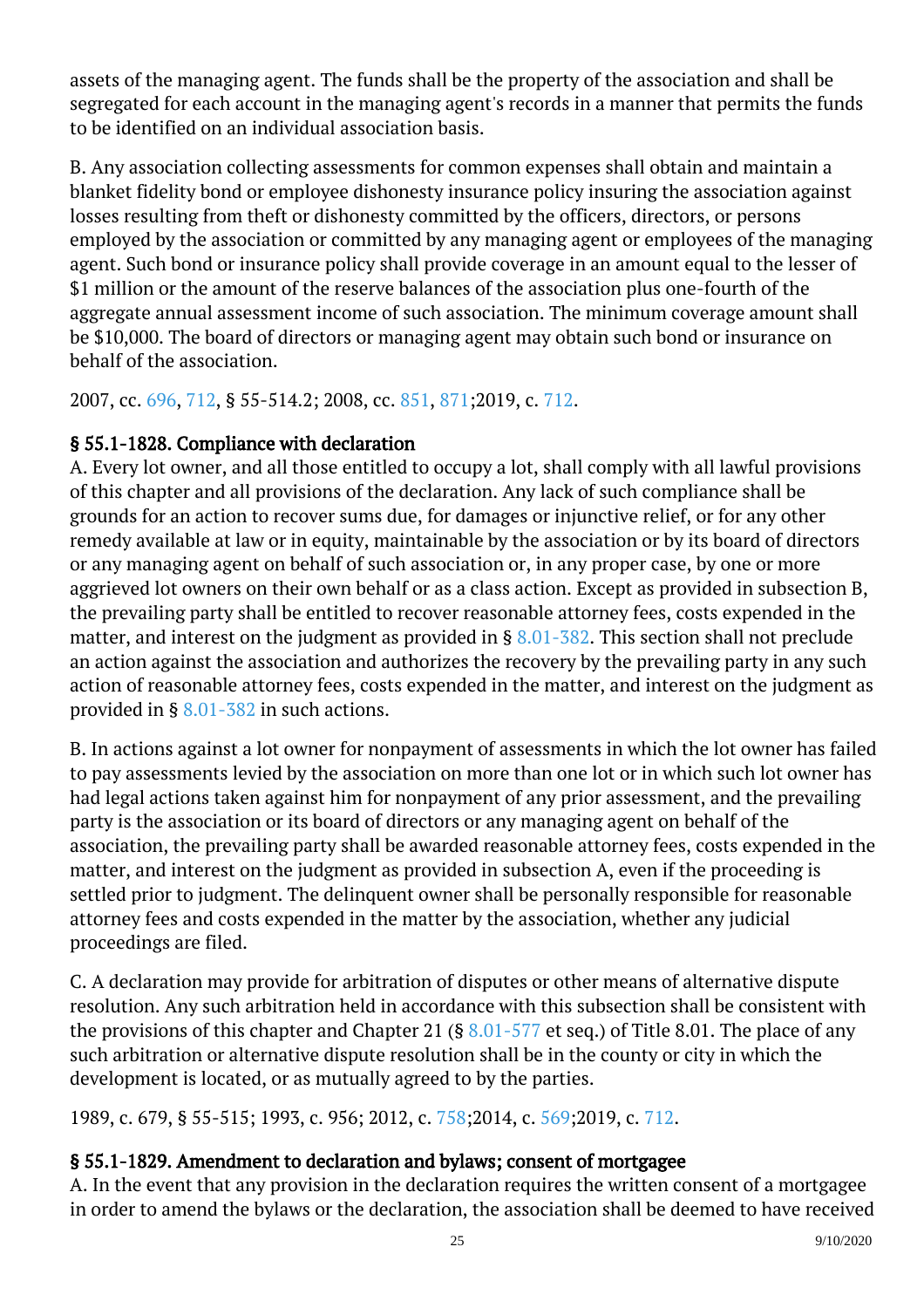the written consent of a mortgagee if the association sends the text of the proposed amendment by certified mail, return receipt requested, or by regular mail with proof of mailing to the mortgagee at the address supplied by such mortgagee in a written request to the association to receive notice of proposed amendments to the declaration and receives no written objection to the adoption of the amendment from the mortgagee within 60 days of the date that the notice of amendment is sent by the association, unless the declaration expressly provides otherwise. If the mortgagee has not supplied an address to the association, the association shall be deemed to have received the written consent of a mortgagee if the association sends the text of the proposed amendment by certified mail, return receipt requested, to the mortgagee at the address filed in the land records or with the local tax assessor's office and receives no written objection to the adoption of the amendment from the mortgagee within 60 days of the date that the notice of amendment is sent by the association, unless the declaration expressly provides otherwise. Ĩ

B. Subsection A shall not apply to amendments that alter the priority of the lien of the mortgagee or that materially impair or affect a lot as collateral or the right of the mortgagee to foreclose on a lot as collateral. I

C. Where the declaration is silent on the need for mortgagee consent, no mortgagee consent shall be required if the amendment to the declaration does not specifically affect mortgagee rights.

D. Except as otherwise provided in the declaration, a declaration may be amended by a twothirds vote of the lot owners.

E. An action to challenge the validity of an amendment adopted by the association may not be brought more than one year after the amendment is effective.

F. Agreement of the required majority of lot owners to any amendment of the declaration adopted pursuant to subsection D shall be evidenced by their execution of the amendment, or ratifications of such amendment, and the same shall become effective when a copy of the amendment is recorded together with a certification, signed by the principal officer of the association or by such other officer or officers as the declaration may specify, that the requisite majority of the lot owners signed the amendment or ratifications of such amendment.

G. Subsections D and F shall not be construed to affect the validity of any amendment recorded prior to July 1, 2017. <sup>"</sup>

1997, c. [887,](http://lis.virginia.gov/cgi-bin/legp604.exe?971+ful+CHAP0887) § 55-515.1; 1998, c. [32;1](http://lis.virginia.gov/cgi-bin/legp604.exe?981+ful+CHAP0032)999, c. [805;2](http://lis.virginia.gov/cgi-bin/legp604.exe?991+ful+CHAP0805)003, cc. [59,](http://lis.virginia.gov/cgi-bin/legp604.exe?031+ful+CHAP0059) [74;2](http://lis.virginia.gov/cgi-bin/legp604.exe?031+ful+CHAP0074)017, c. [374;2](http://lis.virginia.gov/cgi-bin/legp604.exe?171+ful+CHAP0374)019, c. [712.](http://lis.virginia.gov/cgi-bin/legp604.exe?191+ful+CHAP0712)

## § 55.1-1830. Validity of declaration; corrective amendments

A. All provisions of a declaration shall be deemed severable, and any unlawful provision of the declaration shall be void.

B. No provision of a declaration shall be deemed void by reason of the rule against perpetuities.

C. No restraint on alienation shall discriminate or be used to discriminate on any basis prohibited under the Virginia Fair Housing Law  $(§ 36-96.1$  et seq.).

D. Subject to the provisions of subsection C, the rule of property law known as the rule restricting unreasonable restraints on alienation shall not be applied to defeat any provision of a declaration restraining the alienation of lots other than such lots as may be restricted to residential use only.

E. The rule of property law known as the doctrine of merger shall not apply to any easement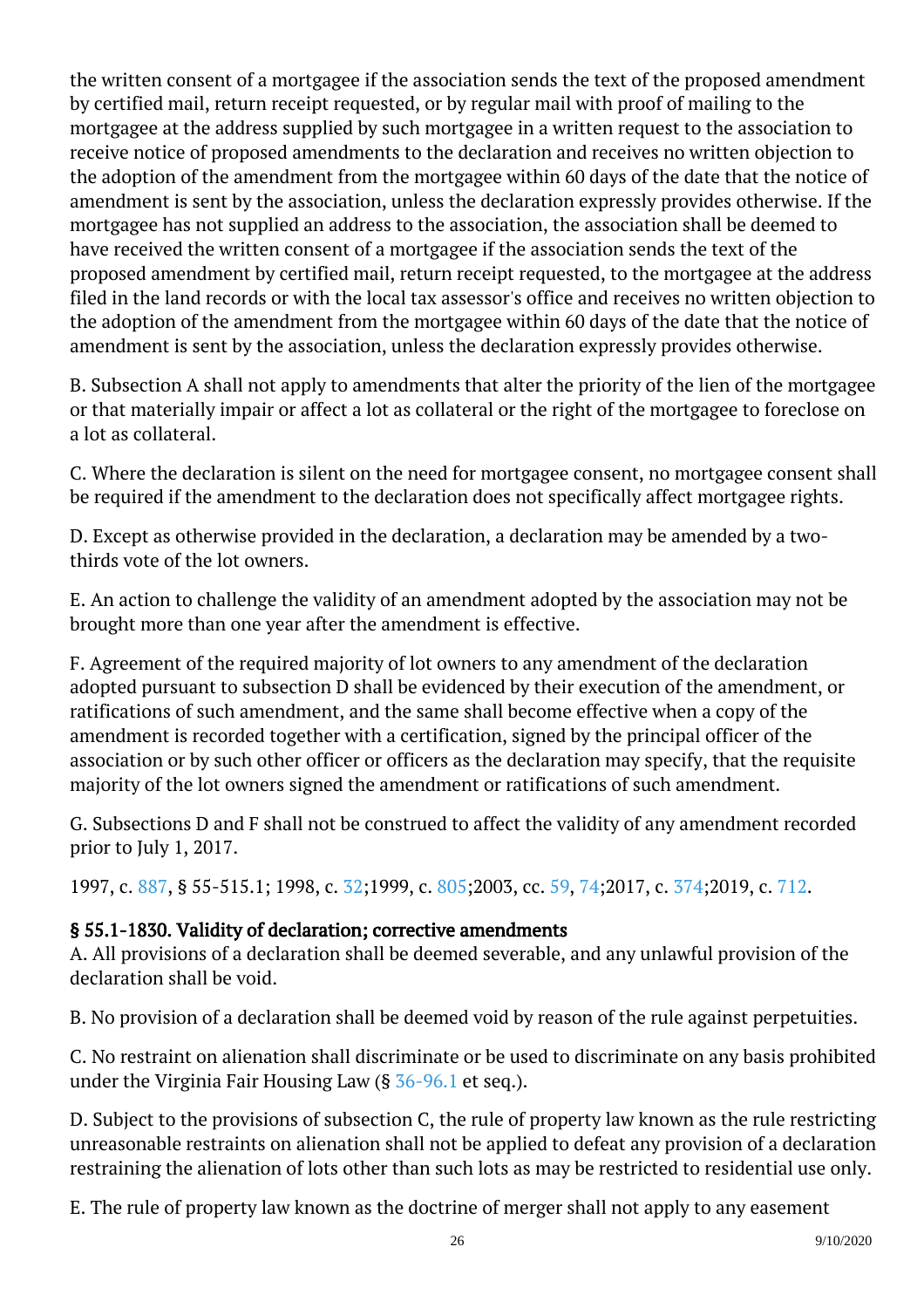included in or granted pursuant to a right reserved in a declaration.

F. The declarant may unilaterally execute and record a corrective amendment or supplement to the declaration to correct a mathematical mistake, an inconsistency, or a scrivener's error or clarify an ambiguity in the declaration with respect to an objectively verifiable fact, including recalculating the liability for assessments or the number of votes in the association appertaining to a lot, within five years after the recordation of the declaration containing or creating such mistake, inconsistency, error, or ambiguity. No such amendment or supplement may materially reduce what the obligations of the declarant would have been if the mistake, inconsistency, error, or ambiguity had not occurred. Regardless of the date of recordation of the declaration, the principal officer of the association may also unilaterally execute and record such a corrective amendment or supplement upon a vote of two-thirds of the members of the board of directors. All corrective amendments and supplements recorded prior to July 1, 1997, are hereby validated to the extent that such corrective amendments and supplements would have been permitted by this subsection.

1998, c. [32,](http://lis.virginia.gov/cgi-bin/legp604.exe?981+ful+CHAP0032) § 55-515.2; 2001, c. [271;2](http://lis.virginia.gov/cgi-bin/legp604.exe?011+ful+CHAP0271)019, c. [712.](http://lis.virginia.gov/cgi-bin/legp604.exe?191+ful+CHAP0712)

## § 55.1-1831. Reformation of declaration; judicial procedure

A. An association may petition the circuit court in the county or city in which the development or the greater part of the development is located to reform a declaration where the association, acting through its board of directors, has attempted to amend the declaration regarding ownership of legal title of the common areas or real property using provisions outlined in such declaration to resolve (i) ambiguities or inconsistencies in the declaration that are the source of legal and other disputes pertaining to the legal rights and responsibilities of the association or individual lot owners or (ii) scrivener's errors, including incorrectly identifying the association, incorrectly identifying an entity other than the association, or errors arising from oversight or from an inadvertent omission or mathematical mistake.

B. The court shall have jurisdiction over matters set forth in subsection A regarding ownership of legal title of the common areas or real property to:

1. Reform, in whole or in part, any provision of a declaration; and

2. Correct any mistake or other error in the declaration that may exist with respect to the declaration for any other purpose.

C. A petition filed by the association with the court setting forth any inconsistency or error made in the declaration, or the necessity for any change in the declaration, shall be deemed sufficient basis for the reformation, in whole or in part, of the declaration, provided that:

1. The association has made three good faith attempts to convene a duly called meeting of the association to present for consideration amendments to the declaration for the reasons specified in subsection A, which attempts have proven unsuccessful as evidenced by an affidavit verified by oath of the principal officer of the association;

2. There is no adequate remedy at law as practical and effective to attain the ends of justice as may be accomplished in the circuit court;

3. Where the declarant of the development still owns a lot or other property in the development, the declarant joins in the petition of the association;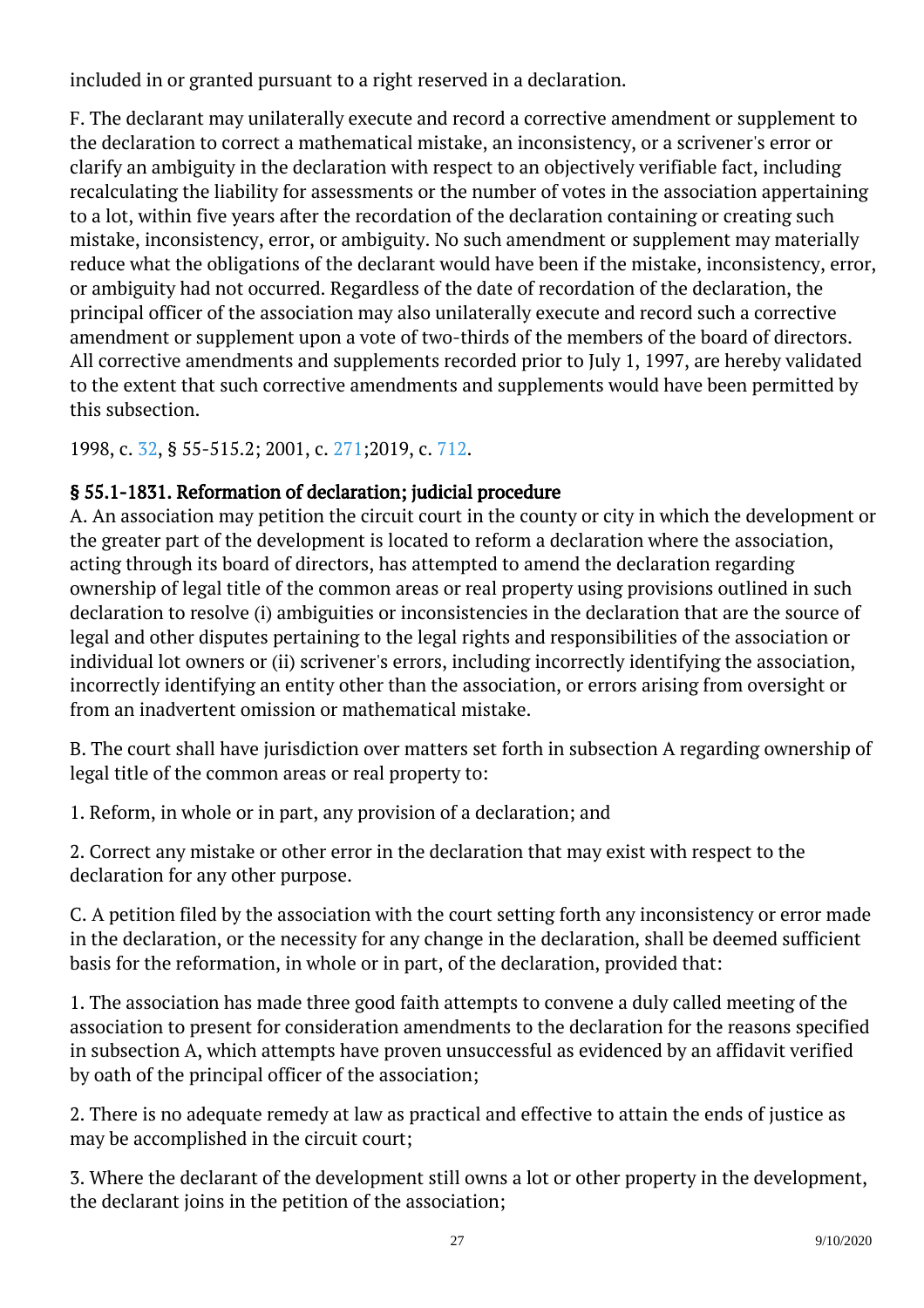4. A copy of the petition is sent to all owners at least 30 days before the petition is filed as evidenced by an affidavit verified by oath of the principal officer of the association; and

5. A copy of the petition is sent to all mortgagees at least 30 days before the petition is filed as evidenced by an affidavit verified by oath of the principal officer of the association.

D. Any mortgagee of a lot in the development shall have standing to participate in the reformation proceedings before the court. No reformation pursuant to this section shall affect mortgagee rights, alter the priority of the lien of any mortgage, materially impair or affect any lot as collateral for a mortgage, or affect a mortgagee's right to foreclose on a lot as collateral without the prior written consent of the mortgagee. Consent of a mortgagee required by this section may be deemed received pursuant to  $\S 55.1$ -1829. Ĩ

2014, c. [659,](http://lis.virginia.gov/cgi-bin/legp604.exe?141+ful+CHAP0659) § 55-515.2:1; 2019, c. [712](http://lis.virginia.gov/cgi-bin/legp604.exe?191+ful+CHAP0712).

### § 55.1-1832. Use of technology

A. Unless the declaration expressly provides otherwise, (i) any notice required to be sent or received or (ii) any signature, vote, consent, or approval required to be obtained under any declaration or bylaw provision or any provision of this chapter may be accomplished using electronic means.

B. The association, the lot owners, and those entitled to occupy a lot may perform any obligation or exercise any right under any declaration or bylaw provision or any provision of this chapter by use of electronic means.

C. An electronic signature meeting the requirements of applicable law shall satisfy any requirement for a signature under any declaration or bylaw provision or any provision of this chapter.

D. Voting on, consent to, and approval of any matter under any declaration or bylaw provision or any provision of this chapter may be accomplished by electronic means, provided that a record is created as evidence of such vote, consent, or approval and maintained as long as such record would be required to be maintained in nonelectronic form.

E. Subject to other provisions of law, no action required or permitted by any declaration or bylaw provision or any provision of this chapter need be acknowledged before a notary public if the identity and signature of such person can otherwise be authenticated to the satisfaction of the executive board.

F. If any person does not have the capability or desire to conduct business using electronic means, the association shall make reasonable accommodation, at its expense, for such person to conduct business with the association without use of such electronic means.

G. This section shall not apply to any notice related to an enforcement action by the association, an assessment lien, or foreclosure proceedings in enforcement of an assessment lien. Ĩ

2010, c. [432,](http://lis.virginia.gov/cgi-bin/legp604.exe?101+ful+CHAP0432) § 55-515.3; 2019, c. [712](http://lis.virginia.gov/cgi-bin/legp604.exe?191+ful+CHAP0712).

## § 55.1-1833. Lien for assessments

A. The association shall have a lien, once perfected, on every lot for unpaid assessments levied against that lot in accordance with the provisions of this chapter and all lawful provisions of the declaration. The lien, once perfected, shall be prior to all other subsequent liens and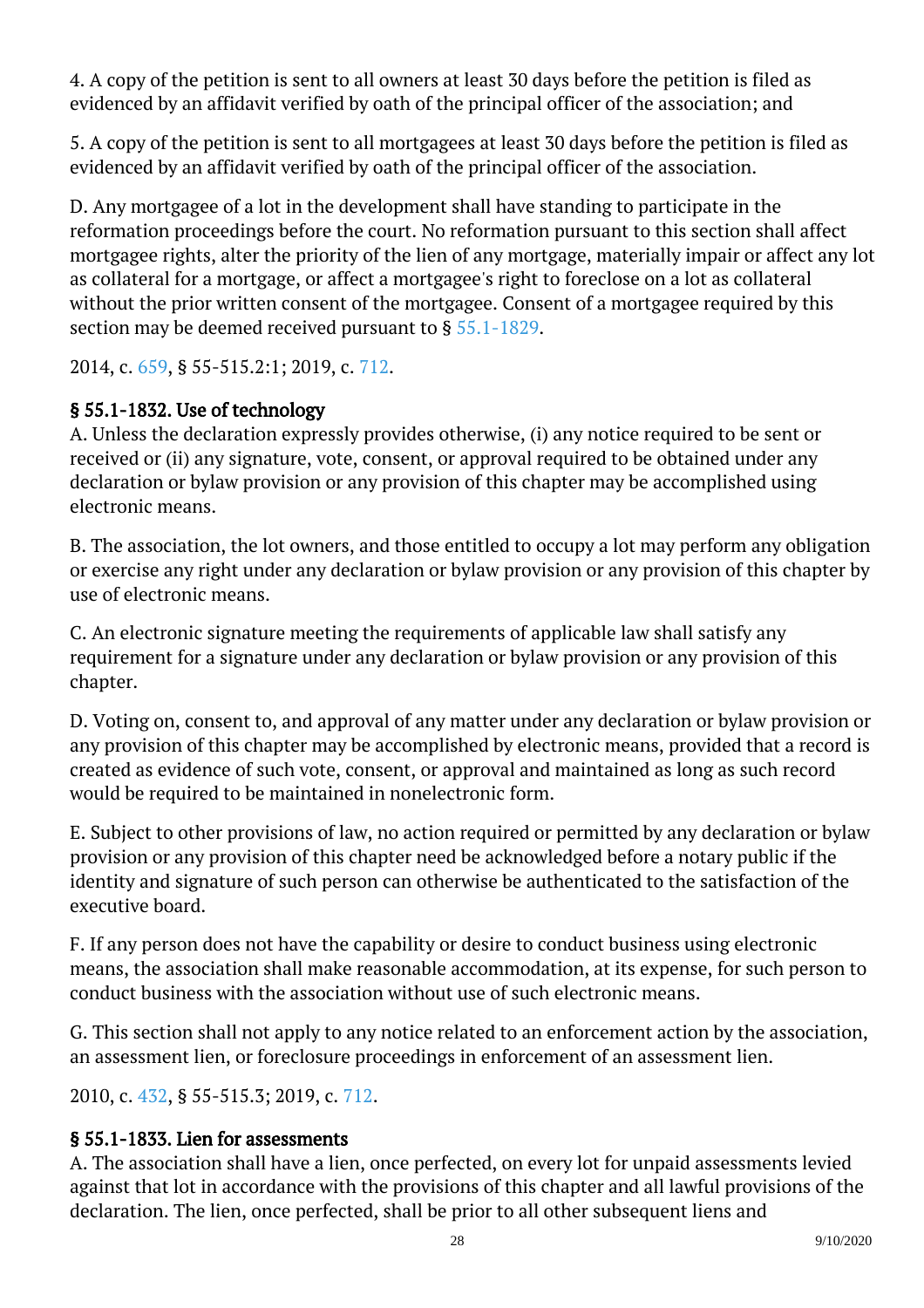encumbrances except (i) real estate tax liens on that lot, (ii) liens and encumbrances recorded prior to the recordation of the declaration, and (iii) sums unpaid on and owing under any mortgage or deed of trust recorded prior to the perfection of such lien. The provisions of this subsection shall not affect the priority of mechanics' and materialmen's liens. Notice of a memorandum of lien to a holder of a credit line deed of trust under § [55.1-318](/vacode/55.1-318/) shall be given in the same fashion as if the association's lien were a judgment.

B. The association, in order to perfect the lien given by this section, shall file, before the expiration of 12 months from the time the first such assessment became due and payable in the clerk's office of the circuit court in the county or city in which such development is situated, a memorandum, verified by the oath of the principal officer of the association or such other officer or officers as the declaration may specify, which contains the following:

1. The name of the development;

2. A description of the lot;

3. The name or names of the persons constituting the owners of that lot;

4. The amount of unpaid assessments currently due or past due relative to such lot together with the date when each fell due;

5. The date of issuance of the memorandum; I

6. The name of the association and the name and current address of the person to contact to arrange for payment or release of the lien; and

7. A statement that the association is obtaining a lien in accordance with the provisions of the Property Owners' Association Act as set forth in Chapter 18 (§ [55.1-1800](/vacode/55.1-1800/) et seq.) of Title 55.1.

It shall be the duty of the clerk in whose office such memorandum is filed as provided in this section to record and index the same as provided in subsection D, in the names of the persons identified in such memorandum as well as in the name of the association. The cost of recording and releasing the memorandum shall be taxed against the person found liable in any judgment or order enforcing such lien.

C. Prior to filing a memorandum of lien, a written notice shall be sent to the property owner by certified mail, at the property owner's last known address, informing the property owner that a memorandum of lien will be filed in the circuit court clerk's office of the applicable county or city. The notice shall be sent at least 10 days before the actual filing date of the memorandum of lien.

D. Notwithstanding any other provision of this section or any other provision of law requiring documents to be recorded in the miscellaneous lien books or the deed books in the clerk's office of any court, on or after July 1, 1989, all memoranda of liens arising under this section shall be recorded in the deed books in the clerk's office. Any memorandum shall be indexed in the general index to deeds, and the general index shall identify the lien as a lien for lot assessments.

E. No action to enforce any lien perfected under subsection B shall be brought or action to foreclose any lien perfected under subsection I shall be initiated after 36 months from the time when the memorandum of lien was recorded; however, the filing of a petition to enforce any such lien in any action in which the petition may be properly filed shall be regarded as the institution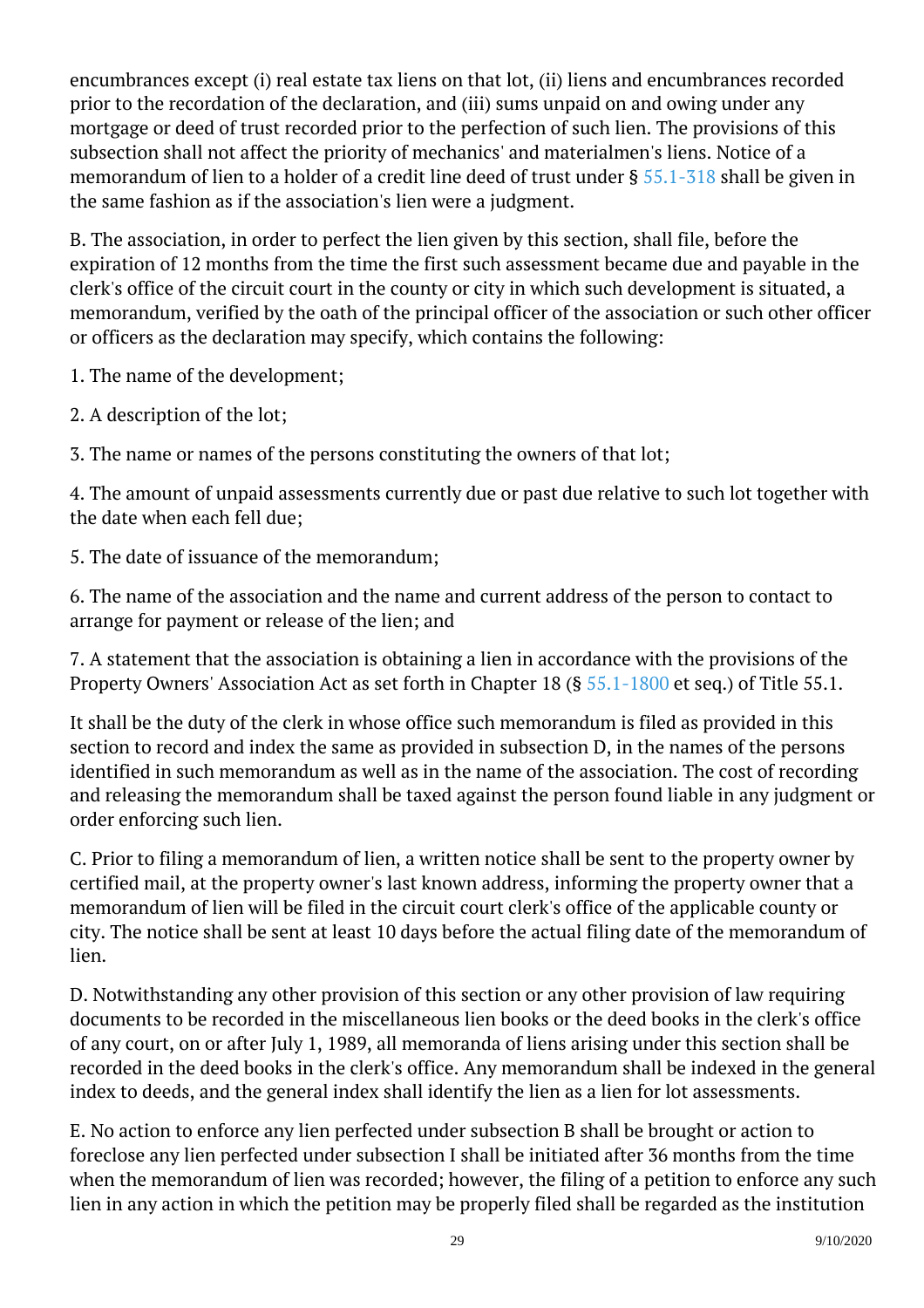of an action under this section. Nothing in this subsection shall extend the time within which any such lien may be perfected. Ĩ

F. The judgment or order in an action brought pursuant to this section shall include reimbursement for costs and reasonable attorney fees of the prevailing party. If the association prevails, it may also recover interest at the legal rate for the sums secured by the lien from the time each such sum became due and payable.

G. When payment or satisfaction is made of a debt secured by the lien perfected by subsection B, the lien shall be released in accordance with the provisions of § [55.1-339.](/vacode/55.1-339/) Any lien that is not so released shall subject the lien creditor to the penalty set forth in subdivision B 1 of § [55.1-339](/vacode/55.1-339/). For the purposes of § [55.1-339,](/vacode/55.1-339/) the principal officer of the association, or any other officer or officers as the declaration may specify, shall be deemed the duly authorized agent of the lien creditor.

H. Nothing in this section shall be construed to prohibit actions at law to recover sums for which subsection A creates a lien, maintainable pursuant to § [55.1-1828.](/vacode/55.1-1828/) Ĩ

I. At any time after perfecting the lien pursuant to this section, the property owners' association may sell the lot at public sale, subject to prior liens. For purposes of this section, the association shall have the power both to sell and convey the lot and shall be deemed the lot owner's statutory agent for the purpose of transferring title to the lot. A nonjudicial foreclosure sale shall be conducted in compliance with the following:

1. The association shall give notice to the lot owner prior to advertisement required by subdivision 4. The notice shall specify (i) the debt secured by the perfected lien; (ii) the action required to satisfy the debt secured by the perfected lien; (iii) the date, not less than 60 days from the date the notice is given to the lot owner, by which the debt secured by the lien must be satisfied; and (iv) that failure to satisfy the debt secured by the lien on or before the date specified in the notice may result in the sale of the lot. The notice shall further inform the lot owner of the right to bring a court action in the circuit court of the county or city where the lot is located to assert the nonexistence of a debt or any other defense of the lot owner to the sale.

2. After expiration of the 60-day notice period specified in subdivision 1, the association may appoint a trustee to conduct the sale. The appointment of the trustee shall be filed in the clerk's office of the circuit court in the county or city in which such development is situated. It shall be the duty of the clerk in whose office such appointment is filed to record and index the same as provided in subsection D, in the names of the persons identified in such appointment as well as in the name of the association. The association, at its option, may from time to time remove the trustee and appoint a successor trustee.

3. If the lot owner meets the conditions specified in this subdivision prior to the date of the foreclosure sale, the lot owner shall have the right to have enforcement of the perfected lien discontinued prior to the sale of the lot. Those conditions are that the lot owner (i) satisfy the debt secured by lien that is the subject of the nonjudicial foreclosure sale and (ii) pay all expenses and costs incurred in perfecting and enforcing the lien, including advertising costs and reasonable attorney fees.

4. In addition to the advertisement required by subdivision 5, the association shall give written notice of the time, date, and place of any proposed sale in execution of the lien, including the name, address, and telephone number of the trustee, by hand delivery or by mail to (i) the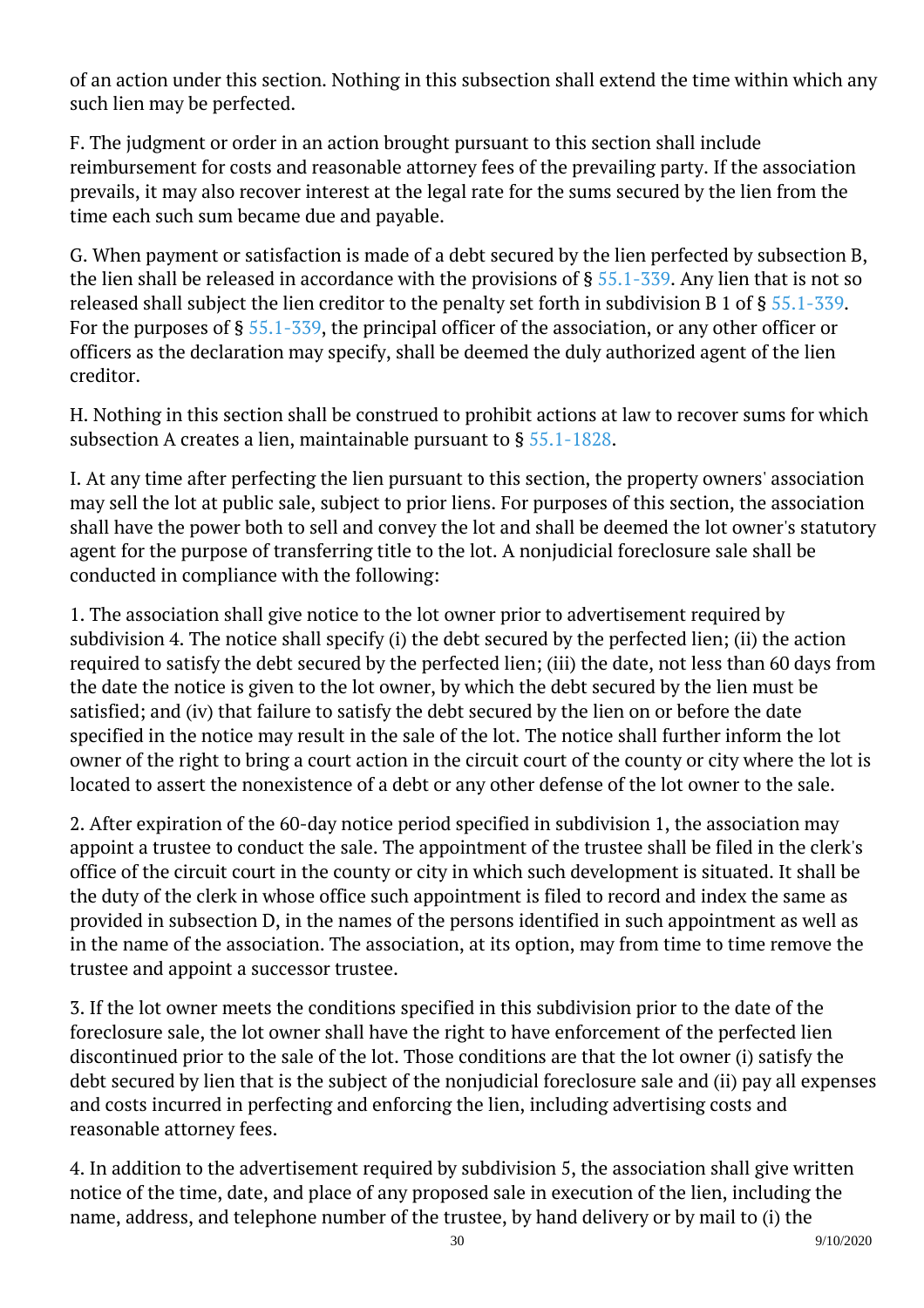present owner of the property to be sold at his last known address as such owner and address appear in the records of the association, (ii) any lienholder who holds a note against the property secured by a deed of trust recorded at least 30 days prior to the proposed sale and whose address is recorded with the deed of trust, and (iii) any assignee of such a note secured by a deed of trust, provided that the assignment and address of the assignee are likewise recorded at least 30 days prior to the proposed sale. Mailing a copy of the advertisement or the notice containing the same information to the owner by certified or registered mail no less than 14 days prior to such sale and to lienholders and their assigns, at the addresses noted in the memorandum of lien, by United States mail, postage prepaid, no less than 14 days prior to such sale, shall be a sufficient compliance with the requirement of notice.

5. The advertisement of sale by the association shall be in a newspaper having a general circulation in the county or city in which the property to be sold, or any portion of such property, is located pursuant to the following provisions:

a. The association shall advertise once a week for four successive weeks; however, if the property or some portion of such property is located in a city or in a county immediately contiguous to a city, publication of the advertisement on five different days, which may be consecutive days, shall be deemed adequate. The sale shall be held on any day following the day of the last advertisement that is no earlier than eight days following the first advertisement nor more than 30 days following the last advertisement.

b. Such advertisement shall be placed in that section of the newspaper where legal notices appear or where the type of property being sold is generally advertised for sale. The advertisement of sale, in addition to such other matters as the association finds appropriate, shall set forth a description of the property to be sold, which description need not be as extensive as that contained in the deed of trust but shall identify the property by street address, if any, or, if none, shall give the general location of the property with reference to streets, routes, or known landmarks. Where available, tax map identification may be used but is not required. The advertisement shall also include the date, time, place, and terms of sale and the name of the association. It shall set forth the name, address, and telephone number of the representative, agent, or attorney who may be able to respond to inquiries concerning the sale. Ĩ

c. In addition to the advertisement required by subdivisions a and b, the association may further advertise as the association finds appropriate. Ĩ

6. In the event of postponement of sale, which postponement shall be at the discretion of the association, advertisement of such postponed sale shall be in the same manner as the original advertisement of sale. Ĩ

7. Failure to comply with the requirements for advertisement contained in this section shall, upon petition, render a sale of the property voidable by the court.

8. The association shall have the following powers and duties upon a sale:

a. Written one-price bids may be made and shall be received by the trustee from the association or any person for entry by announcement at the sale. Any person other than the trustee may bid at the foreclosure sale, including a person who has submitted a written one-price bid. Upon request to the trustee, any other bidder in attendance at a foreclosure sale shall be permitted to inspect written bids. Unless otherwise provided in the declaration, the association may bid to purchase the lot at a foreclosure sale. The association may own, lease, encumber, exchange, sell,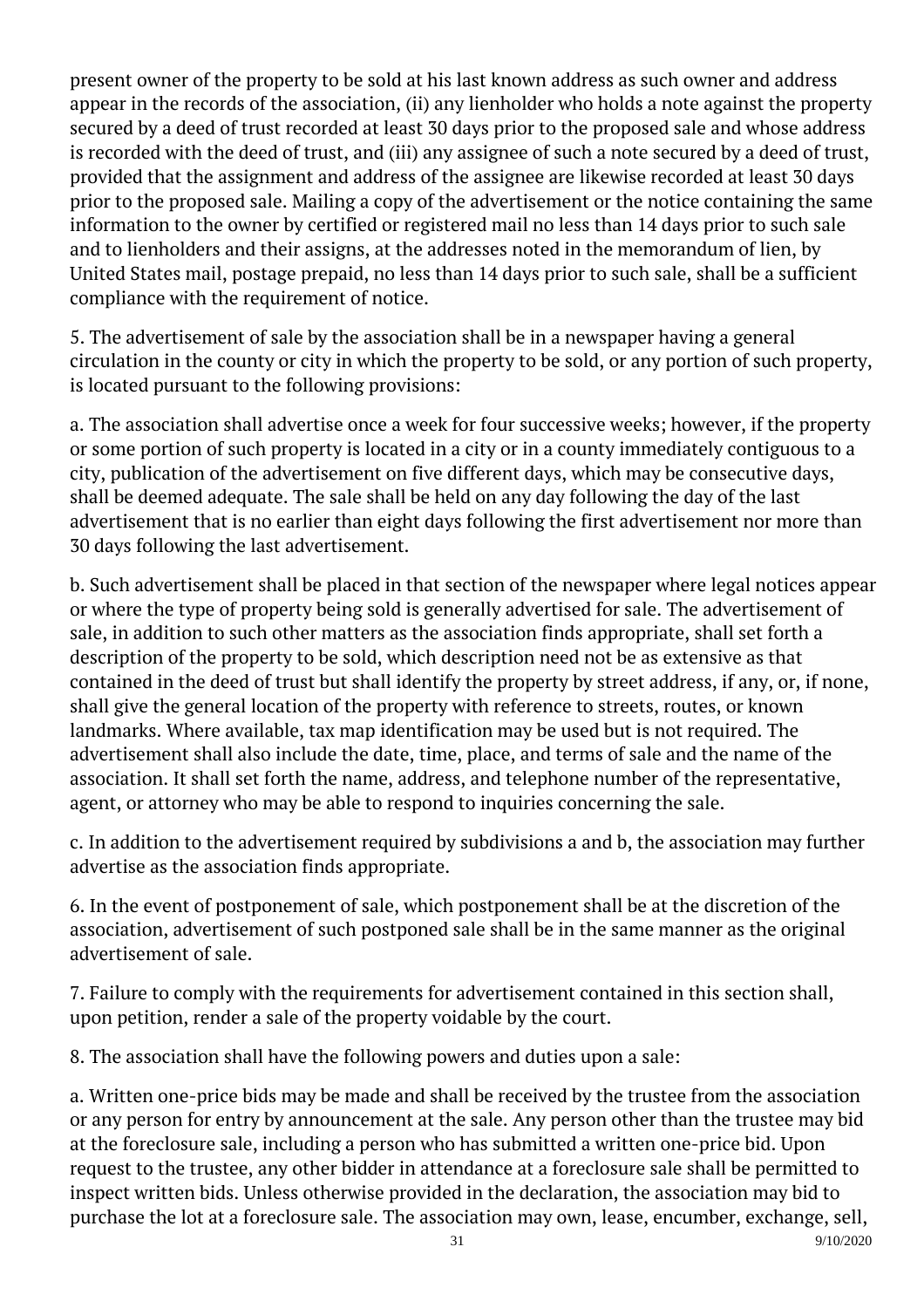or convey the lot. Whenever the written bid of the association is the highest bid submitted at the sale, such written bid shall be filed by the trustee with his account of sale required under subdivision I 10 and  $\S$  [64.2-1309](/vacode/64.2-1309/). The written bid submitted pursuant to this subsection may be prepared by the association, its agent, or its attorney. <sup>"</sup>

b. The association may require any bidder at any sale to post a cash deposit of as much as 10 percent of the sale price before his bid is received, which shall be refunded to him if the property is not sold to him. The deposit of the successful bidder shall be applied to his credit at settlement, or, if such bidder fails to complete his purchase promptly, the deposit shall be applied to pay the costs and expenses of the sale, and the balance, if any, shall be retained by the association in connection with that sale. Ĩ

c. The property owners' association shall receive and receipt for the proceeds of sale, no purchaser being required to see to the application of the proceeds, and apply the same in the following order: first, to the reasonable expenses of sale, including attorney fees; second, to the satisfaction of all taxes, levies, and assessments, with costs and interest; third, to the satisfaction of the lien for the owners' assessments; fourth, to the satisfaction in the order of priority of any remaining inferior claims of record; and fifth, to pay the residue of the proceeds to the owner or his assigns, provided, however, that, as to the payment of such residue, the association shall not be bound by any inheritance, devise, conveyance, assignment, or lien of or upon the owner's equity, without actual notice thereof prior to distribution.

9. The trustee shall deliver to the purchaser a trustee's deed conveying the lot with special warranty of title. The trustee shall not be required to take possession of the property prior to the sale of such property or to deliver possession of the lot to the purchaser at the sale.

10. The trustee shall file an accounting of the sale with the commissioner of accounts pursuant to § [64.2-1309](/vacode/64.2-1309/), and every account of a sale shall be recorded pursuant to § [64.2-1310](/vacode/64.2-1310/). In addition, the accounting shall be made available for inspection and copying pursuant to  $\S 55.1$ -1815 upon the written request of the prior lot owner, the current lot owner, or any holder of a recorded lien against the lot at the time of the sale. The association shall maintain a copy of the accounting for at least 12 months following the foreclosure sale. Ĩ

11. If the sale of a lot is made pursuant to subsection I and the accounting is made by the trustee, the title of the purchaser at such sale shall not be disturbed unless within 12 months from the confirmation of the accounting by the commissioner of accounts the sale is set aside by the court or an appeal is allowed by the Supreme Court of Virginia and an order is entered requiring such sale to be set aside. Ĩ

1989, c. 679, § 55-516; 1991, c. 667; 1997, cc. [760,](http://lis.virginia.gov/cgi-bin/legp604.exe?971+ful+CHAP0760) [766;](http://lis.virginia.gov/cgi-bin/legp604.exe?971+ful+CHAP0766)2000, c. [905;](http://lis.virginia.gov/cgi-bin/legp604.exe?001+ful+CHAP0905)2004, cc. [778,](http://lis.virginia.gov/cgi-bin/legp604.exe?041+ful+CHAP0778) [779](http://lis.virginia.gov/cgi-bin/legp604.exe?041+ful+CHAP0779), [786;2](http://lis.virginia.gov/cgi-bin/legp604.exe?041+ful+CHAP0786)019, c. [712](http://lis.virginia.gov/cgi-bin/legp604.exe?191+ful+CHAP0712).

## § 55.1-1834. Notice of sale under deed of trust

In accordance with the provisions of § [15.2-979](/vacode/15.2-979/), the association shall be given notice whenever a lot becomes subject to a sale under a deed of trust. Upon receipt of such notice, the board of directors, on behalf of the association, shall exercise whatever due diligence it deems necessary with respect to the lot subject to a sale under a deed of trust to protect the interests of the association. Ĩ

2015, cc. [93](http://lis.virginia.gov/cgi-bin/legp604.exe?151+ful+CHAP0093), [410,](http://lis.virginia.gov/cgi-bin/legp604.exe?151+ful+CHAP0410) § 55-516.01; 2019, c. [712](http://lis.virginia.gov/cgi-bin/legp604.exe?191+ful+CHAP0712).